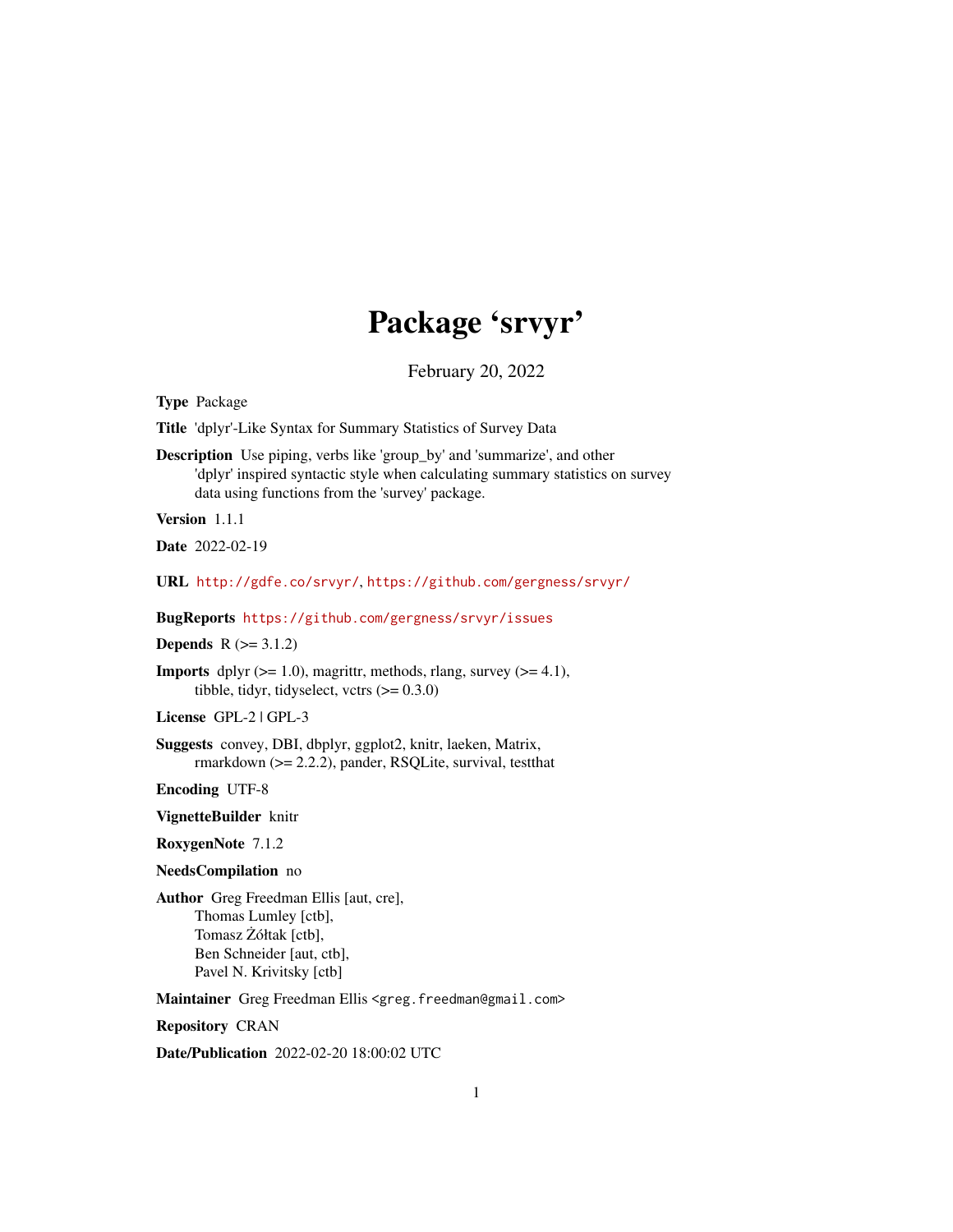## <span id="page-1-0"></span>R topics documented:

| Index |                                                                                                                | 42             |
|-------|----------------------------------------------------------------------------------------------------------------|----------------|
|       |                                                                                                                | 39             |
|       |                                                                                                                | 39             |
|       |                                                                                                                | 38             |
|       |                                                                                                                | 37             |
|       |                                                                                                                | 37             |
|       |                                                                                                                | 35             |
|       |                                                                                                                | 34             |
|       |                                                                                                                | 33             |
|       |                                                                                                                | 31             |
|       |                                                                                                                | 30             |
|       |                                                                                                                | 28             |
|       |                                                                                                                | 26             |
|       |                                                                                                                | 25             |
|       |                                                                                                                | 24             |
|       | srvyr interaction $\ldots \ldots \ldots \ldots \ldots \ldots \ldots \ldots \ldots \ldots \ldots \ldots \ldots$ | 23             |
|       |                                                                                                                | 21             |
|       |                                                                                                                | 20             |
|       |                                                                                                                | 20             |
|       |                                                                                                                | 19             |
|       |                                                                                                                | 18             |
|       |                                                                                                                | 17             |
|       |                                                                                                                | 16             |
|       |                                                                                                                | 16             |
|       |                                                                                                                | 15             |
|       |                                                                                                                | 14             |
|       |                                                                                                                | 13<br>14       |
|       |                                                                                                                | 13             |
|       |                                                                                                                | 12             |
|       |                                                                                                                | 11             |
|       |                                                                                                                | 10             |
|       |                                                                                                                | $\overline{7}$ |
|       |                                                                                                                | $\overline{4}$ |
|       |                                                                                                                | $\overline{2}$ |

<span id="page-1-1"></span>as\_survey *Create a tbl\_svy from a data.frame*

## Description

as\_survey can be used to create a tbl\_svy using design information ([as\\_survey\\_design](#page-3-1)), replicate weights ([as\\_survey\\_rep](#page-6-1)), or a two phase design ([as\\_survey\\_twophase](#page-9-1)), or an object created by the survey package.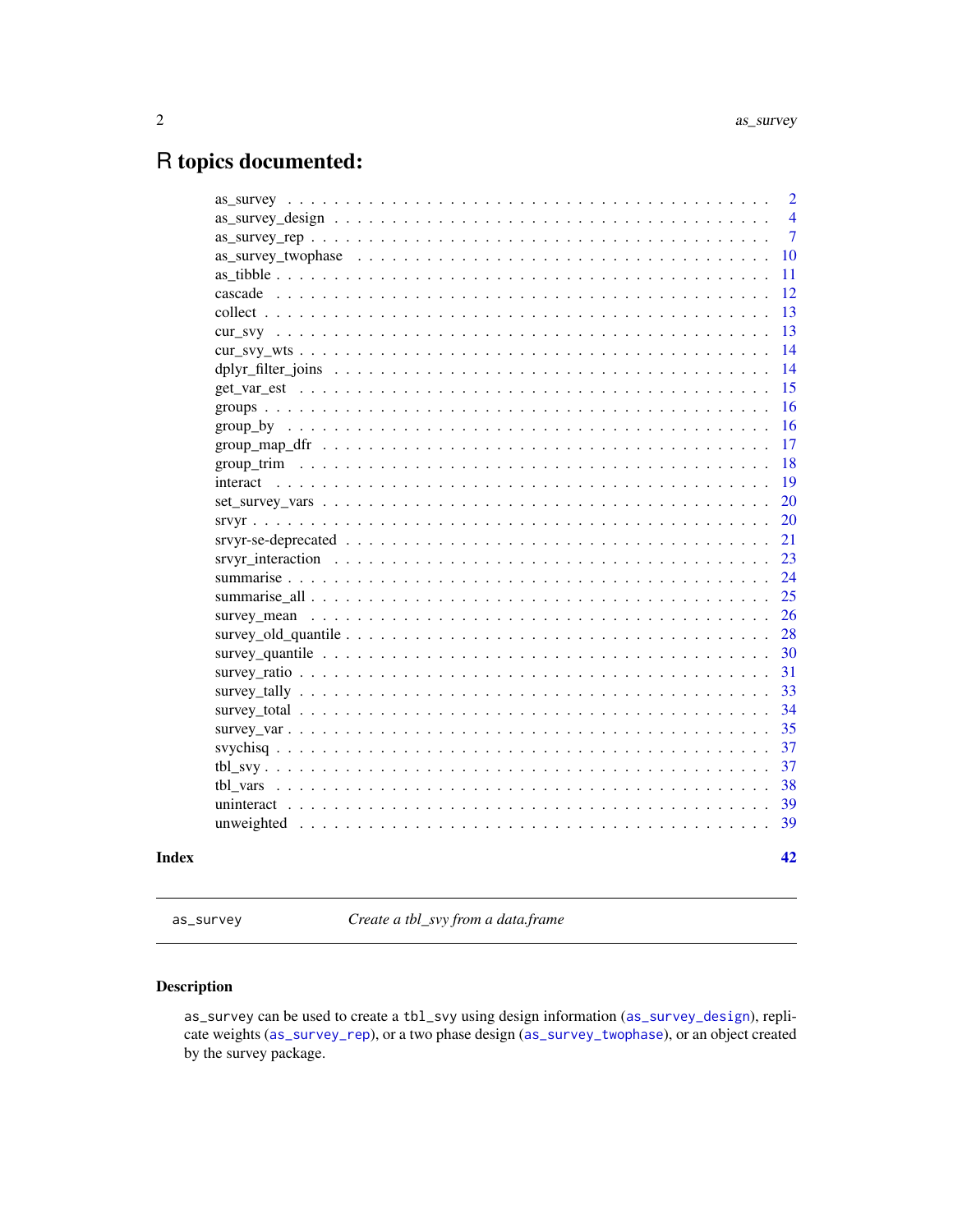#### as\_survey 3

## Usage

```
as_survey(.data, ...)
## S3 method for class 'tbl_svy'
as_survey(.data, ...)
## S3 method for class 'data.frame'
as_survey(.data, ...)
## S3 method for class 'tbl_lazy'
as_survey(.data, ...)
## S3 method for class 'survey.design2'
as_survey(.data, ...)
## S3 method for class 'svyrep.design'
as_survey(.data, ...)
## S3 method for class 'twophase2'
as_survey(.data, ...)
```
## Arguments

| .data    | a data frame or an object from the survey package |
|----------|---------------------------------------------------|
| $\cdots$ | other arguments, see other functions for details  |

## Details

See vignette("databases",package = "dplyr") for more information on setting up databases in dplyr.

#### Value

a tbl\_svy

```
# Examples from ?survey::svydesign
library(survey)
library(dplyr)
data(api)
# stratified sample
dstrata <- apistrat %>%
  as\_survey(strata = stype, weights = pw)# Examples from ?survey::svrepdesign
data(scd)
# use BRR replicate weights from Levy and Lemeshow
scd{srep1} < -2 * c(1, 0, 1, 0, 1, 0)
```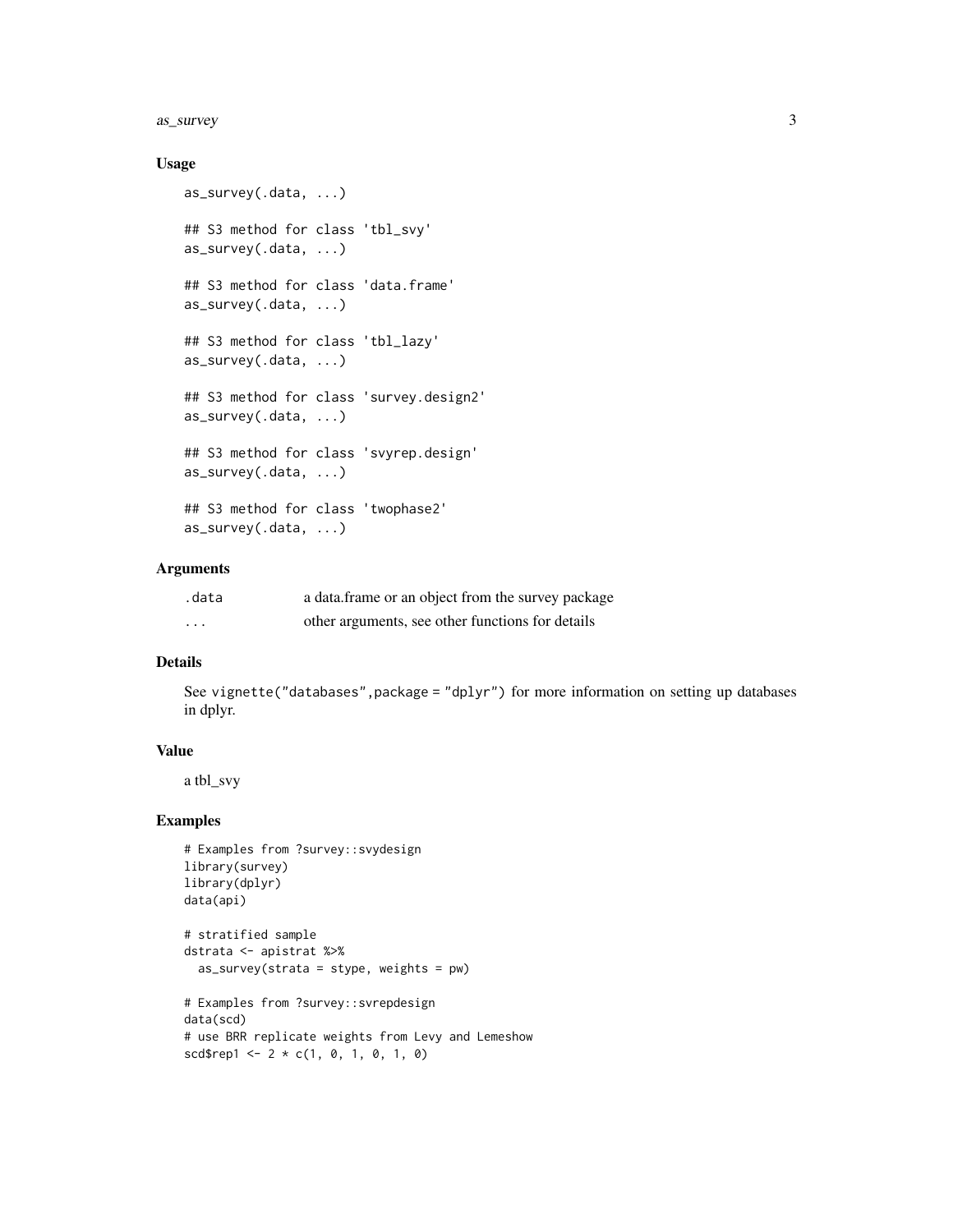```
scd{rep2} < -2 * c(1, 0, 0, 1, 0, 1)
scd \text{resp3} \leq 2 * c(0, 1, 1, 0, 0, 1)scdrep4 < -2 * c(0, 1, 0, 1, 1, 0)scdrep <- scd %>%
  as_survey(type = "BRR", repweights = starts_with("rep"),
                    combined_weights = FALSE)
# Examples from ?survey::twophase
# two-phase simple random sampling.
data(pbc, package="survival")
pbc <- pbc %>%
  mutate(randomized = !is.na(trt) & trt > 0,
         id = row_number()d2pbc <- pbc %>%
  as\_survey(id = list(id, id), subset = randomized)# dplyr 0.7 introduced new style of NSE called quosures
# See `vignette("programming", package = "dplyr")` for details
st <- quo(stype)
wt < - quo(pw)
dstrata <- apistrat %>%
  as_survey(strata = !!st, weights = !!wt)
```
<span id="page-3-1"></span>as\_survey\_design *Create a tbl\_svy survey object using sampling design*

#### Description

Create a survey object with a survey design.

#### Usage

```
as_survey_design(.data, ...)
## S3 method for class 'data.frame'
as_survey_design(
  .data,
  ids = NULL,probs = NULL,
  strata = NULL,
 variables = NULL,
  fpc = NULL,
 nest = FALSE,
  check_strata = !nest,
 weights = NULL,pps = FALSE,
  variance = c("HT", "YG"),
```
<span id="page-3-0"></span>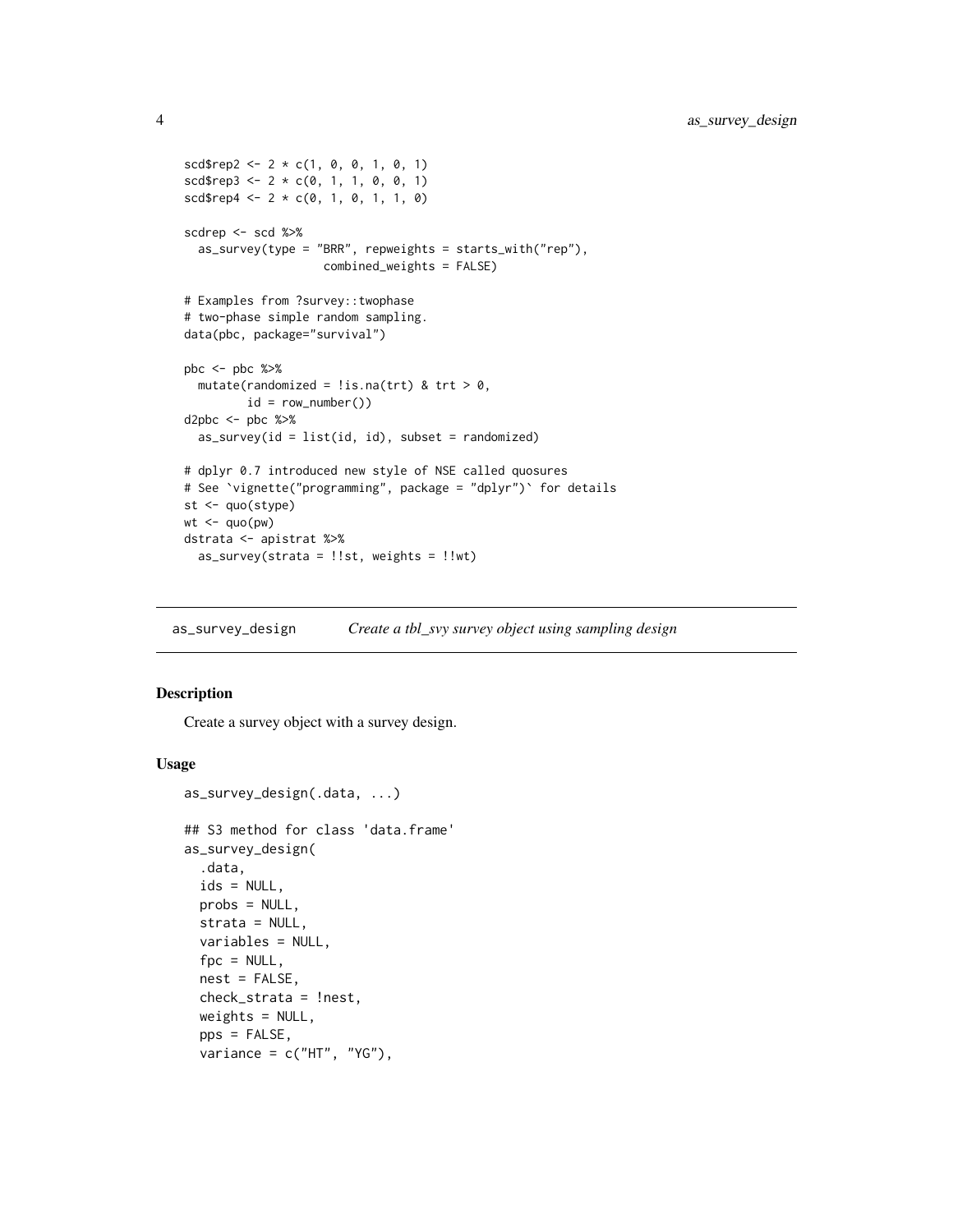```
...
\mathcal{L}## S3 method for class 'survey.design2'
as_survey_design(.data, ...)
## S3 method for class 'tbl_lazy'
as_survey_design(
  .data,
  ids = NULL,probs = NULL,
  strata = NULL,
  variables = NULL,
  fpc = NULL,nest = FALSE,
  check_strata = !nest,
  weights = NULL,
  pps = FALSE,
  variance = c("HT", "YG"),...
\mathcal{L}
```
## Arguments

| .data        | A data frame (which contains the variables specified below)                                                                                                                                                                                                   |
|--------------|---------------------------------------------------------------------------------------------------------------------------------------------------------------------------------------------------------------------------------------------------------------|
| .            | ignored                                                                                                                                                                                                                                                       |
| ids          | Variables specifying cluster ids from largest level to smallest level (leaving the<br>argument empty, NULL, 1, or 0 indicate no clusters).                                                                                                                    |
| probs        | Variables specifying cluster sampling probabilities.                                                                                                                                                                                                          |
| strata       | Variables specifying strata.                                                                                                                                                                                                                                  |
| variables    | Variables specifying variables to be included in survey. Defaults to all variables<br>in .data                                                                                                                                                                |
| fpc          | Variables specifying a finite population correct, see svydesign for more details.                                                                                                                                                                             |
| nest         | If TRUE, relabel cluster ids to enforce nesting within strata.                                                                                                                                                                                                |
| check_strata | If TRUE, check that clusters are nested in strata.                                                                                                                                                                                                            |
| weights      | Variables specifying weights (inverse of probability).                                                                                                                                                                                                        |
| pps          | "brewer" to use Brewer's approximation for PPS sampling without replacement.<br>"overton" to use Overton's approximation. An object of class HR to use the<br>Hartley-Rao approximation. An object of class ppsmat to use the Horvitz-<br>Thompson estimator. |
| variance     | For pps without replacement, use variance="YG" for the Yates-Grundy estima-<br>tor instead of the Horvitz-Thompson estimator                                                                                                                                  |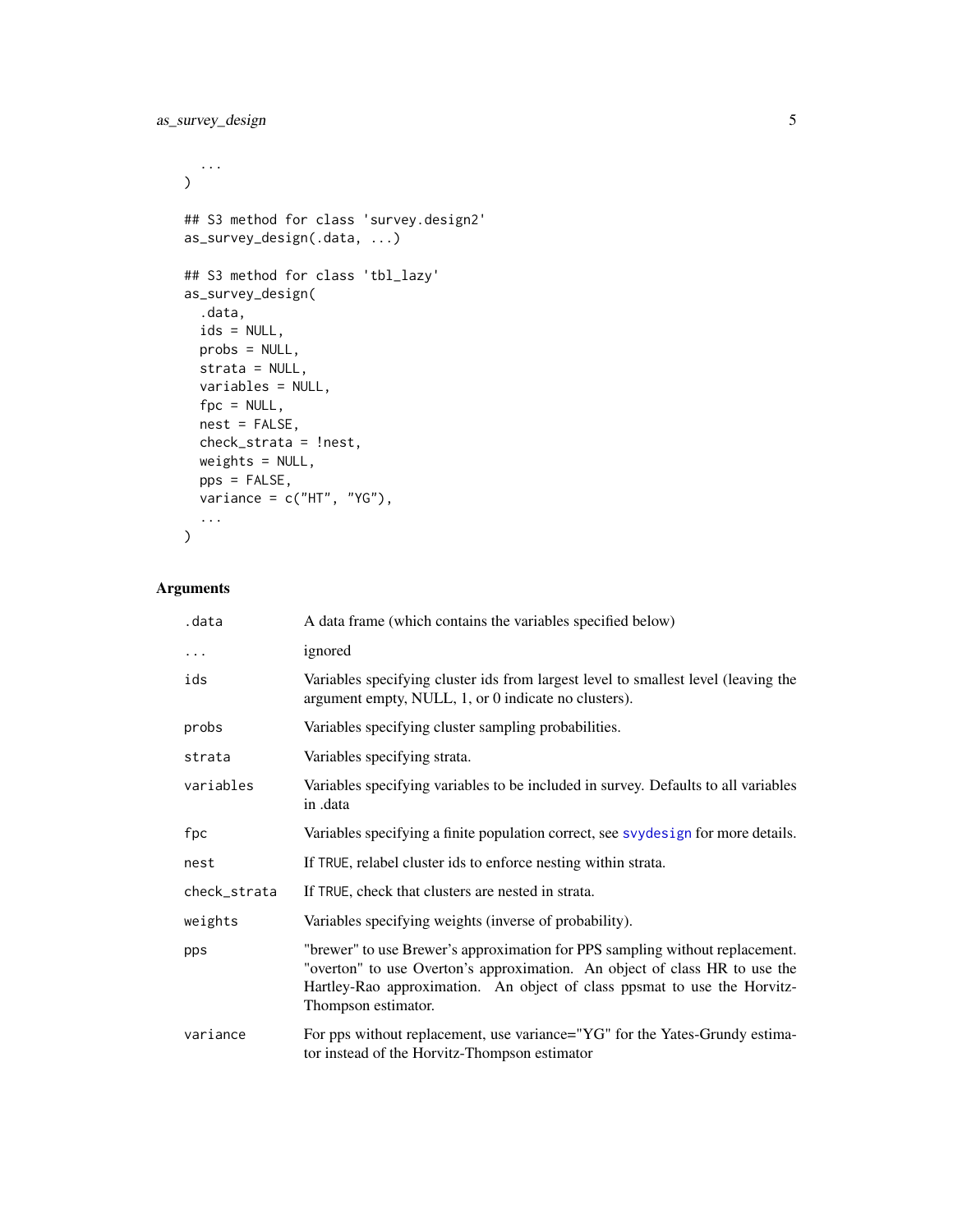## <span id="page-5-0"></span>Details

If provided a data.frame, it is a wrapper around [svydesign](#page-0-0). All survey variables must be included in the data.frame itself. Variables are selected by using bare column names, or convenience functions described in [select](#page-17-1).

If provided a survey.design2 object from the survey package, it will turn it into a srvyr object, so that srvyr functions will work with it

#### Value

```
An object of class tbl_svy
```

```
# Examples from ?survey::svydesign
library(survey)
data(api)
# stratified sample
dstrata <- apistrat %>%
 as\_survey\_design(\text{strata} = \text{style}, \text{weights} = \text{pw})# one-stage cluster sample
dclus1 <- apiclus1 %>%
 as_survey_design(dnum, weights = pw, fpc = fpc)
# two-stage cluster sample: weights computed from population sizes.
dclus2 <- apiclus2 %>%
 as_survey_design(c(dnum, snum), fpc = c(fpc1, fpc2))
## multistage sampling has no effect when fpc is not given, so
## these are equivalent.
dclus2wr <- apiclus2 %>%
 dplyr::mutate(weights = weights(dclus2)) %>%
 as_survey_design(c(dnum, snum), weights = weights)
dclus2wr2 <- apiclus2 %>%
 dplyr::mutate(weights = weights(dclus2)) %>%
 as_survey_design(c(dnum), weights = weights)
## syntax for stratified cluster sample
## (though the data weren't really sampled this way)
apistrat %>% as_survey_design(dnum, strata = stype, weights = pw,
                           nest = TRUE)
## PPS sampling without replacement
data(election)
dpps <- election_pps %>%
 as_survey_design(fpc = p, pps = "brewer")
# dplyr 0.7 introduced new style of NSE called quosures
# See `vignette("programming", package = "dplyr")` for details
```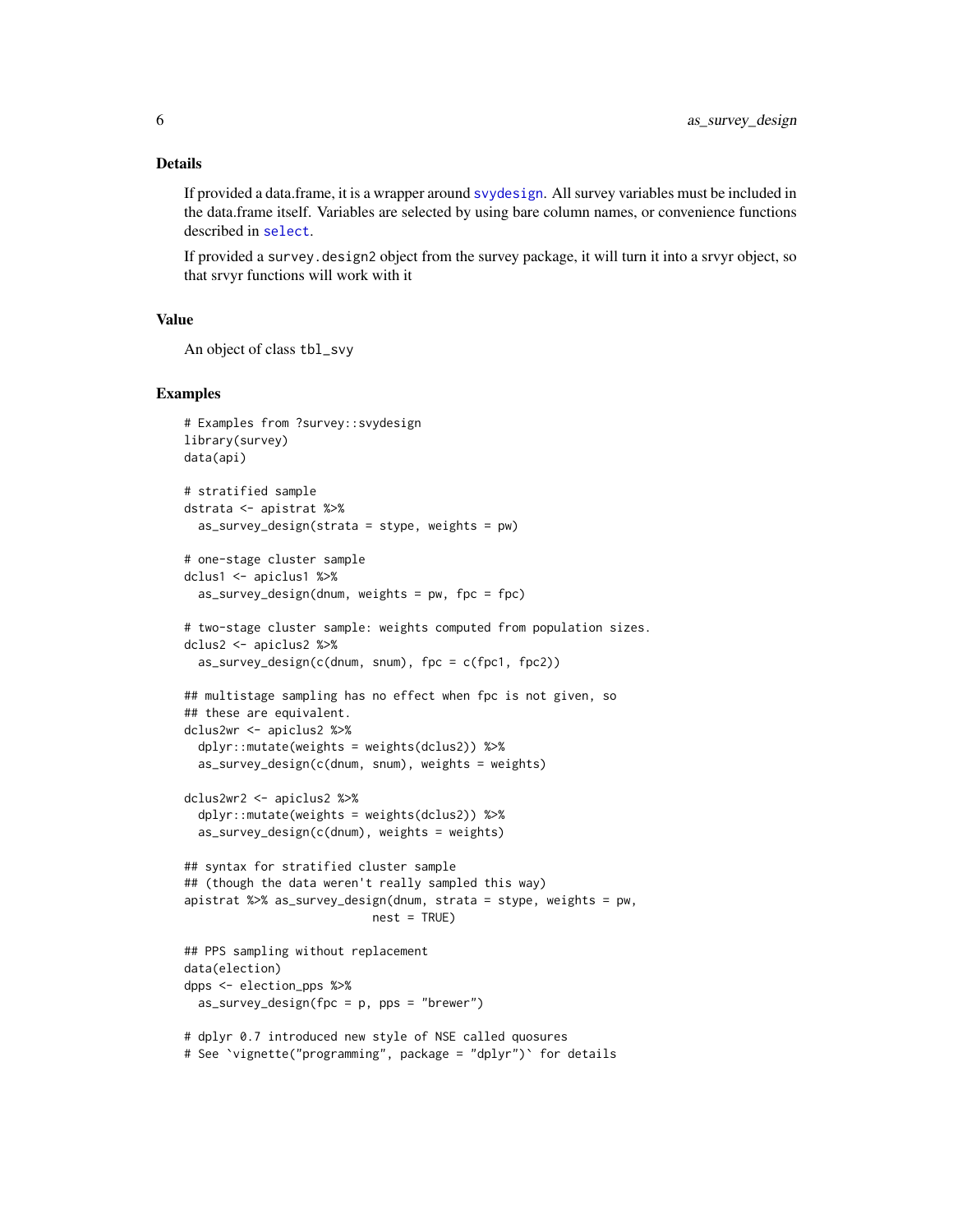```
st <- quo(stype)
wt < - quo(pw)
dstrata <- apistrat %>%
  as_survey_design(strata = !!st, weights = !!wt)
```
<span id="page-6-1"></span>as\_survey\_rep *Create a tbl\_svy survey object using replicate weights*

## Description

Create a survey object with replicate weights.

#### Usage

```
as_survey_rep(.data, ...)
## S3 method for class 'data.frame'
as_survey_rep(
  .data,
 variables = NULL,
  repweights = NULL,
  weights = NULL,type = c("BRR", "Fay", "JK1", "JKn", "bootstrap", "other"),
  combined_weights = TRUE,
  rho = NULL,
  bootstrap_average = NULL,
  scale = NULL,
  rscales = NULL,
  fpc = NULL,fpctype = c("fraction", "correction"),
 mse = getOption("survey.replicates.mse"),
  ...
\mathcal{L}## S3 method for class 'tbl_lazy'
as_survey_rep(
  .data,
 variables = NULL,
  repweights = NULL,
  weights = NULL,type = c("BRR", "Fay", "JK1", "JKn", "bootstrap", "other"),
  combined_weights = TRUE,
  rho = NULL,bootstrap_average = NULL,
  scale = NULL,
  rscales = NULL,
```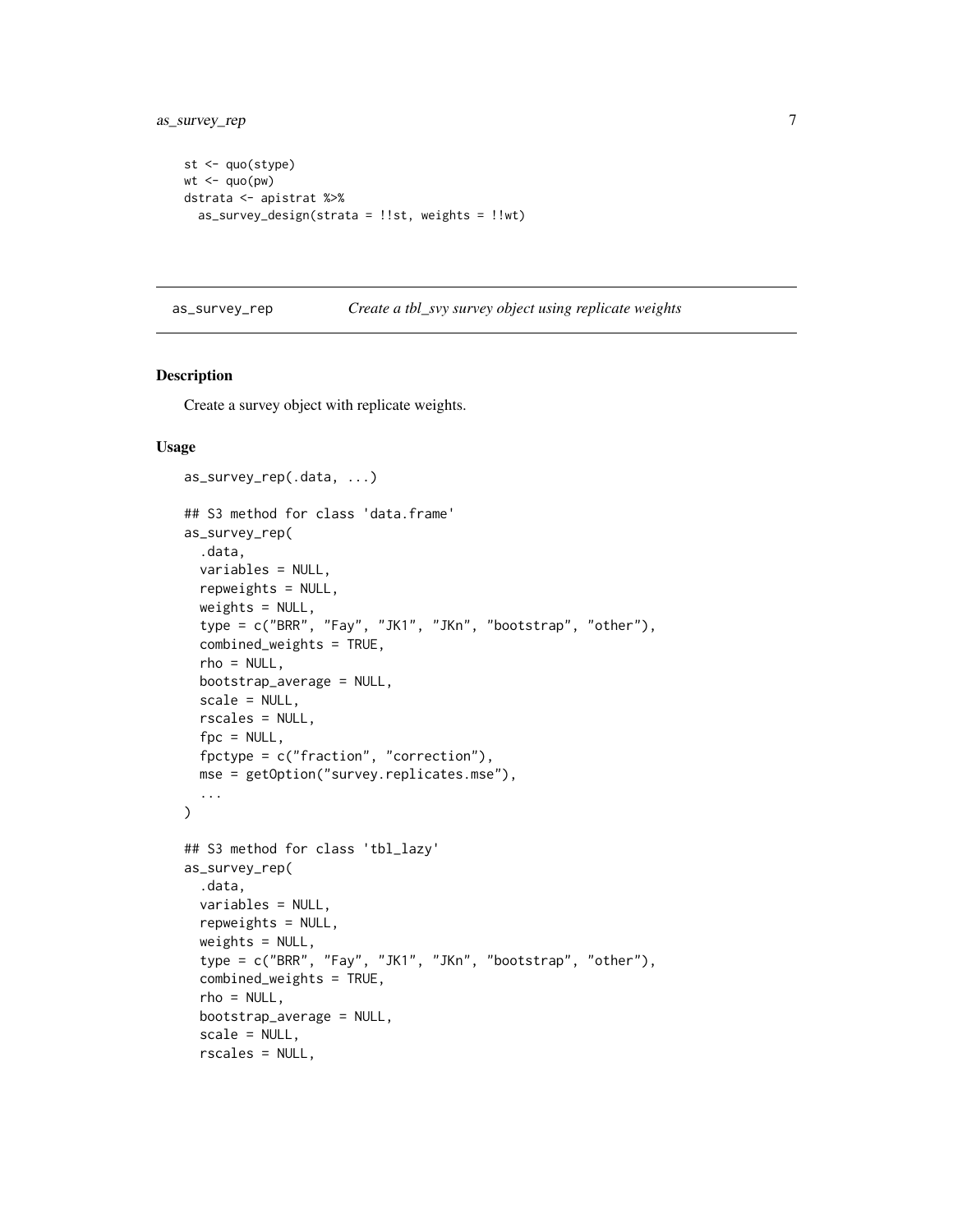```
fpc = NULL,fpctype = c("fraction", "correction"),
 mse = getOption("survey.replicates.mse"),
  ...
\mathcal{L}## S3 method for class 'svyrep.design'
as_survey_rep(.data, ...)
## S3 method for class 'survey.design2'
as_survey_rep(
  .data,
 type = c("auto", "JK1", "JKn", "BRR", "bootstrap", "subbootstrap", "mrbbootstrap",
    "Fay"),
 rho = 0,
 fpc = NULL,fpctype = NULL,
  ...,
 compress = TRUE,
 mse = getOption("survey.replicates.mse")
)
## S3 method for class 'tbl_svy'
as_survey_rep(
  .data,
 type = c("auto", "JK1", "JKn", "BRR", "bootstrap", "subbootstrap", "mrbbootstrap",
    "Fay"),
 rho = 0,
  fpc = NULL,fpctype = NULL,
  ...,
 compress = TRUE,
 mse = getOption("survey.replicates.mse")
\lambda
```
## Arguments

| .data            | A data frame (which contains the variables specified below)                               |  |
|------------------|-------------------------------------------------------------------------------------------|--|
| $\cdots$         | ignored                                                                                   |  |
| variables        | Variables to include in the design (default is all)                                       |  |
| repweights       | Variables specifying the replication weight variables                                     |  |
| weights          | Variables specifying sampling weights                                                     |  |
| type             | Type of replication weights                                                               |  |
| combined_weights |                                                                                           |  |
|                  | TRUE if the repweights already include the sampling weights. This is usually<br>the case. |  |
| rho              | Shrinkage factor for weights in Fay's method                                              |  |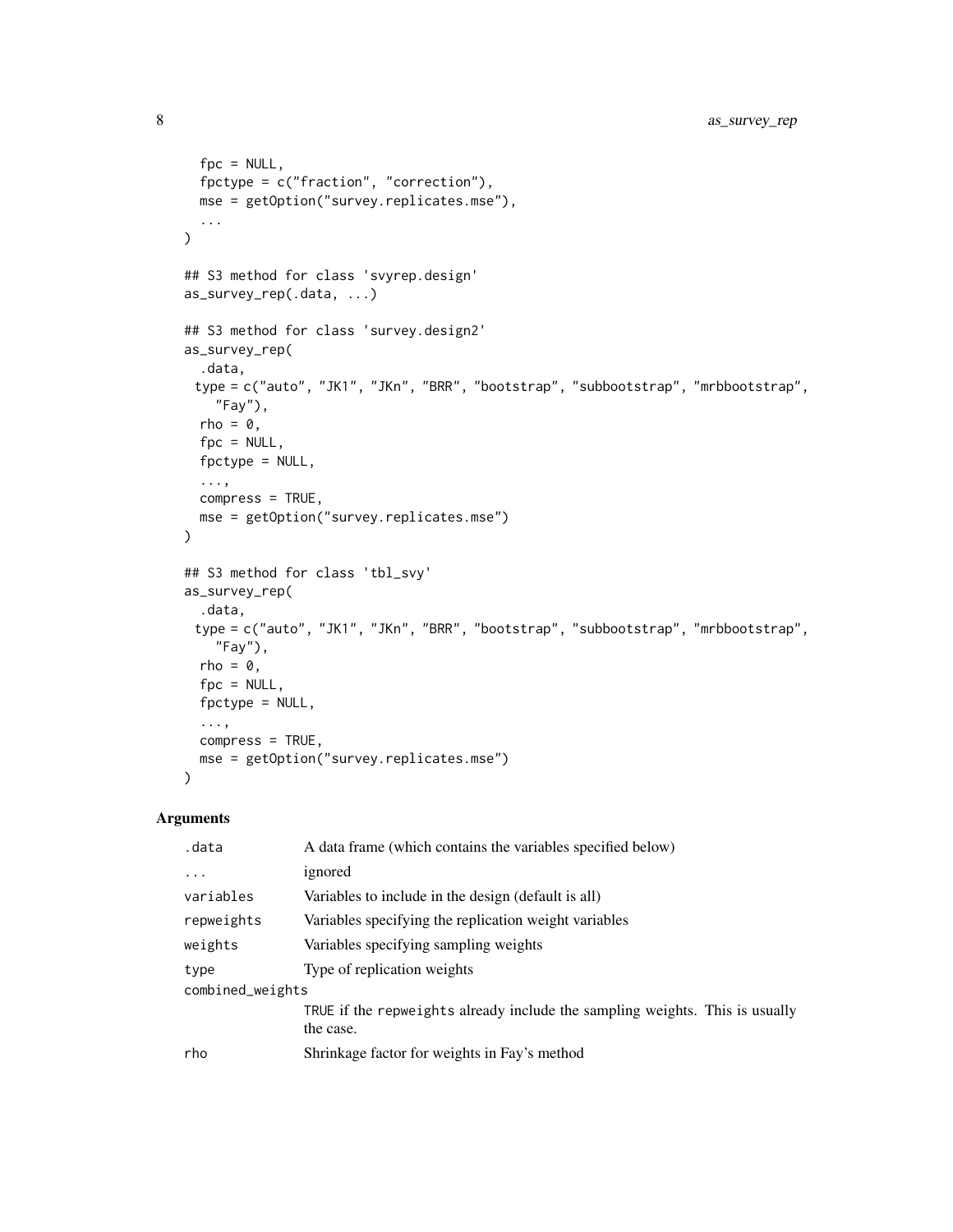## <span id="page-8-0"></span>as\_survey\_rep 9

| bootstrap_average |                                                                                                                         |
|-------------------|-------------------------------------------------------------------------------------------------------------------------|
|                   | For type = "bootstrap", if the bootstrap weights have been averaged, gives the<br>number of iterations averaged over.   |
| scale, rscales    | Scaling constant for variance, see syrepolesign for more information.                                                   |
| fpc, fpctype      | Finite population correction information                                                                                |
| mse               | if TRUE, compute variances based on sum of squares around the point estimate,<br>rather than the mean of the replicates |
| compress          | if TRUE, store replicate weights in compressed form (if converting from design)                                         |

## Details

If provided a data.frame, it is a wrapper around [svrepdesign](#page-0-0). All survey variables must be included in the data.frame itself. Variables are selected by using bare column names, or convenience functions described in [select](#page-17-1).

If provided a svyrep.design object from the survey package, it will turn it into a srvyr object, so that srvyr functions will work with it

If provided a survey design (survey.design2 or tbl\_svy), it is a wrapper around as. svrepdesign, and will convert from a survey design to replicate weights.

## Value

An object of class tbl\_svy

```
# Examples from ?survey::svrepdesign()
library(survey)
library(dplyr)
data(scd)
# use BRR replicate weights from Levy and Lemeshow
scd <- scd %>%
  mutate(rep1 = 2 * c(1, 0, 1, 0, 1, 0),
        rep2 = 2 * c(1, 0, 0, 1, 0, 1),rep3 = 2 * c(0, 1, 1, 0, 0, 1),rep4 = 2 * c(0, 1, 0, 1, 1, 0)scdrep <- scd %>%
  as_survey_rep(type = "BRR", repweights = starts_with("rep"),
                combined_weights = FALSE)
# dplyr 0.7 introduced new style of NSE called quosures
# See `vignette("programming", package = "dplyr")` for details
repwts <- quo(starts_with("rep"))
scdrep <- scd %>%
  as\_survey\_rep(type = "BRR", repweights = !reputs,combined_weights = FALSE)
```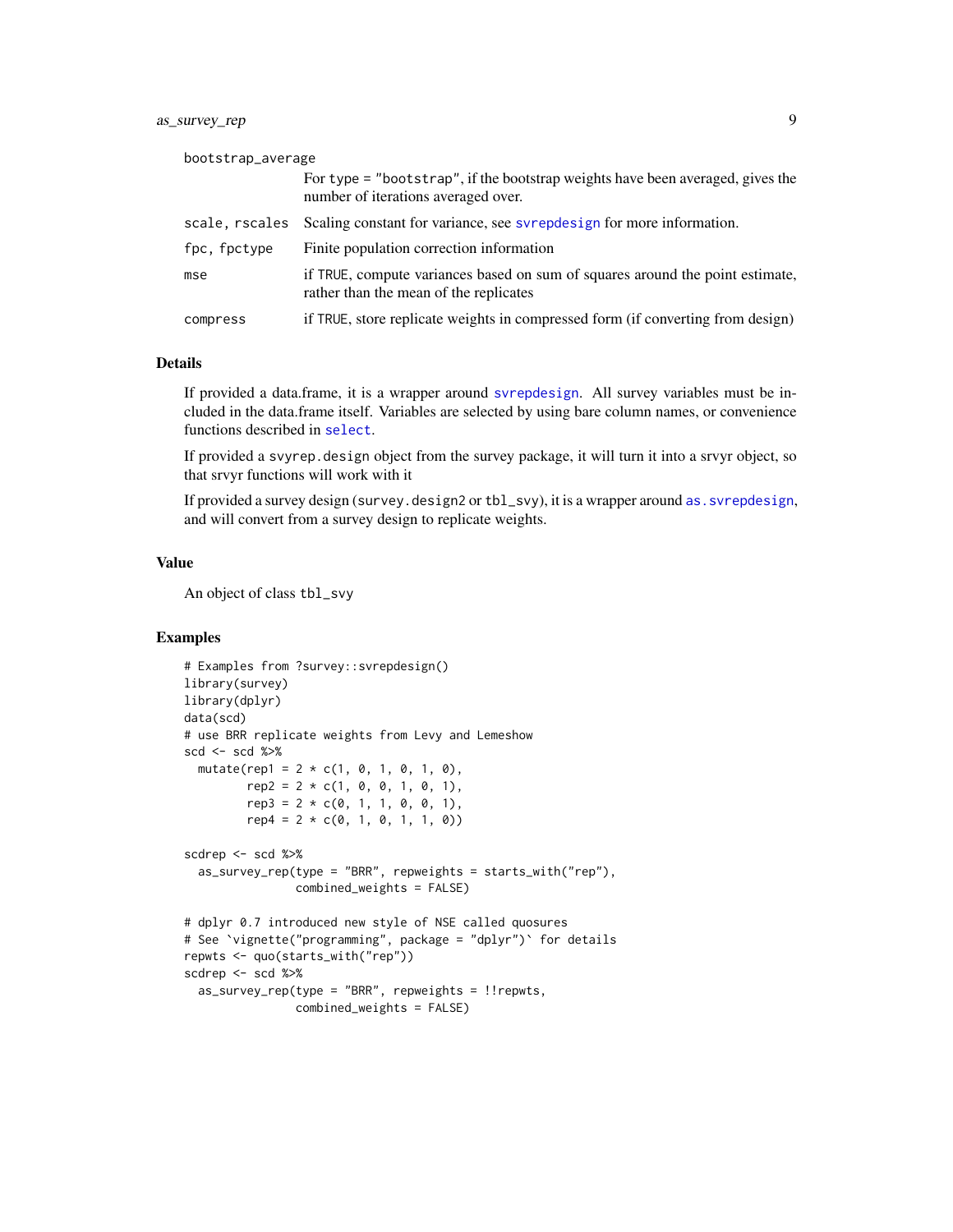<span id="page-9-1"></span><span id="page-9-0"></span>as\_survey\_twophase *Create a tbl\_svy survey object using two phase design*

## Description

Create a survey object by specifying the survey's two phase design. It is a wrapper around [twophase](#page-0-0). All survey variables must be included in the data.frame itself. Variables are selected by using bare column names, or convenience functions described in [select](#page-17-1).

## Usage

```
as_survey_twophase(.data, ...)
## S3 method for class 'data.frame'
as_survey_twophase(
  .data,
  id,
  strata = NULL,
 probs = NULL,
 weights = NULL,
 fpc = NULL,subset,
 method = c("full", "approx", "simple"),
  ...
)
```

```
## S3 method for class 'twophase2'
as_survey_twophase(.data, ...)
```
## Arguments

| .data    | A data frame (which contains the variables specified below)                                                                                                                                                                                                                                                                 |
|----------|-----------------------------------------------------------------------------------------------------------------------------------------------------------------------------------------------------------------------------------------------------------------------------------------------------------------------------|
| $\cdots$ | ignored                                                                                                                                                                                                                                                                                                                     |
| id       | list of two sets of variable names for sampling unit identifiers                                                                                                                                                                                                                                                            |
| strata   | list of two sets of variable names (or NULLs) for stratum identifiers                                                                                                                                                                                                                                                       |
| probs    | list of two sets of variable names (or NULLs) for sampling probabilities                                                                                                                                                                                                                                                    |
| weights  | Only for method $=$ "approx", list of two sets of variable names (or NULLs) for<br>sampling weights                                                                                                                                                                                                                         |
| fpc      | list of two sets of variables (or NULLs for finite population corrections                                                                                                                                                                                                                                                   |
| subset   | bare name of a variable which specifies which observations are selected in phase<br>2                                                                                                                                                                                                                                       |
| method   | "full" requires (much) more memory, but gives unbiased variance estimates for<br>general multistage designs at both phases. "simple" or "approx" use less mem-<br>ory, and is correct for designs with simple random sampling at phase one and<br>stratified randoms sampling at phase two. See two phase for more details. |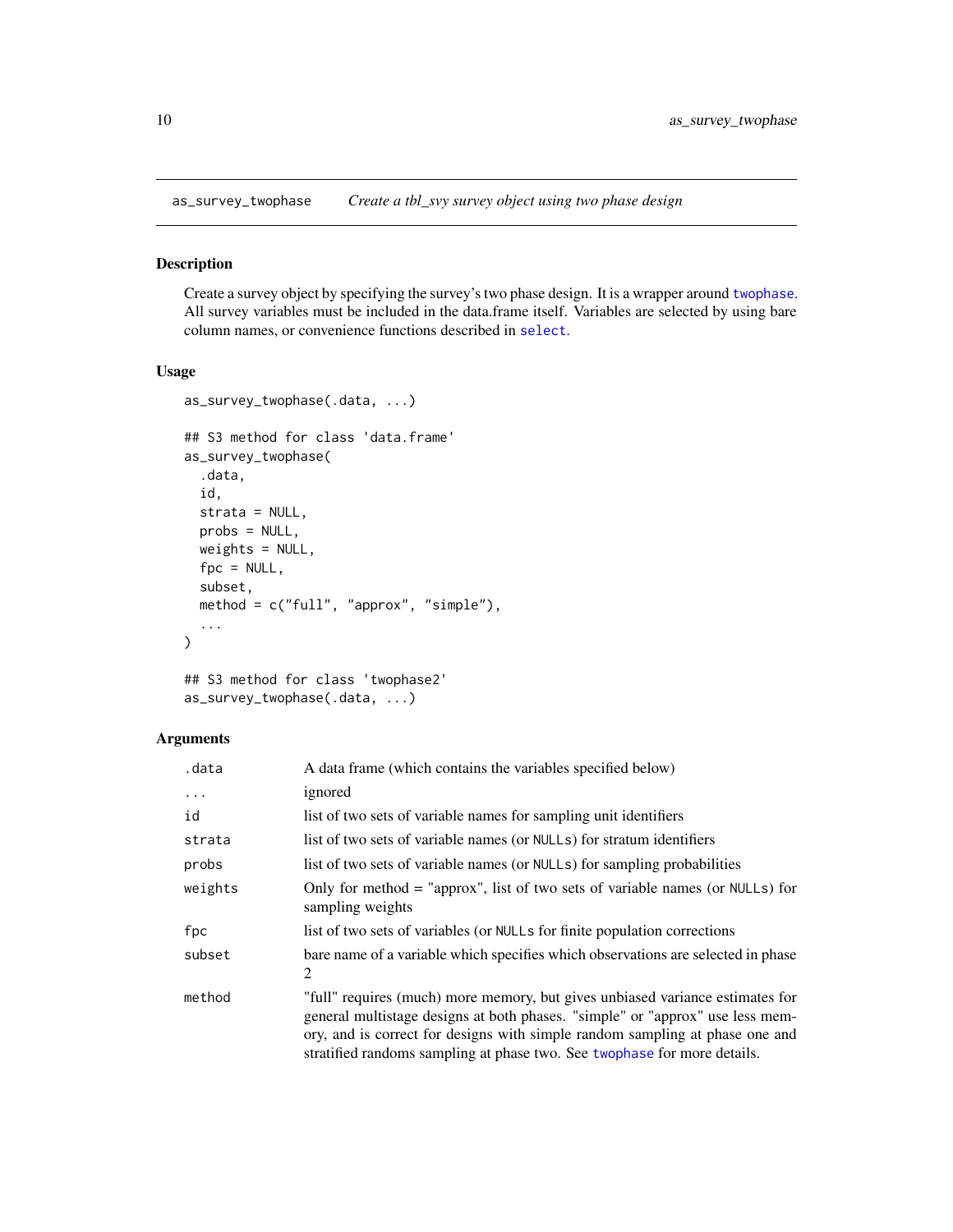#### <span id="page-10-0"></span> $\alpha$ s\_tibble 11

## Value

An object of class tbl\_svy

```
# Examples from ?survey::twophase
# two-phase simple random sampling.
data(pbc, package="survival")
library(dplyr)
pbc <- pbc %>%
 mutate(randomized = !is.na(trt) & trt > 0,
        id = row_number()d2pbc <- pbc %>%
 as\_survey\_twophase(id = list(id, id), subset = randomized)d2pbc %>% summarize(mean = survey_mean(bili))
# two-stage sampling as two-phase
library(survey)
data(mu284)
mu284_1 <- mu284 %>%
 dplyr::slice(c(1:15, rep(1:5, n2[1:5] - 3))) %>%
 mutate(id = row_number(),sub = rep(c(TRUE, FALSE), c(15, 34-15)))
dmu284 <- mu284 %>%
 as_survey_design(ids = c(id1, id2), fpc = c(n1, n2))
# first phase cluster sample, second phase stratified within cluster
d2mu284 <- mu284_1 %>%
 as_survey_twophase(id = list(id1, id), strata = list(NULL, id1),
                 fpc = list(n1, NULL), subset = sub)dmu284 %>%
 summarize(total = survey\_total(y1),mean = survey_mean(y1)d2mu284 %>%
 summarize(total = survey\_total(y1),mean = survey_mean(y1)# dplyr 0.7 introduced new style of NSE called quosures
# See `vignette("programming", package = "dplyr")` for details
ids <- quo(list(id, id))
d2pbc \leq pbc %\geq%
 as_survey_twophase(id = !ids, subset = "randomized")
```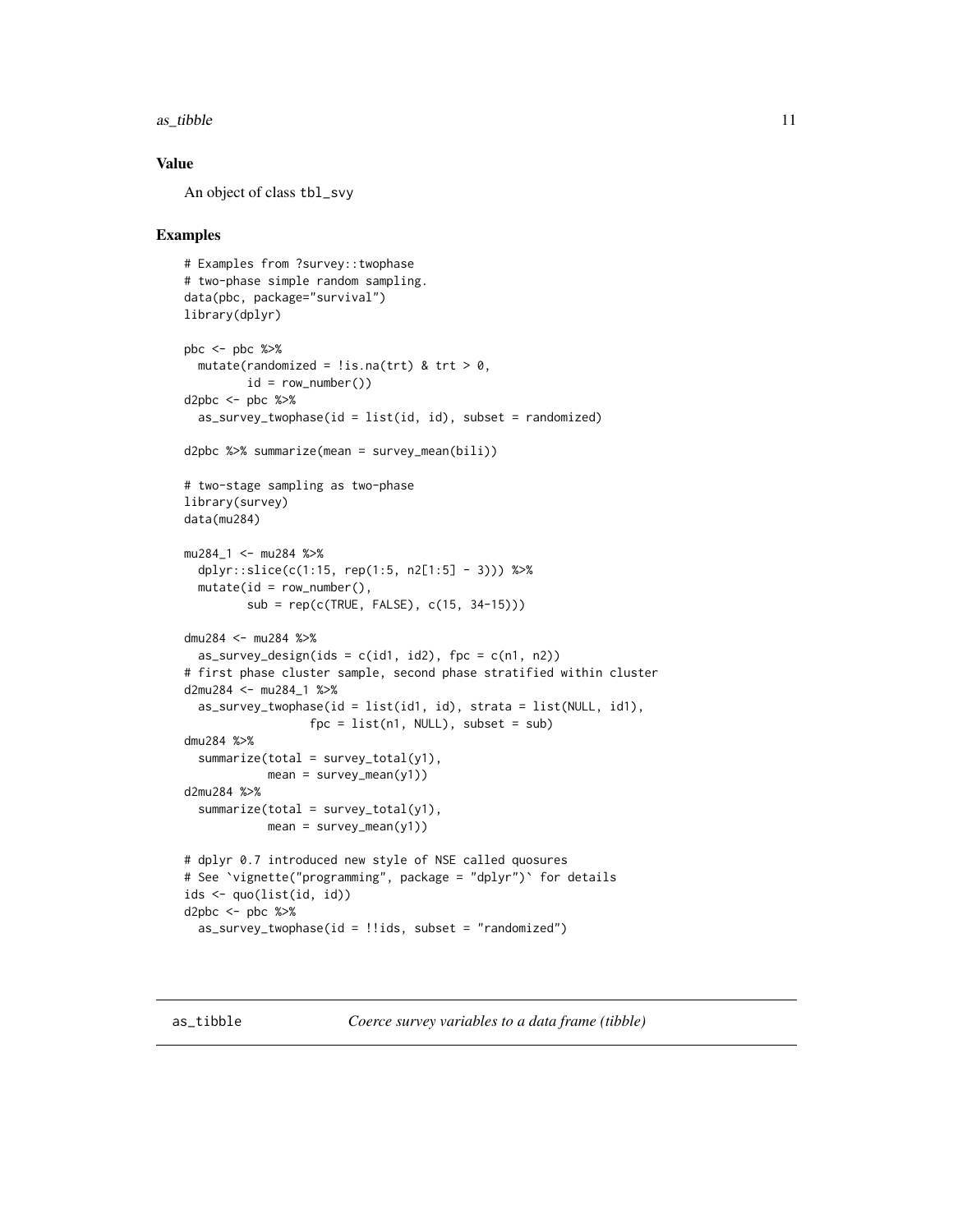12 cascade and the cascade of the cascade cascade and the cascade of the cascade cascade of the cascade of the cascade of the cascade of the cascade of the cascade of the cascade of the cascade of the cascade of the cascad

## Description

Coerce survey variables to a data frame (tibble)

#### Arguments

x A tbl\_svy object

cascade *Summarise multiple values into cascading groups*

## Description

cascade is similar to [summarise](#page-23-1), but calculates a summary statistics for the total of a group in addition to each group. The groupings are chosen by "unpeeling" from the end of the groupings, and also expanding out interactions to all terms (eg the interactions of all combinations of subsets of variables as well as each variable on it's own).

#### Usage

cascade(.data, ..., .fill = NA, .fill\_level\_top = FALSE, .groupings = NULL)

## Arguments

| .data,          | tbl A tbl_svy object                                                                                                                    |
|-----------------|-----------------------------------------------------------------------------------------------------------------------------------------|
| $\cdots$        | Name-value pairs of summary functions                                                                                                   |
| .fill           | Value to fill in for group summaries                                                                                                    |
| .fill_level_top |                                                                                                                                         |
|                 | When filling factor variables, whether to put the value '.fill' in the first position<br>(defaults to FALSE, placing it in the bottom). |
| .groupings      | (Experimental) A list of lists of quosures to manually specify the groupings to<br>use, rather than the default.                        |

```
library(survey)
data(api)
dstrata <- apistrat %>%
  as_survey_design(strata = stype, weights = pw)
# Calculates the means by stype and also for the whole
# sample
dstrata %>%
  group_by(stype) %>%
  cascade(api99_mn = survey_mean(api99),
            api00_mn = survey_mean(api00),
            api_diff = survey_mean(api00 - api99))
```
<span id="page-11-0"></span>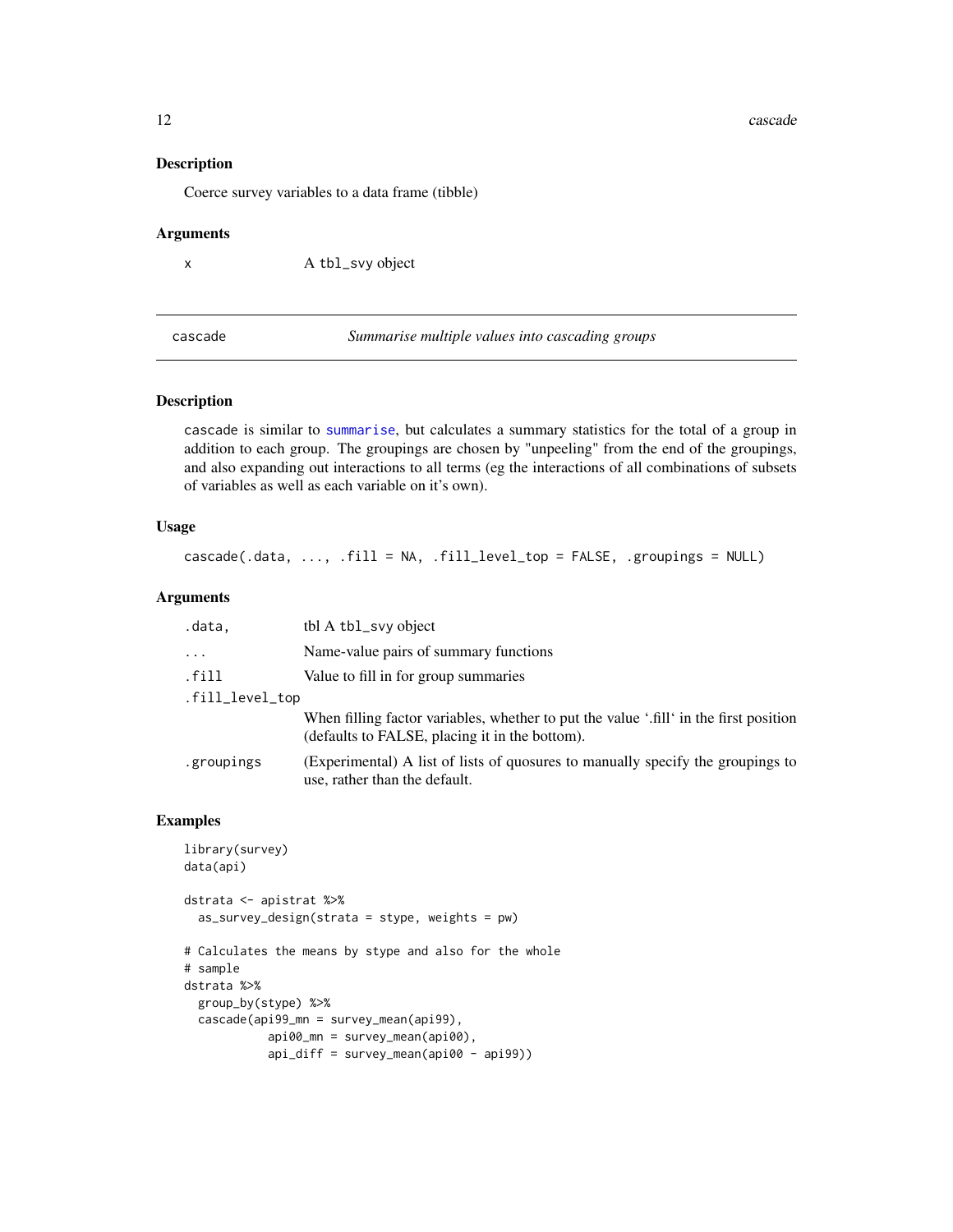#### <span id="page-12-0"></span>collect the collect of the collect the collect of the collect the collect of the collect of the collect of the collect of the collect of the collect of the collect of the collect of the collect of the collect of the collec

```
# Calculates the proportions by the interaction of stype & awards
# as well as by each of those variable's groups alone, and finally
# the total as well
dstrata %>%
 group_by(interact(stype, awards)) %>%
 cascade(prop = survey_mean())
# Can also specify the .groupings manually, though this interface
# is a little ugly, as it requires passing a list of quosures or
# symbols you've created, rather than the usual syntax
dstrata %>%
 cascade(
   prop = survey_mean(),
    .groupings = list(rlang::quos(stype, awards), rlang::quos(NULL))
 \lambda
```
collect *Force computation of a database query*

#### Description

collect retrieves data from a database query (and when run on a tbl\_svy object adjusts weights accordingly). Use collect when you want to run a function from the survey package on a srvyr db backed object. compute stores results in a remote temporary table.

cur\_svy *Get the survey data for the current context*

#### Description

This is a helper to allow srvyr's syntactic style. In particular, it tells functions inside of a summarize call what survey to use (for the current group with cur\_svy() or the complete survey for cur\_svy\_full(). In general, users will not have to worry about getting (or setting) the current context's survey, unless they are trying to extend srvyr. See vignette("extending-srvyr") for more details. current\_svy() is deprecated, but returns the same value as cur\_svy().

## Usage

```
cur_svy()
cur_svy_full()
current_svy()
```
### Value

a tbl\_svy (or error if called with no survey context)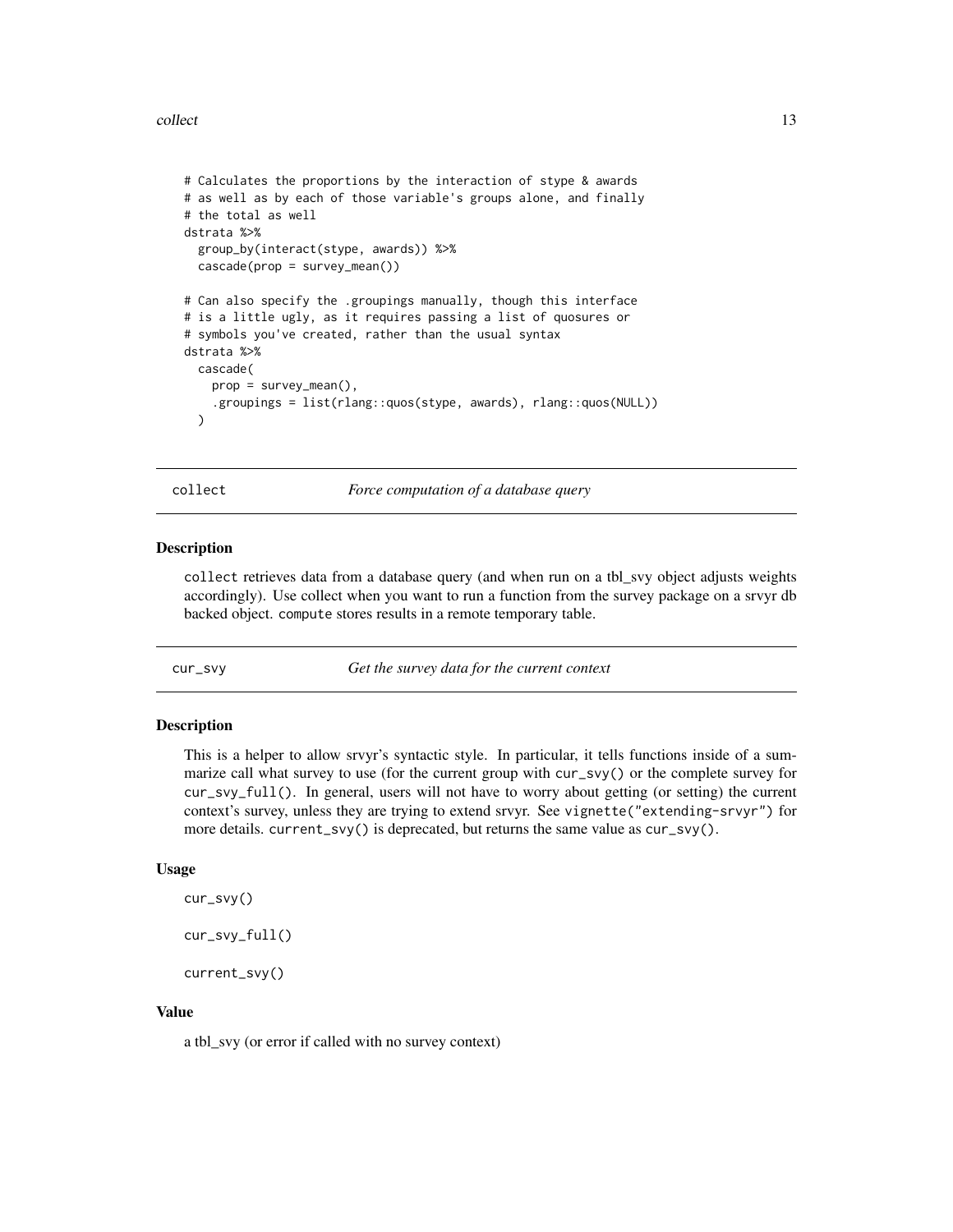<span id="page-13-0"></span>

This is a helper to allow srvyr's syntactic style. This function allows quick access to the full-sample weights for the current group, using cur\_svy\_wts(), See vignette("extending-srvyr") for more details.

#### Usage

cur\_svy\_wts()

## Value

a numeric vector containing full-sample weights

## Examples

```
data(api, package = 'survey')
dstrata <- apistrat %>%
  as_survey_design(strata = stype, weights = pw)
dstrata %>%
  summarize(sum_of_weights = sum(cur_svy_wts()),
            kish_deff = var(cur_svy_wts())/(mean(cur_svy_wts())^2))
```
dplyr\_filter\_joins *Filtering joins from dplyr*

## Description

These are data manipulation functions designed to work on a tbl\_svy object and another data frame or tbl\_svy object.

#### Details

semi\_join and anti\_join filter certain observations from a tbl\_svy depending on the presence or absence of matches in another table. See [filter-joins](#page-0-0) for more details.

Mutating joins (full\_join, left\_join, etc.) are not implemented for any tbl\_svy objects. These data manipulations may require modifications to the survey variable specifications and so cannot be done automatically. Instead, use dplyr to perform them while the data is still stored in data.frames.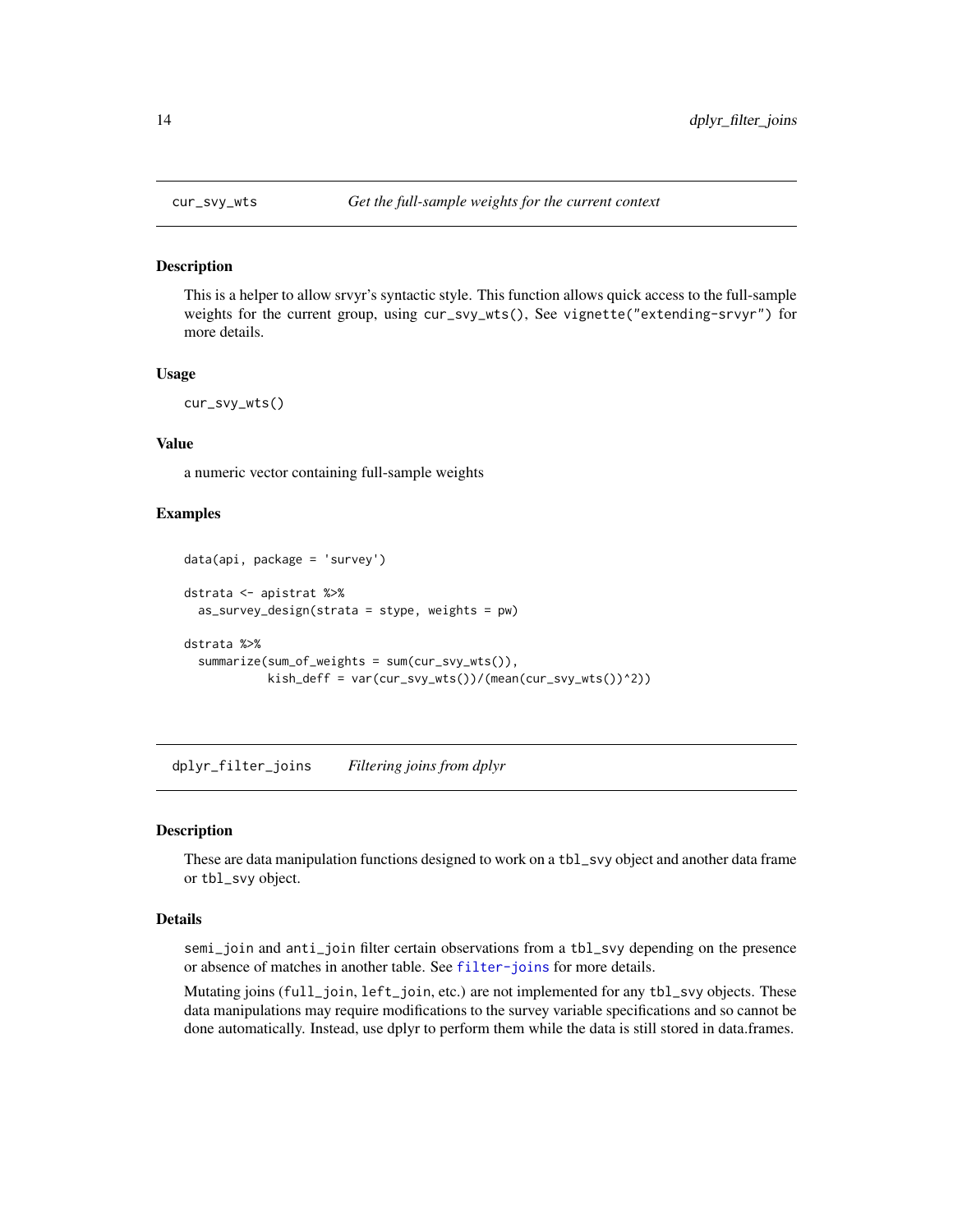<span id="page-14-0"></span>This is a helper to allow srvyr's syntactic style. In general, users will not have to worry about getting survey variance estimates directly unless they are trying to extend srvyr. This function helps convert from the result of a survey function into a data.frame with an estimate and measures of variance around it in a way that summarize expects. See vignette("extending-srvyr") for more details.

## Usage

```
get_var_est(
 stat,
 vartype,
  grps = ",
 level = 0.95,df = Inf,pre_calc_ci = FALSE,
 deff = FALSE)
```
## Arguments

| stat        | A survey statistic object, usually the result of a function from the survey package<br>or syyby.                                                                                                             |
|-------------|--------------------------------------------------------------------------------------------------------------------------------------------------------------------------------------------------------------|
| vartype     | A vector indicating which variance estimates to calculate (options are se for<br>standard error, ci for confidence interval, var for variance or cv for coefficient of<br>variation). Multiples are allowed. |
| grps        | A vector indicating the names of the grouping variables for grouped surveys (""<br>indicates no groups).                                                                                                     |
| level       | One or more levels to calculate a confidence interval.                                                                                                                                                       |
| df          | Degrees of freedom, many survey functions default to Inf, but srvyr functions<br>generally default to the result of calling degf on the survey object.                                                       |
| pre_calc_ci | Whether the confidence interval is pre-calculated (as in sypciprop)                                                                                                                                          |
| deff        | Whether to return the design effect (calculated using survey:: deff)                                                                                                                                         |

## Value

a tbl\_svy with the variables modified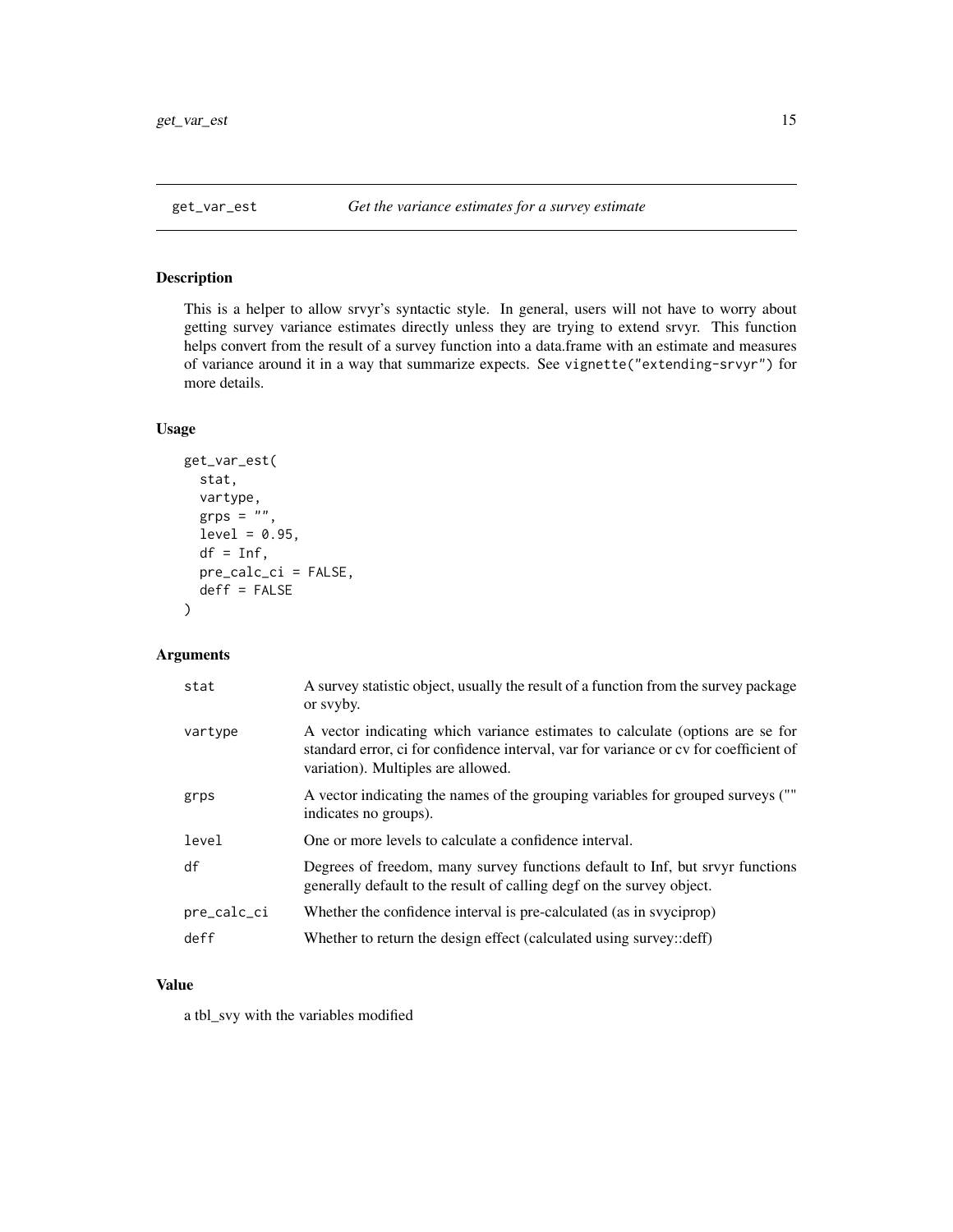<span id="page-15-1"></span><span id="page-15-0"></span>

These functions do not perform non-standard evaluation, and so are useful when programming against tbl objects. ungroup is a convenient inline way of removing existing grouping.

#### Arguments

x data [tbl\\_df](#page-0-0) or [tbl\\_svy](#page-36-1) object.

## See Also

[groups](#page-15-1) for information.

<span id="page-15-2"></span>group\_by *Group a (survey) dataset by one or more variables.*

#### Description

Most data operations are useful when done on groups defined by variables in the dataset. The group\_by function takes an existing table (or svy\_table) and converts it to a grouped version, where operations are performed "by group".

## Arguments

| .data      | A thl                                                                                                                                               |
|------------|-----------------------------------------------------------------------------------------------------------------------------------------------------|
| $\ddots$ . | variables to group by. All tbls accept variable names, some will also accept<br>functions of variables. Duplicated groups will be silently dropped. |
| add        | By default, when add = FALSE, group_by will override existing groups. To in-<br>stead add to the existing groups, use add = TRUE                    |
| .dots      | Used to work around non-standard evaluation. See vignette ("nse", package<br>$=$ "dplyr") for details.                                              |

## Details

See [group\\_by](#page-15-2) for more information about grouping regular data tables.

On tbl\_svy objects, group\_by sets up the object for operations similar to those allowed in [svyby](#page-0-0).

## See Also

[group\\_by](#page-15-2) for information about group\_by on normal data tables.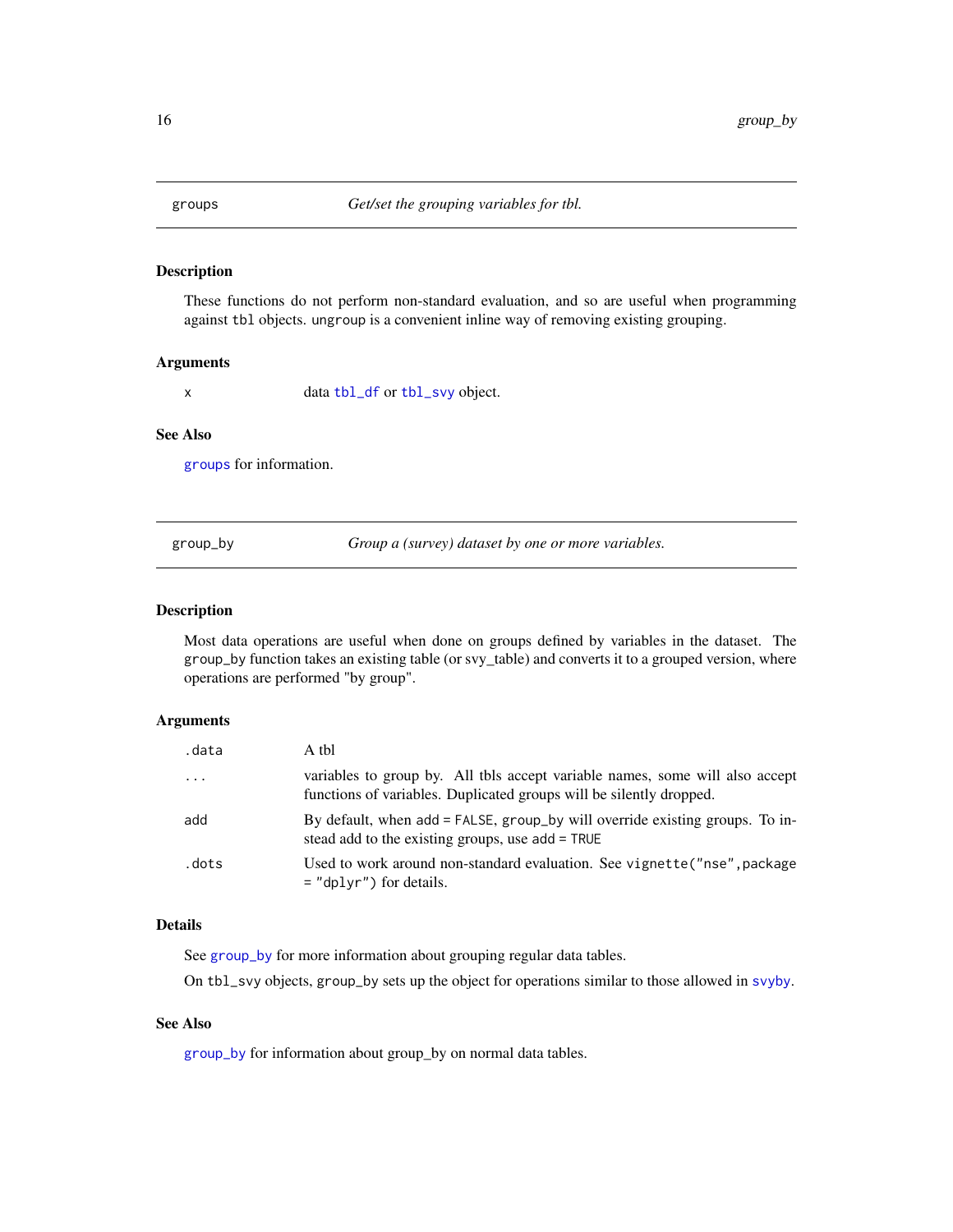## <span id="page-16-0"></span>group\_map\_dfr 17

## Examples

```
# Examples of svy_tbl group_by
library(survey)
data(api)
dstrata <- apistrat %>%
  as_survey_design(strata = stype, weights = pw) %>%
  group_by(stype)
  dstrata %>%
   summarise(api_diff = survey_mean(api00 - api99))
```
group\_map\_dfr *Apply a function to each group*

#### Description

group\_map(), group\_walk and group\_map\_dfr are purrr-style functions that can be used to iterate on grouped survey objects (note that group\_map\_dfr replaces dplyr::group\_modify because we are changing the data from a tbl\_svy to a regular tibble).

## Usage

```
group_map_dfr(.data, .f, ..., .keep = FALSE)
## S3 method for class 'tbl_svy'
group_map(.data, .f, ..., .keep = FALSE)
```
group\_map\_dfr(.data, .f, ..., .keep = FALSE)

## Arguments

| .data                   | A tbl_svy object                                             |
|-------------------------|--------------------------------------------------------------|
| . f                     | A function or purrr-style formula to apply to each group     |
| $\cdot$ $\cdot$ $\cdot$ | Other arguments passed to . f                                |
| .keep                   | Whether the grouping variables are kept when passed into . f |

## Value

For group\_map a list, for group\_map\_dfr a 'tbl\_df', and for group\_walk invisibly the original tbl\_svy.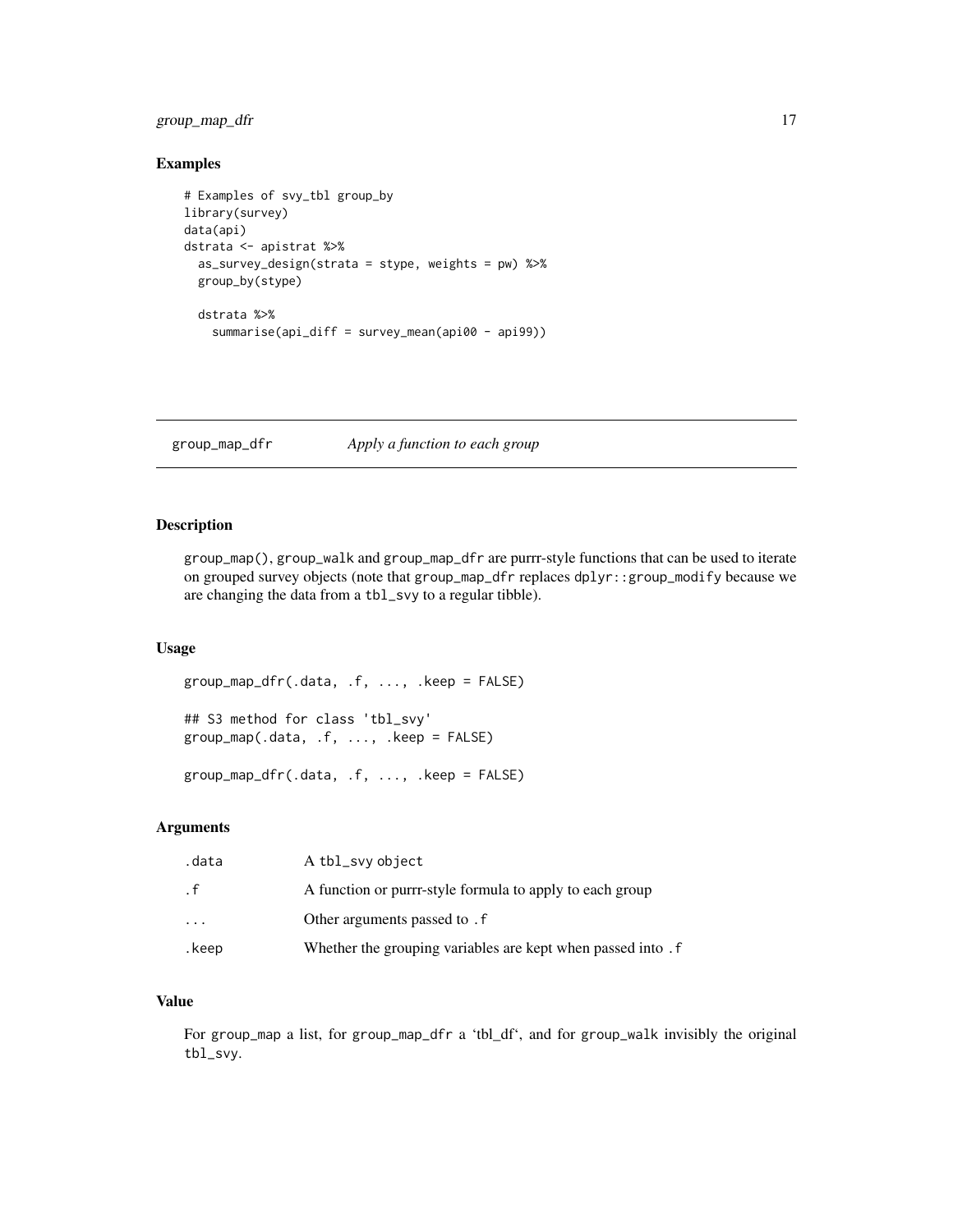## Examples

```
data(api, package = "survey")
dstrata <- apistrat %>%
 as_survey_design(strata = stype, weights = pw)
results <- dstrata %>%
 group_by(both) %>%
 group_map(~survey::svyglm(api00~api99 + stype, .))
# group_map_dfr calls `bind_rows` on the list returned and includes
# grouping variables. This is most useful with a package like `broom`
# but could also be used with survey package functions.
result_coef <- dstrata %>%
 group_by(both) %>%
 group_map_dfr(
   ~data.frame(
      api99_coef = coef(survey::svyglm(api00~api99 + stype, .))[["api99"]]
   )
 )
```
#### group\_trim *Single table verbs from dplyr and tidyr*

#### <span id="page-17-1"></span>Description

These are data manipulation functions designed to work on tbl\_svy objects.

#### Details

mutate and transmute can add or modify variables. See [mutate](#page-17-1) for more details.

select, rename, and rename\_with keep or rename variables. See [select](#page-17-1) for more details.

pull extracts a variable as a vector (whereas select returns a tbl\_svy). See [pull](#page-17-1) for more details.

filter keeps certain observations. See [filter](#page-17-1) for more details.

#' drop\_na drops observations containing missing values. See [drop\\_na](#page-17-1) for more details.

arrange is not implemented for tbl\_svy objects. Nor are any two table verbs such as bind\_rows, bind\_cols or any of the joins (full\_join, left\_join, etc.). These data manipulations may require modifications to the survey variable specifications and so cannot be done automatically. Instead, use dplyr to perform them while the data is still stored in data.frames.

<span id="page-17-0"></span>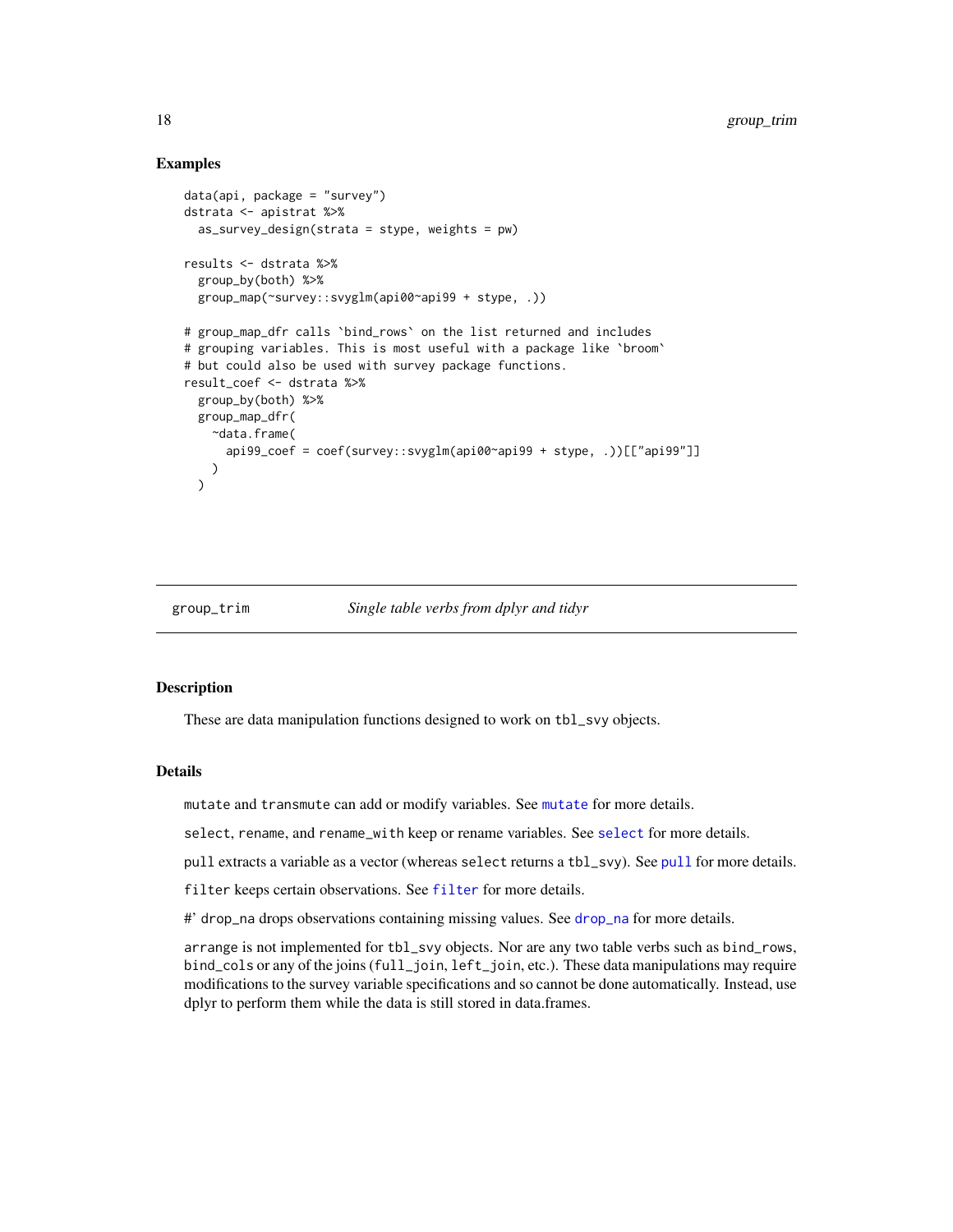<span id="page-18-1"></span><span id="page-18-0"></span>

Allows multiple grouping by multiple variables as if they were a single variable, which allows calculating proportions that sum to 100 more than a single grouping variable with survey\_mean.

#### Usage

interact(...)

#### Arguments

... variables to group by. All types of tbls accept variable names, and most will also accept functions of variables (though some database-backed tbls do not allow creating variables).

#### Details

Behind the scenes, this function creates a special column type that is split back into the component columns automatically by summarize.

## Value

A vector of type [srvyr\\_interaction](#page-22-1), which is generally expected to be automatically split apart.

```
data(api, package = "survey")
dstrata <- apistrat %>%
  as_survey_design(strata = stype, weights = pw)
# The sum of the whole prop column is equal to 100%
dstrata %>%
  group_by(interact(stype, awards)) %>%
  summarize(prop = survey_mean())
# But if you didn't interact, the sum of each stype's prop is 100%
dstrata %>%
  group_by(stype, awards) %>%
  summarize(prop = survey_mean())
```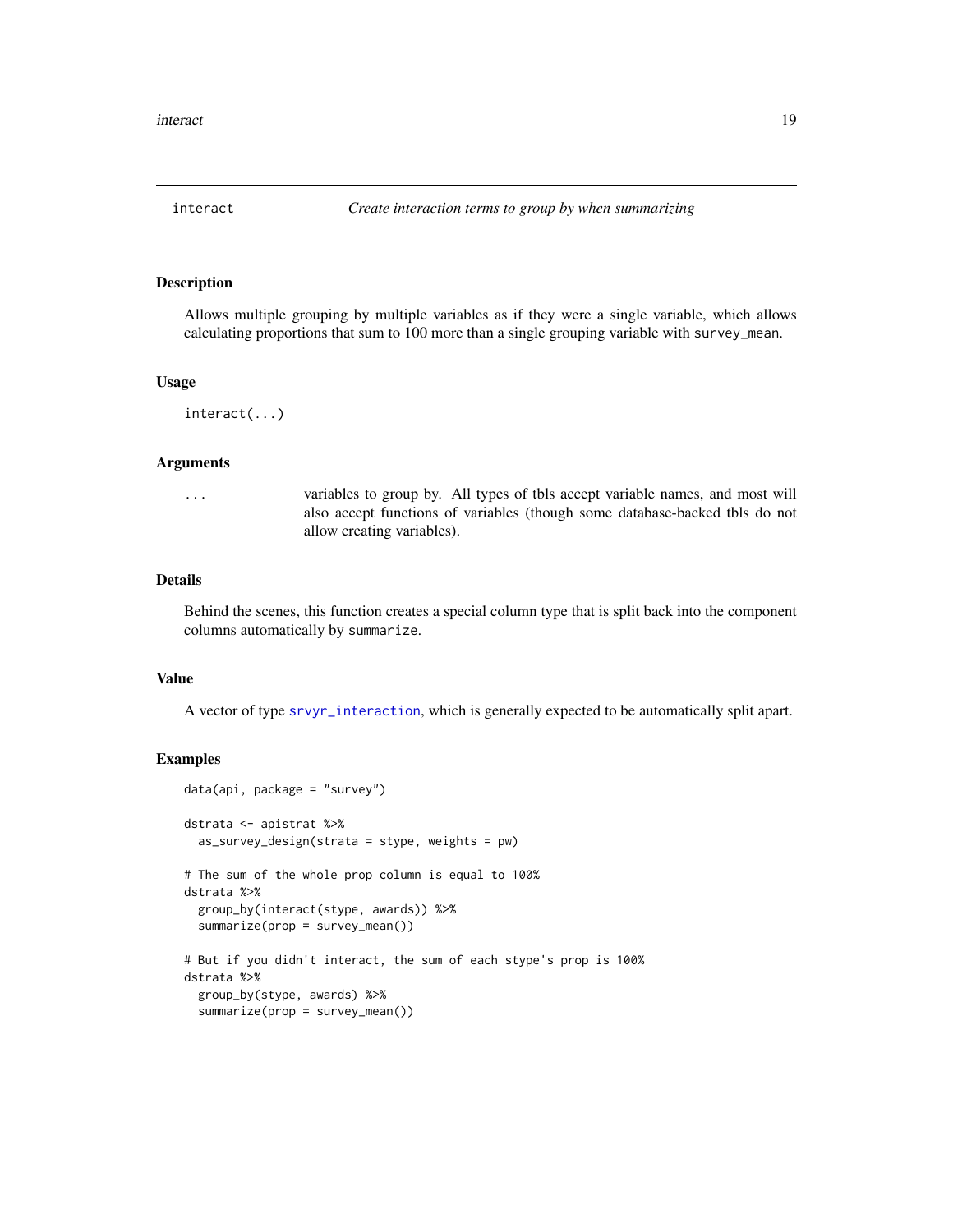<span id="page-19-0"></span>

This is a helper to allow srvyr's syntactic style. In general, users will not have to worry about setting variables in a survey object unless they are trying to extend srvyr. This function helps convert a vector to a variable in the correct part of a survey object's structure so that functions can refer to it using the survey package's formula notation. See vignette("extending-srvyr") for more details.

#### Usage

```
set_survey_vars(.svy, x, name = "__SRVYR_TEMP_VAR__", add = FALSE)
```
#### Arguments

| . SVY        | A survey object                                                                                                                  |
|--------------|----------------------------------------------------------------------------------------------------------------------------------|
| $\mathsf{x}$ | A vector to be included in the variables portion of the survey object                                                            |
| name         | The name of the variable once it is added. Defaults to 'SRVYR TEMP VAR '<br>which is formatted weirdly to avoid name collisions. |
| add          | FALSE, the default, overwrite all current variables. If TRUE, will add this vari-<br>able instead.                               |

#### Value

a tbl\_svy with the variables modified

| srvyr | srvyr: A package for 'dplyr'-Like Syntax for Summary Statistics of |
|-------|--------------------------------------------------------------------|
|       | Survey Data.                                                       |

#### Description

The srvyr package provides a new way of calculating summary statistics on survey data, based on the dplyr package. There are three stages to using srvyr functions, creating a survey object, manipulating the data, and calculating survey statistics.

#### Functions to create a survey object

[as\\_survey\\_design](#page-3-1), [as\\_survey\\_rep](#page-6-1), and [as\\_survey\\_twophase](#page-9-1) are used to create surveys based on a data.frame and design variables, replicate weights or two phase design respectively. Each is based on a function in the survey package ([svydesign](#page-0-0), [svrepdesign](#page-0-0), [twophase](#page-0-0)), and it is easy to modify code that uses the survey package so that it works with the srvyr package. See vignette("srvyr\_vs\_survey") for more details.

The function [as\\_survey](#page-1-1) will choose between the other three functions based on the arguments given to save some typing.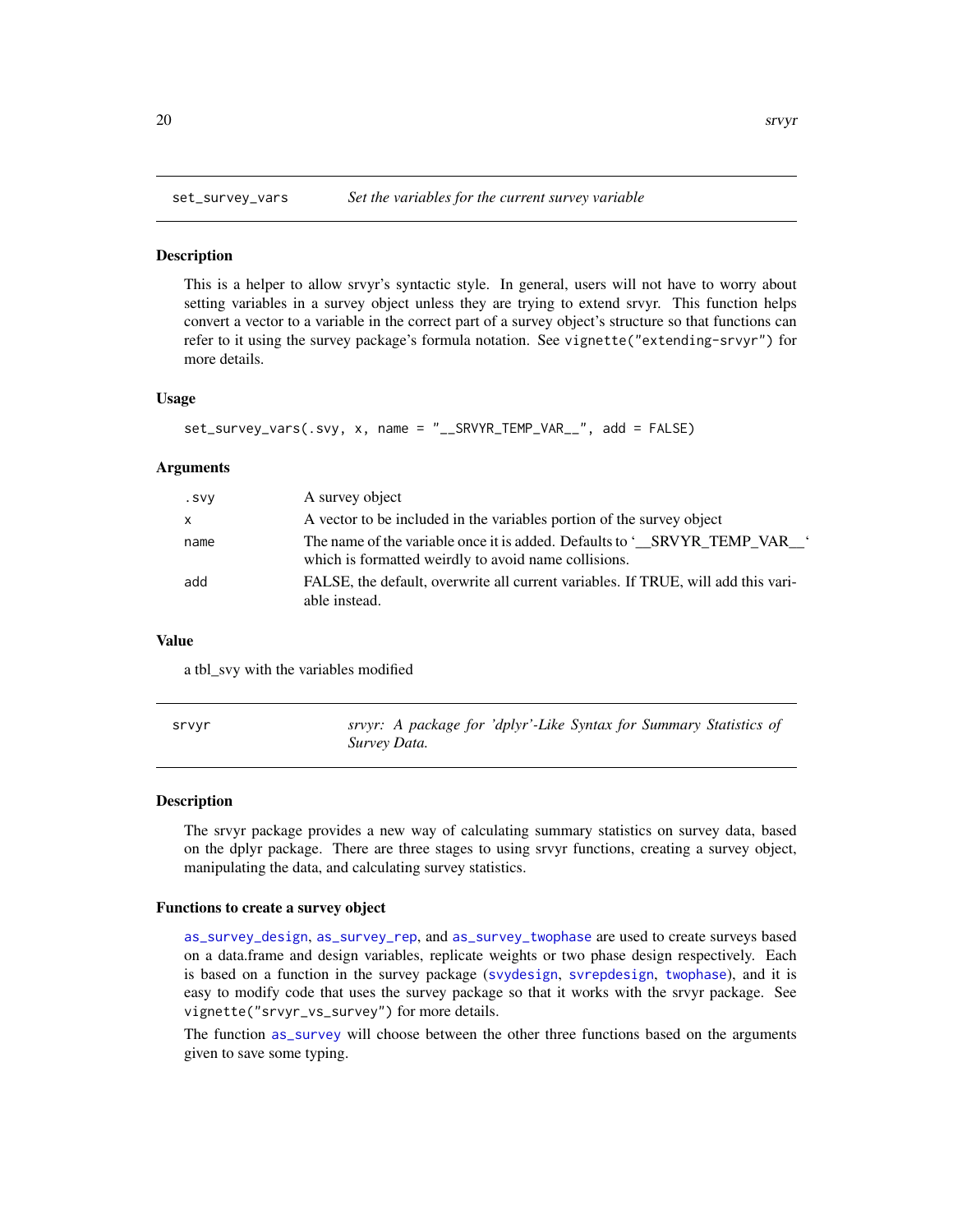#### <span id="page-20-0"></span>Functions to manipulate data in a survey object

Once you've created a survey object, you can manipulate the data as you would using dplyr with a data.frame. [mutate](#page-17-1) modifies or creates a variable, [select](#page-17-1) and [rename](#page-17-1) select or rename variables, and [filter](#page-17-1) keeps certain observations.

Note that arrange and two table verbs such as bind\_rows, bind\_cols, or any of the joins are not usable on survey objects because they might require modifications to the definition of your survey. If you need to use these functions, you should do so before you convert the data.frame to a survey object.

#### Functions to summarize a survey object

Now that you have your data set up correctly, you can calculate summary statistics. To get the statistic over the whole population, use [summarise](#page-23-1), or to calculate it over a set of groups, use [group\\_by](#page-15-2) first.

You can calculate the mean, (with [survey\\_mean](#page-25-1)), the total ([survey\\_total](#page-33-1)), the quantile ([survey\\_quantile](#page-29-1)), or a ratio ([survey\\_ratio](#page-30-1)). By default, srvyr will return the statistic and the standard error around it in a data.frame, but with the vartype parameter, you can also get a confidence interval ("ci"), variance ("var"), or coefficient of variation ("cv").

Within summarise, you can also use [unweighted](#page-38-1), which calculates a function without taking into consideration the survey weighting.

srvyr-se-deprecated *Deprecated SE versions of main srvyr verbs*

## Description

srvyr has updated it's standard evaluation semantics to match dplyr 0.7, so these underscore functions are no longer required (but are still supported for backward compatibility reasons). See [se-deprecated](#page-0-0) or the dplyr vignette on programming (vignette("programming", package = "dplyr")) for more details.

#### Usage

```
as_survey_(.data, ...)
as_survey_design_(
  .data,
  ids = NULL,probs = NULL,
  strata = NULL,
  variables = NULL,
  fpc = NULL,
  nest = FALSE,check_strata = !nest,
  weights = NULL,pps = FALSE,
```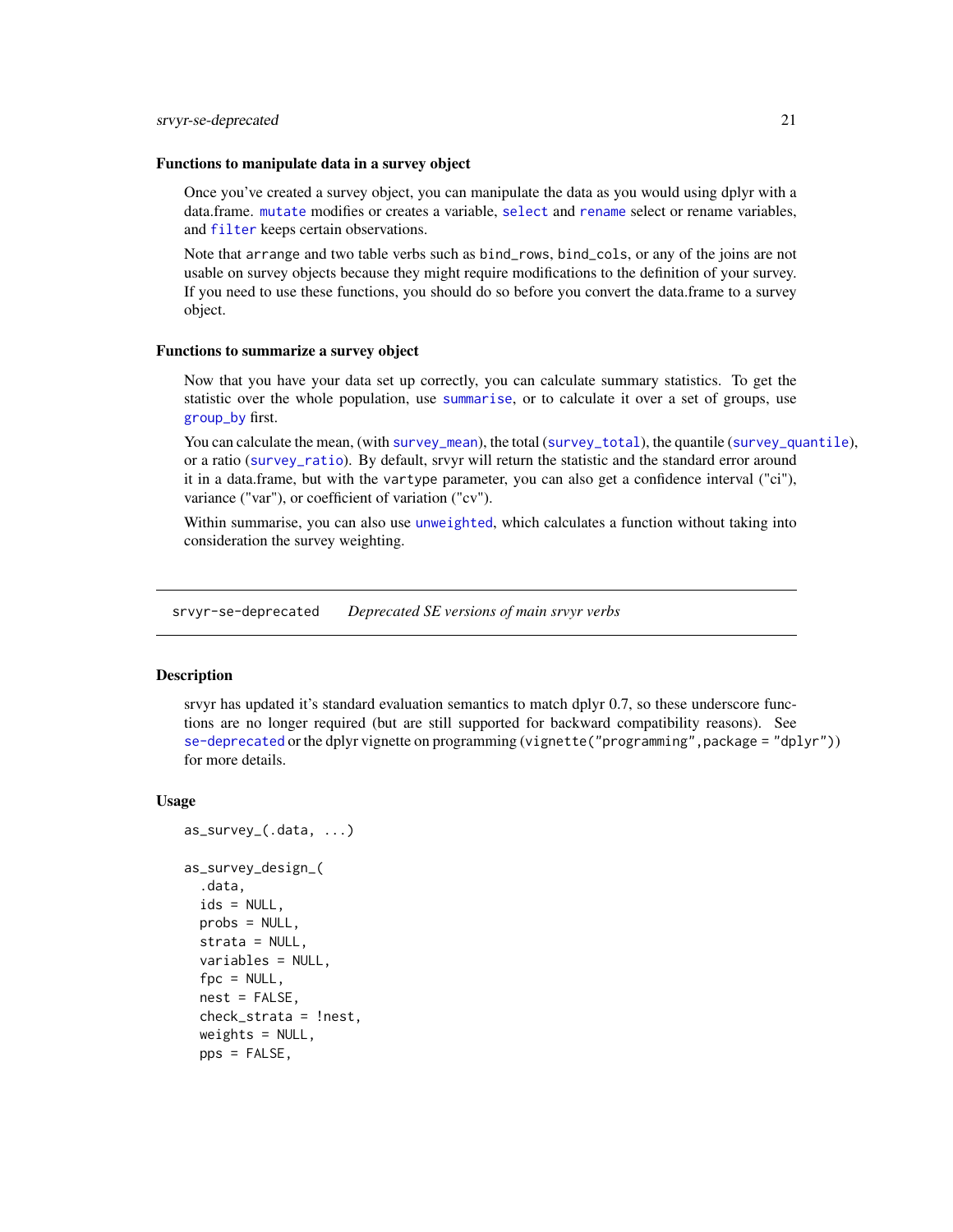```
variance = c("HT", "YG")\mathcal{L}as_survey_rep_(
  .data,
 variables = NULL,
 repweights = NULL,
 weights = NULL,
  type = c("BRR", "Fay", "JK1", "JKn", "bootstrap", "other"),
  combined_weights = TRUE,
  rho = NULL,
 bootstrap_average = NULL,
  scale = NULL,
 rscales = NULL,
 fpc = NULL,fpctype = c("fraction", "correction"),
 mse = getOption("survey.replicates.mse")
\mathcal{L}as_survey_twophase_(
  .data,
 id,
 strata = NULL,
 probs = NULL,
 weights = NULL,
 fpc = NULL,subset,
 method = c("full", "approx", "simple")
)
```

```
\text{cascade}\_\text{(.data, \ldots, .dots, .fit11 = NA)}
```
## Arguments

| .data        | a data frame or an object from the survey package                                                                                          |
|--------------|--------------------------------------------------------------------------------------------------------------------------------------------|
| $\ddots$     | other arguments, see other functions for details                                                                                           |
| ids          | Variables specifying cluster ids from largest level to smallest level (leaving the<br>argument empty, NULL, 1, or 0 indicate no clusters). |
| probs        | Variables specifying cluster sampling probabilities.                                                                                       |
| strata       | Variables specifying strata.                                                                                                               |
| variables    | Variables specifying variables to be included in survey. Defaults to all variables<br>in .data                                             |
| fpc          | Variables specifying a finite population correct, see svydesign for more details.                                                          |
| nest         | If TRUE, relabel cluster ids to enforce nesting within strata.                                                                             |
| check_strata | If TRUE, check that clusters are nested in strata.                                                                                         |
| weights      | Variables specifying weights (inverse of probability).                                                                                     |

<span id="page-21-0"></span>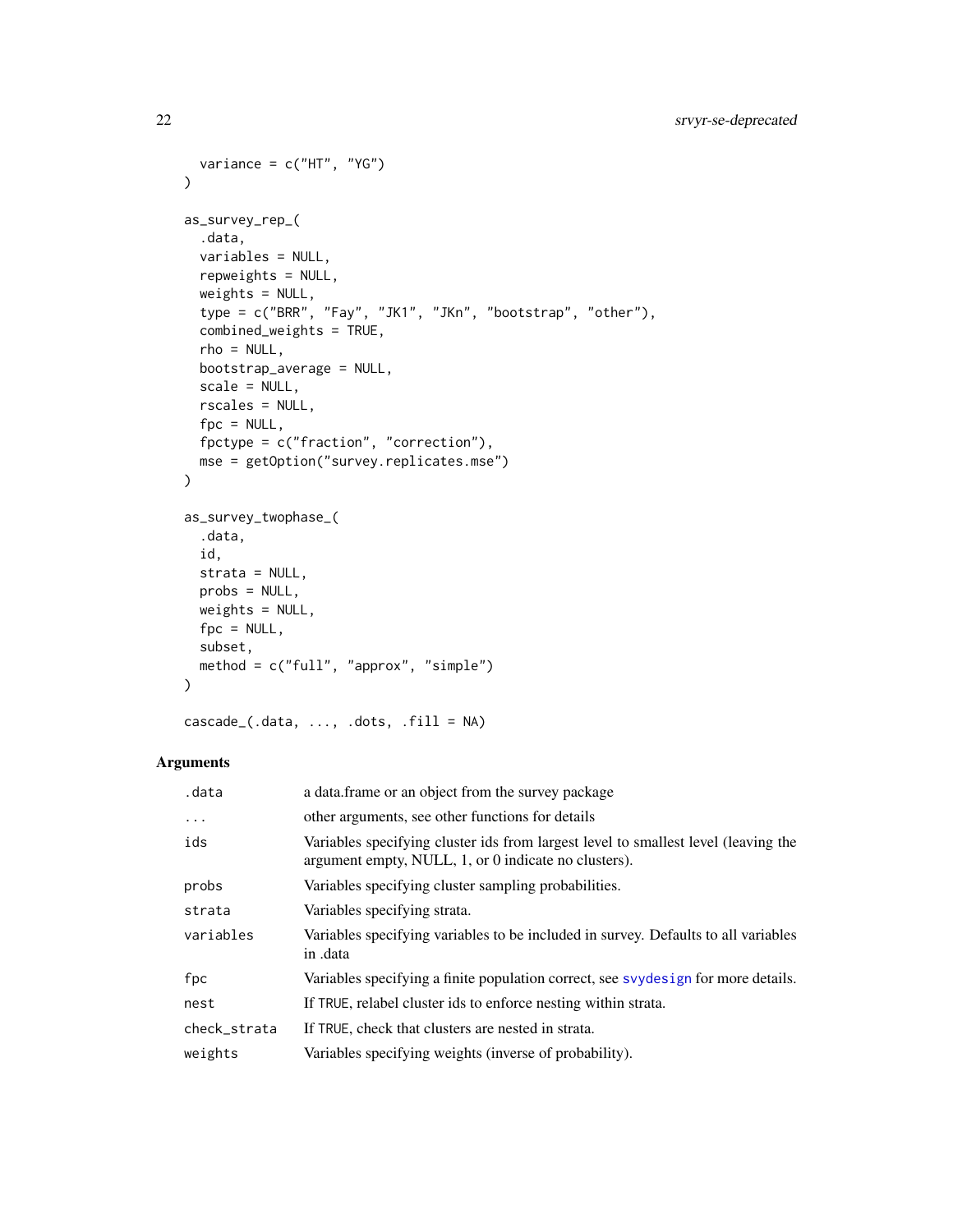<span id="page-22-0"></span>

| pps               | "brewer" to use Brewer's approximation for PPS sampling without replacement.<br>"overton" to use Overton's approximation. An object of class HR to use the<br>Hartley-Rao approximation. An object of class ppsmat to use the Horvitz-<br>Thompson estimator.                                                              |
|-------------------|----------------------------------------------------------------------------------------------------------------------------------------------------------------------------------------------------------------------------------------------------------------------------------------------------------------------------|
| variance          | For pps without replacement, use variance="YG" for the Yates-Grundy estima-<br>tor instead of the Horvitz-Thompson estimator                                                                                                                                                                                               |
| repweights        | Variables specifying the replication weight variables                                                                                                                                                                                                                                                                      |
| type              | Type of replication weights                                                                                                                                                                                                                                                                                                |
| combined_weights  |                                                                                                                                                                                                                                                                                                                            |
|                   | TRUE if the repweights already include the sampling weights. This is usually<br>the case.                                                                                                                                                                                                                                  |
| rho               | Shrinkage factor for weights in Fay's method                                                                                                                                                                                                                                                                               |
| bootstrap_average |                                                                                                                                                                                                                                                                                                                            |
|                   | For type = "bootstrap", if the bootstrap weights have been averaged, gives the<br>number of iterations averaged over.                                                                                                                                                                                                      |
| scale             | Scaling constant for variance, see svrepdesign for more information.                                                                                                                                                                                                                                                       |
| rscales           | Scaling constant for variance, see svrepdesign for more information.                                                                                                                                                                                                                                                       |
| fpctype           | Finite population correction information                                                                                                                                                                                                                                                                                   |
| mse               | if TRUE, compute variances based on sum of squares around the point estimate,<br>rather than the mean of the replicates                                                                                                                                                                                                    |
| id                | list of two sets of variable names for sampling unit identifiers                                                                                                                                                                                                                                                           |
| subset            | bare name of a variable which specifies which observations are selected in phase<br>$\overline{c}$                                                                                                                                                                                                                         |
| method            | "full" requires (much) more memory, but gives unbiased variance estimates for<br>general multistage designs at both phases. "simple" or "approx" use less mem-<br>ory, and is correct for designs with simple random sampling at phase one and<br>stratified randoms sampling at phase two. See twophase for more details. |
| .dots             | Used to work around non-standard evaluation. See vignette("nse", package<br>$=$ "dplyr") for details.                                                                                                                                                                                                                      |
| .fill             | Value to fill in for group summaries                                                                                                                                                                                                                                                                                       |
|                   |                                                                                                                                                                                                                                                                                                                            |

<span id="page-22-1"></span>srvyr\_interaction *srvyr interaction column*

## Description

srvyr\_interaction columns help calculate proportions of the interaction of 2 or more variables. They are created by [interact](#page-18-1), generally used as grouping variables in [group\\_by](#page-15-2) and then automatically split apart by [summarise](#page-23-1).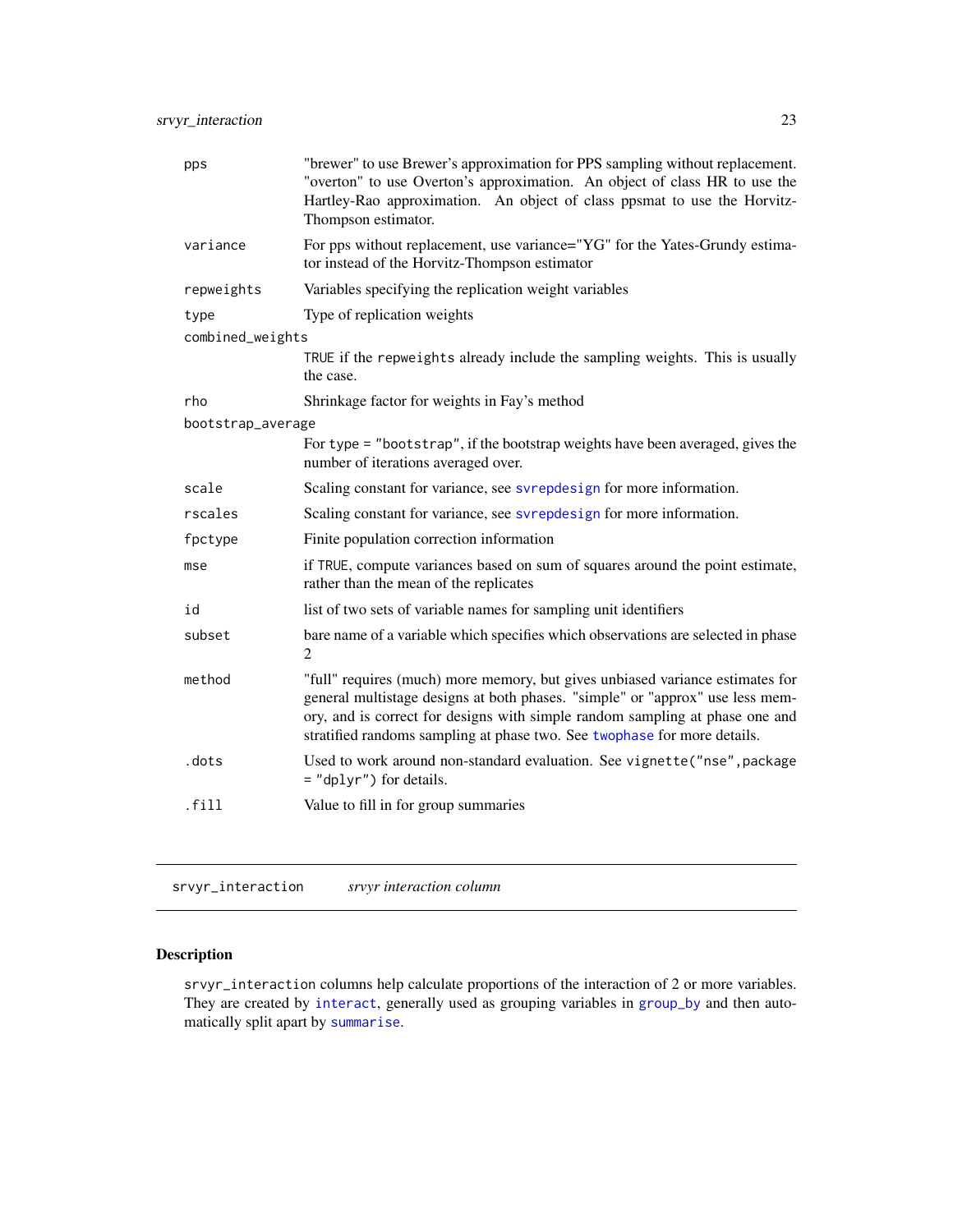<span id="page-23-1"></span><span id="page-23-0"></span>

Summarise multiple values to a single value.

#### Arguments

| tbl A tbl_svy object                                                                                                                                                                                                                                                                                                                            |
|-------------------------------------------------------------------------------------------------------------------------------------------------------------------------------------------------------------------------------------------------------------------------------------------------------------------------------------------------|
| Name-value pairs of summarizing expressions, see details                                                                                                                                                                                                                                                                                        |
| Defaults to "drop_last" in srvyr meaning that the last group is peeled off, but if<br>there are more groups they will be preserved. Other options are "drop", which<br>drops all groups, "keep" which keeps all of them and "rowwise" which converts<br>the object to a rowwise object (meaning calculations will be performed on each<br>row). |
| Whether to "unpack" named data. frame columns. srvyr predates dplyr's sup-<br>port for data.frame columns so it does not treat them the same way by default.                                                                                                                                                                                    |
|                                                                                                                                                                                                                                                                                                                                                 |

## Details

Summarise for tbl\_svy objects accepts several specialized functions. Each of the functions a variable (or two, in the case of survey\_ratio), from the data.frame and default to providing the measure and its standard error.

The argument vartype can choose one or more measures of uncertainty, se for standard error, ci for confidence interval, var for variance, and cv for coefficient of variation. level specifies the level for the confidence interval.

The other arguments correspond to the analogous function arguments from the survey package.

The available functions from srvyr are:

[survey\\_mean](#page-25-1) Calculate the mean of a numeric variable or the proportion falling into groups for the entire population or by groups. Based on [svymean](#page-0-0) and [svyciprop](#page-0-0)..

[survey\\_total](#page-33-1) Calculate the survey total of the entire population or by groups. Based on [svytotal](#page-0-0).

[survey\\_prop](#page-25-2) Calculate the proportion of the entire population or by groups. Based on [svyciprop](#page-0-0).

- [survey\\_ratio](#page-30-1) Calculate the ratio of 2 variables in the entire population or by groups. Based on [svyratio](#page-0-0).
- [survey\\_quantile](#page-29-1)  $\&$  [survey\\_median](#page-29-2) Calculate quantiles in the entire population or by groups. Based on [svyquantile](#page-0-0).
- [unweighted](#page-38-1) Calculate an unweighted estimate as you would on a regular tbl\_df. Based on dplyr's [summarise](#page-23-1).

You can use expressions both in the ... of summarize and also in the arguments to the summarizing functions. Though this is valid syntactically it can also allow you to calculate incorrect results (for example if you multiply the mean by 100, the standard error is also multipled by 100, but the variance is not).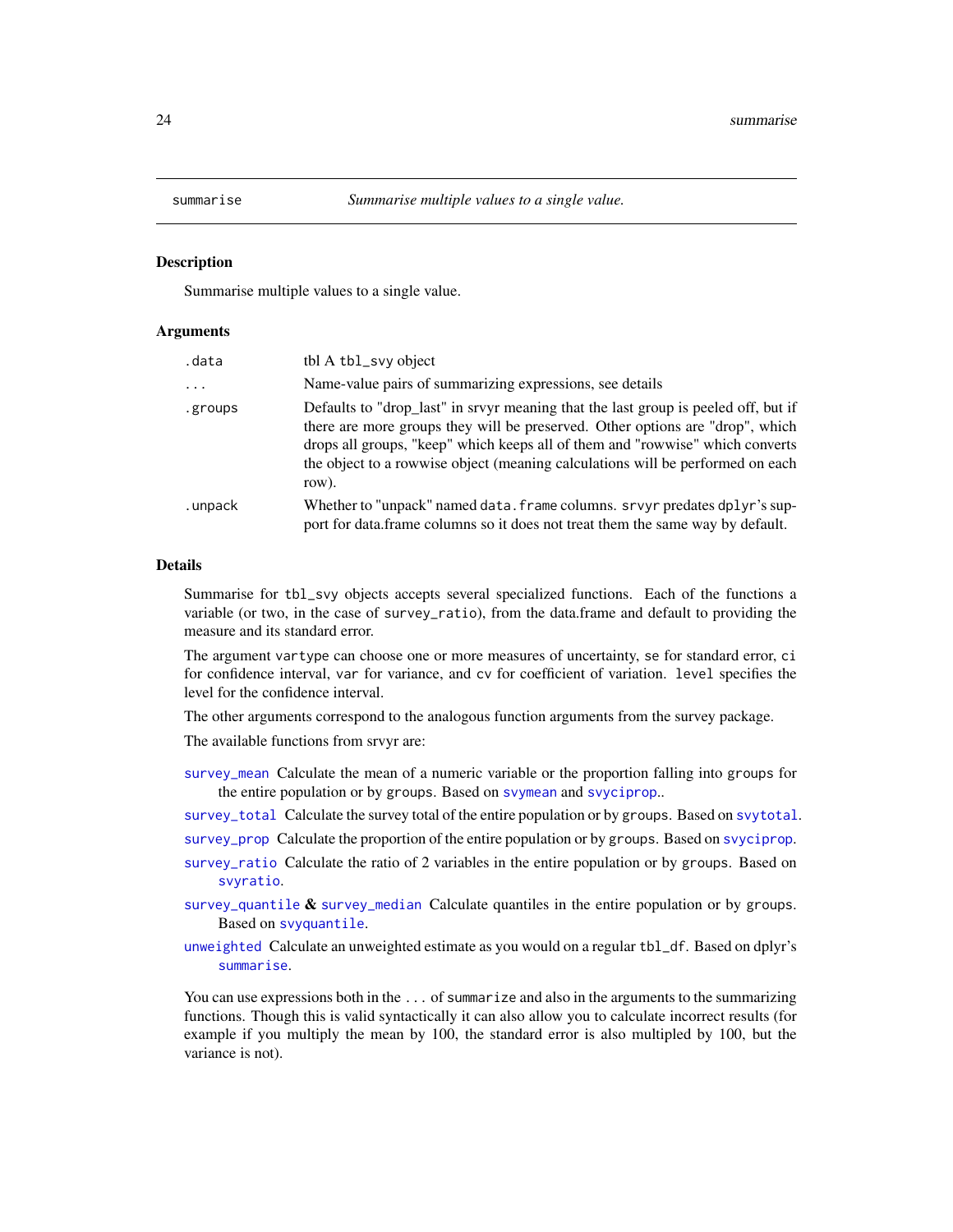## <span id="page-24-0"></span>summarise\_all 25

#### Examples

```
data(api, package = "survey")
dstrata <- apistrat %>%
  as_survey_design(strata = stype, weights = pw)
dstrata %>%
  summarise(api99_mn = survey_mean(api99),
            api00_mn = survey_mean(api00),
            api_diff = survey_mean(api00 - api99))
dstrata_grp <- dstrata %>%
  group_by(stype)
dstrata_grp %>%
  summarise(api99_mn = survey_mean(api99),
            api00_mn = survey_mean(api00),
            api_diff = survey_mean(api00 - api99))
# `dplyr::across` can be used to programmatically summarize multiple columns
# See https://dplyr.tidyverse.org/articles/colwise.html for details
# A basic example of working on 2 columns at once and then calculating the total
# the mean
total_vars <- c("enroll", "api.stu")
dstrata %>%
  summarize(across(c(all_of(total_vars)), survey_total))
# Expressions are allowed in summarize arguments & inside functions
# Here we can calculate binary variable on the fly and also multiply by 100 to
# get percentages
dstrata %>%
  summarize(api99_over_700_pct = 100 * survey_mean(api99 > 700))
# But be careful, the variance doesn't scale the same way, so this is wrong!
dstrata %>%
  summarize(api99_over_700_pct = 100 * survey_mean(api99 > 700, vartype = "var"))
# Wrong variance!
```
summarise\_all *Manipulate multiple columns.*

#### <span id="page-24-1"></span>Description

See [summarize\\_all](#page-24-1) for more details. \*\_each functions will be deprecated in favor of \*\_all/\*\_if/\*\_at functions.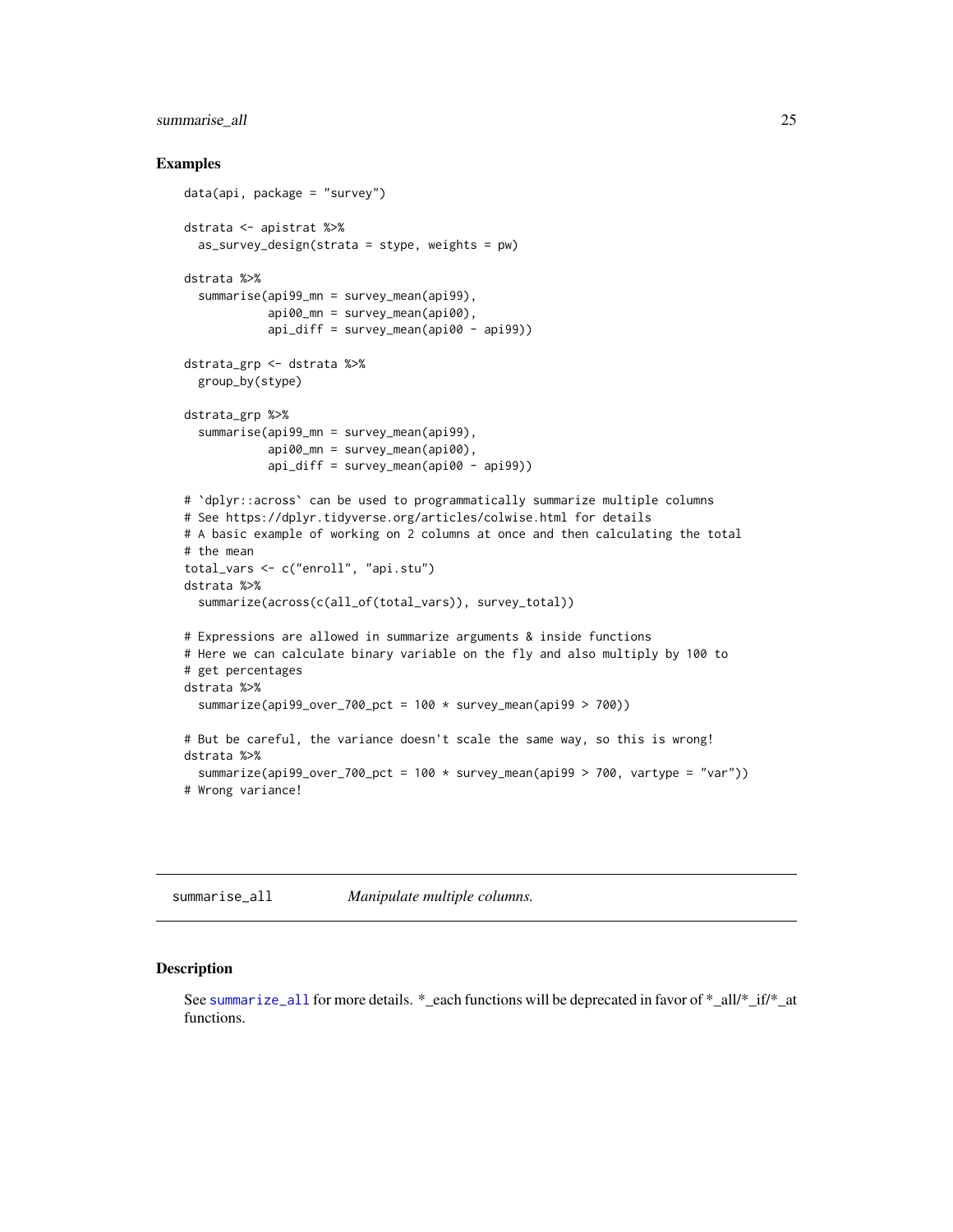<span id="page-25-2"></span><span id="page-25-1"></span><span id="page-25-0"></span>

Calculate means and proportions from complex survey data. A wrapper around [svymean](#page-0-0), or if proportion = TRUE, [svyciprop](#page-0-0). survey\_mean should always be called from [summarise](#page-23-1).

## Usage

```
survey_mean(
 x,
 na.rm = FALSE,vartype = c("se", "ci", "var", "cv"),
 level = 0.95,proportion = FALSE,
 prop_method = c("logit", "likelihood", "asin", "beta", "mean"),
 deff = FALSE,
 df = NULL,...
\mathcal{E}survey_prop(
 vartype = c("se", "ci", "var", "cv"),
 level = 0.95,proportion = FALSE,
 prop_method = c("logit", "likelihood", "asin", "beta", "mean"),
 deff = FALSE,
 df = NULL,...
)
```
#### Arguments

| $\mathsf{x}$ | A variable or expression, or empty                                                                                                                        |
|--------------|-----------------------------------------------------------------------------------------------------------------------------------------------------------|
| na.rm        | A logical value to indicate whether missing values should be dropped                                                                                      |
| vartype      | Report variability as one or more of: standard error ("se", default), confidence<br>interval ("ci"), variance ("var") or coefficient of variation ("cv"). |
| level        | (For vartype $=$ "ci" only) A single number or vector of numbers indicating the<br>confidence level                                                       |
| proportion   | Use methods to calculate the proportion that may have more accurate confidence<br>intervals near 0 and 1. Based on systeps op.                            |
| prop_method  | Type of proportion method to use if proportion is TRUE. See svyciprop for<br>details.                                                                     |
| deff         | A logical value to indicate whether the design effect should be returned.                                                                                 |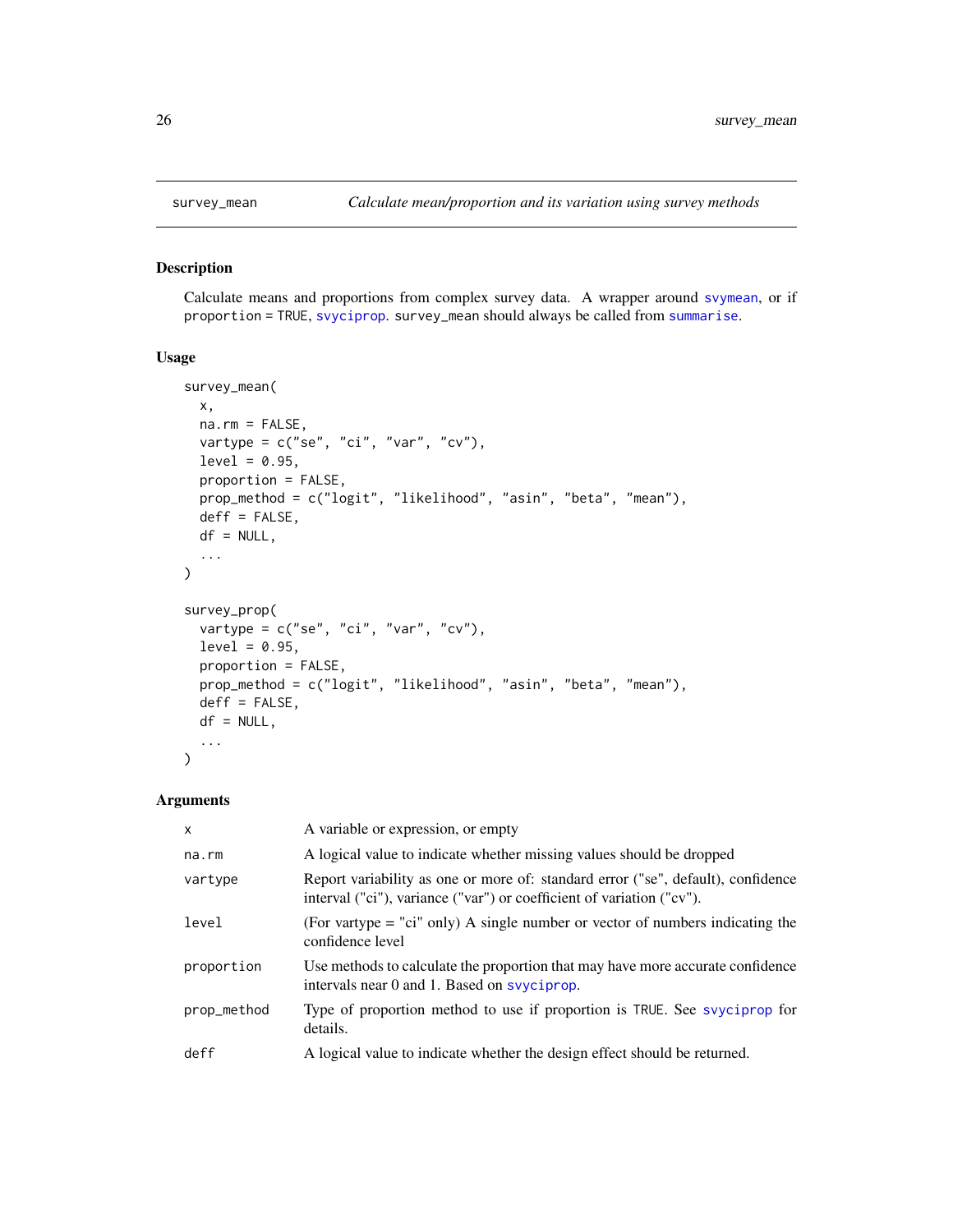<span id="page-26-0"></span>

| df      | (For vartype $=$ "ci" only) A numeric value indicating the degrees of freedom |
|---------|-------------------------------------------------------------------------------|
|         | for t-distribution. The default (NULL) uses degf, but Inf is the usual survey |
|         | package's default (except in system op.                                       |
| $\cdot$ | Ignored                                                                       |

## Details

Using survey\_prop is equivalent to leaving out the x argument in survey\_mean and this calculates the proportion represented within the data, with the last grouping variable "unpeeled". [interact](#page-18-1) allows for "unpeeling" multiple variables at once.

#### Examples

```
data(api, package = "survey")dstrata <- apistrat %>%
  as_survey_design(strata = stype, weights = pw)
dstrata %>%
  summarise(api99_mn = survey_mean(api99),
            api\_diff = survey\_mean(api00 - api99, vartype = c("ci", "cv"))dstrata %>%
  group_by(awards) %>%
  summarise(api00 = survey_mean(api00))
# Use `survey_prop` calculate the proportion in each group
dstrata %>%
  group_by(awards) %>%
  summarise(pct = survey_prop())
# Or you can also leave out `x` in `survey_mean`, so this is equivalent
dstrata %>%
  group_by(awards) %>%
  summarise(pct = survey_mean())# When there's more than one group, the last group is "peeled" off and proportions are
# calculated within that group, each adding up to 100%.
# So in this example, the sum of prop is 200% (100% for awards=="Yes" &
# 100% for awards=="No")
dstrata %>%
  group_by(stype, awards) %>%
  summarize(prop = survey_prop())
# The `interact` function can help you calculate the proportion over
# the interaction of two or more variables
# So in this example, the sum of prop is 100%
dstrata %>%
  group_by(interact(stype, awards)) %>%
  summarize(prop = survey_prop())
```
# Setting proportion = TRUE uses a different method for calculating confidence intervals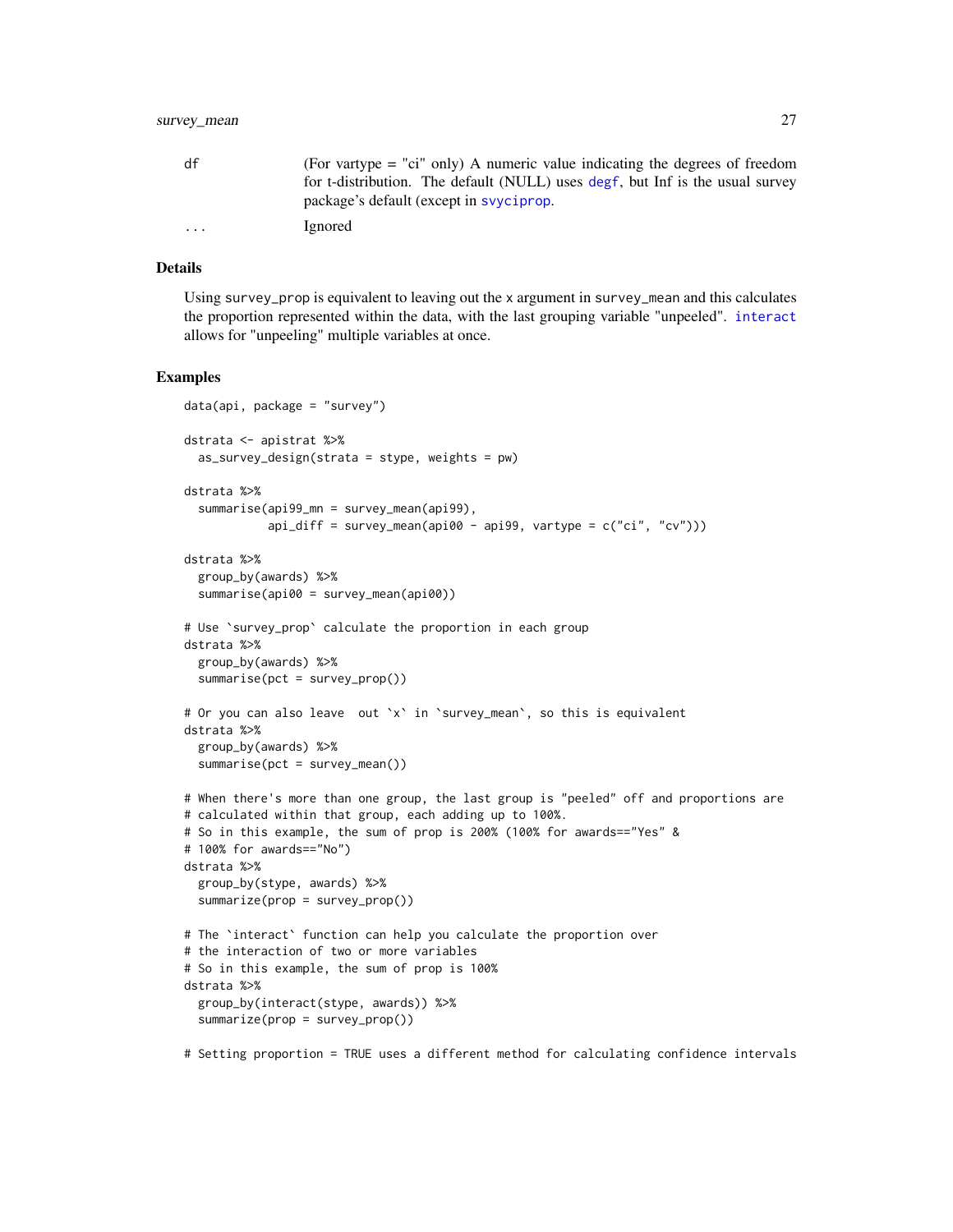```
dstrata %>%
 summarise(high_api = survey_mean(api00 > 875, proportion = TRUE, vartype = "ci"))
# level takes a vector for multiple levels of confidence intervals
dstrata %>%
 summarise(api99 = survey_mean(api99, vartype = "ci", level = c(0.95, 0.65)))
# Note that the default degrees of freedom in srvyr is different from
# survey, so your confidence intervals might not be exact matches. To
# Replicate survey's behavior, use df = Inf
dstrata %>%
 summarise(srvyr_default = survey_mean(api99, vartype = "ci"),
            survey_defualt = survey_mean(api99, vartype = "ci", df = Inf))
comparison <- survey::svymean(~api99, dstrata)
confint(comparison) # survey's default
confint(comparison, df = survey::degf(dstrata)) # srvyr's default
```
<span id="page-27-1"></span>survey\_old\_quantile *Calculate the quantile and its variation using survey methods*

### **Description**

Calculate quantiles from complex survey data. A wrapper around [oldsvyquantile](#page-0-0), which is a version of the function from before version 4.1 of the survey package, available for backwards compatibility. survey\_old\_quantile and survey\_old\_median should always be called from [summarise](#page-23-1). See Thomas Lumley's blogpost <https://notstatschat.rbind.io/2021/07/20/what-s-newin-the-survey-package/> for more details.

## Usage

```
survey_old_quantile(
  x,
  quantiles,
  na.rm = FALSE,vartype = c("se", "ci", "var", "cv"),
  level = 0.95,q_method = "linear",
  f = 1,
  interval_type = c("Wald", "score", "betaWald", "probability", "quantile"),
  ties = c("discrete", "rounded"),
  df = NULL,
  ...
)
survey_old_median(
  x,
```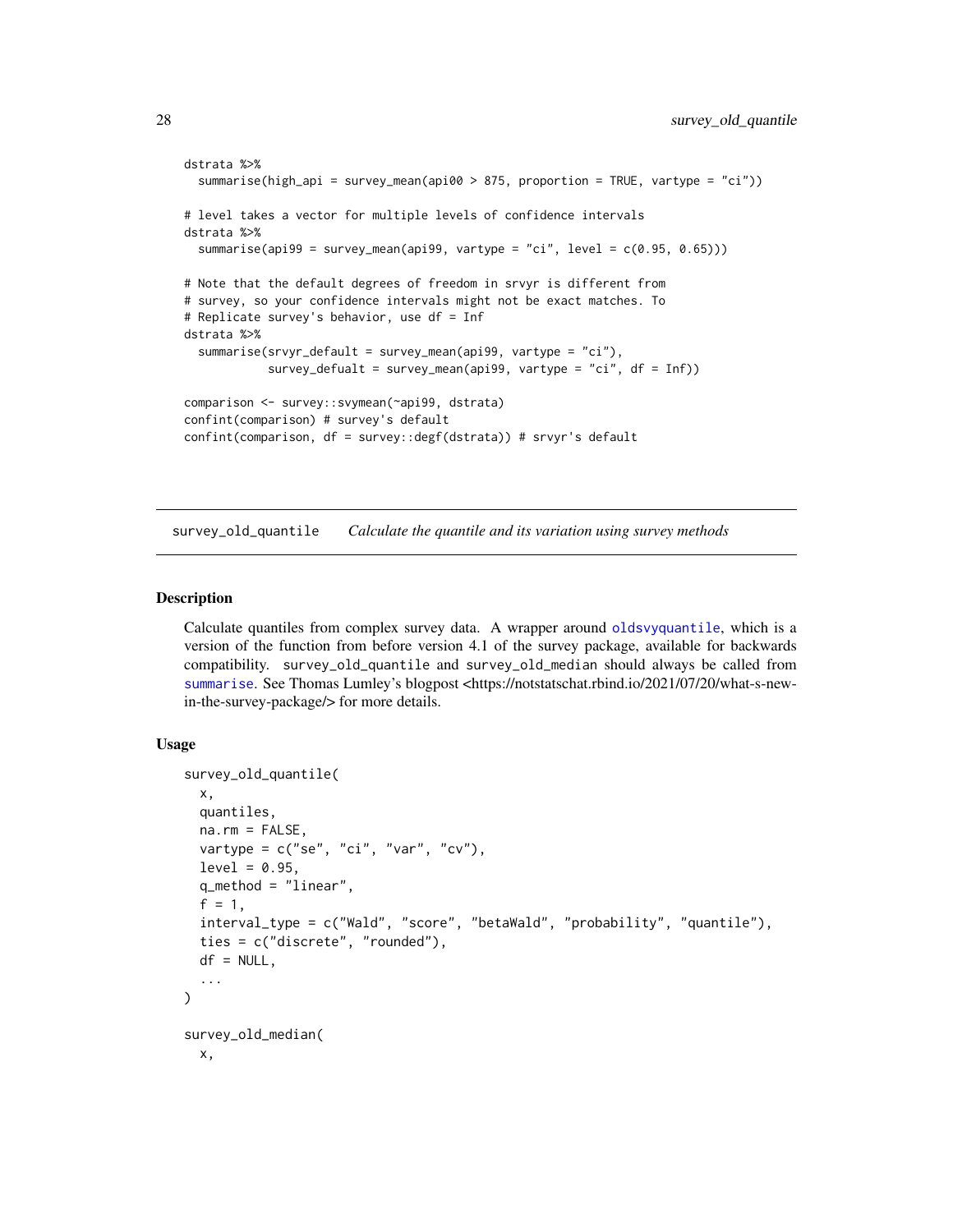```
na.rm = FALSE,
vartype = c("se", "ci"),
level = 0.95,q_method = "linear",
f = 1,
interval_type = c("Wald", "score", "betaWald", "probability", "quantile"),
ties = c("discrete", "rounded"),
df = NULL,...
```
## Arguments

)

| $\times$      | A variable or expression                                                                                                                                                                    |
|---------------|---------------------------------------------------------------------------------------------------------------------------------------------------------------------------------------------|
| quantiles     | A vector of quantiles to calculate                                                                                                                                                          |
| na.rm         | A logical value to indicate whether missing values should be dropped                                                                                                                        |
| vartype       | NULL to report no variability (default), otherwise one or more of: standard<br>error ("se") confidence interval ("ci") (variance and coefficient of variation not<br>available).            |
| level         | A single number indicating the confidence level (only one level allowed)                                                                                                                    |
| q_method      | See "method" in approxfun                                                                                                                                                                   |
| f             | See approxfun                                                                                                                                                                               |
| interval_type | See oldsvyquantile                                                                                                                                                                          |
| ties          | See oldsvyquantile                                                                                                                                                                          |
| df            | A number indicating the degrees of freedom for t-distribution. The default, Inf<br>uses the normal distribution (matches the survey package). Also, has no effect<br>for type = "betaWald". |
| $\cdots$      | Ignored                                                                                                                                                                                     |

```
library(survey)
data(api)
dstrata <- apistrat %>%
  as_survey_design(strata = stype, weights = pw)
dstrata %>%
  summarise(api99 = survey_old_quantile(api99, c(0.25, 0.5, 0.75)),
            api00 = survey_old_median(api00, vartype = c("ci")))
dstrata %>%
  group_by(awards) %>%
  summarise(api00 = survey_old_median(api00))
```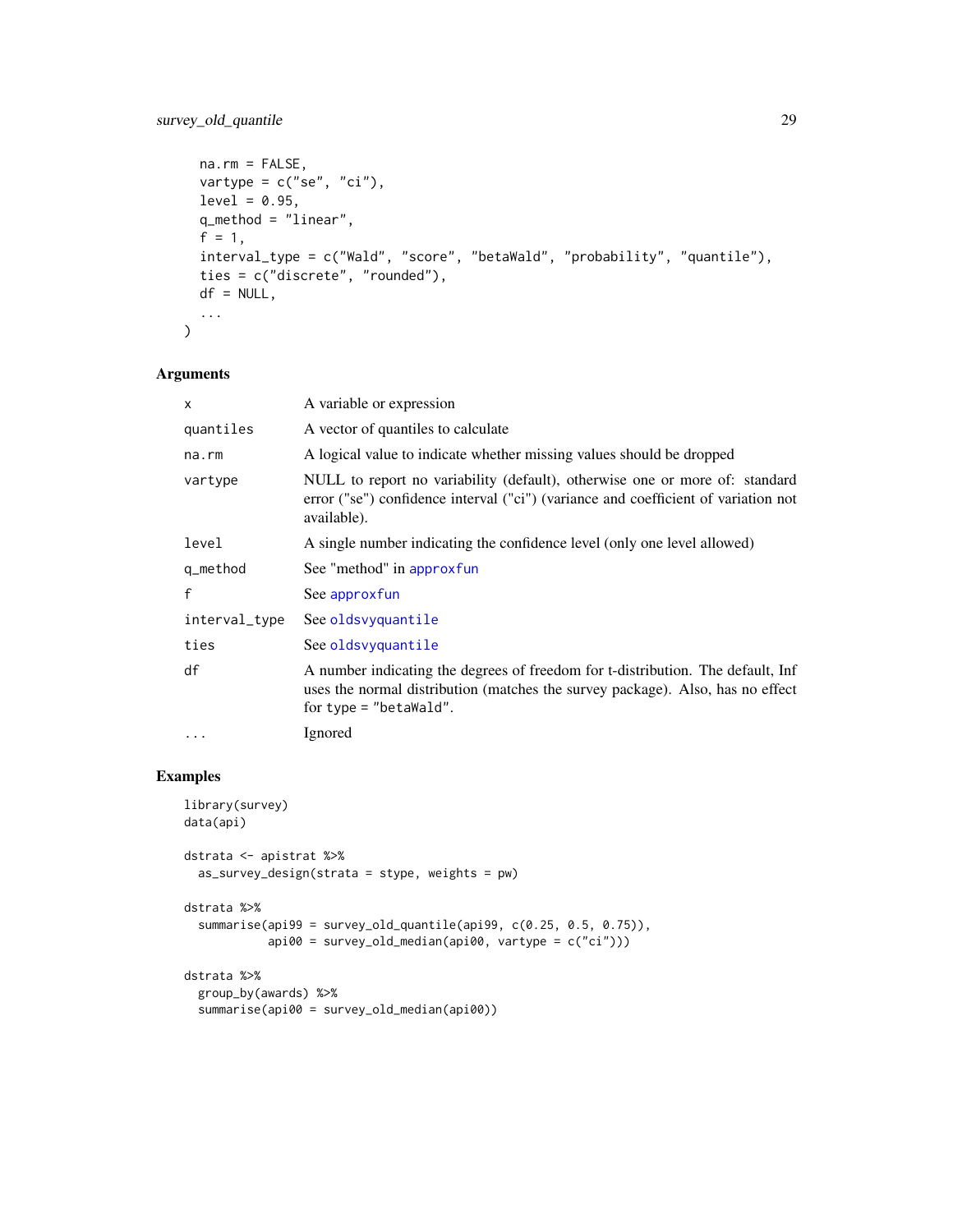<span id="page-29-2"></span><span id="page-29-1"></span><span id="page-29-0"></span>

Calculate quantiles from complex survey data. A wrapper around [svyquantile](#page-0-0). survey\_quantile and survey\_median should always be called from [summarise](#page-23-1).

#### Usage

```
survey_quantile(
 x,
 quantiles,
 na.rm = FALSE,
 vartype = c("se", "ci", "var", "cv"),
 level = 0.95,interval_type = c("mean", "beta", "xlogit", "asin", "score", "quantile"),
 qrule = c("math", "school", "shahvaish", "hf1", "hf2", "hf3", "hf4", "hf5", "hf6",
    "hf7", "hf8", "hf9"),
 df = NULL,...
\lambdasurvey_median(
 x,
 na.rm = FALSE,vartype = c("se", "ci", "var", "cv"),
 level = 0.95,interval_type = c("mean", "beta", "xlogit", "asin", "score", "quantile"),
 qrule = c("math", "school", "shahvaish", "hf1", "hf2", "hf3", "hf4", "hf5", "hf6",
   "hf7", "hf8", "hf9"),
 df = NULL,...
)
```
#### Arguments

| $\mathsf{x}$ | A variable or expression                                                                                                                                                                      |
|--------------|-----------------------------------------------------------------------------------------------------------------------------------------------------------------------------------------------|
| quantiles    | A vector of quantiles to calculate                                                                                                                                                            |
| na.rm        | A logical value to indicate whether missing values should be dropped                                                                                                                          |
| vartype      | NULL to report no variability. Otherwise one or more of: standard error ("se",<br>the default), confidence interval ("ci"), variance ("var") or coefficient of varia-<br>$\chi$ ("cv").       |
| level        | A single number indicating the confidence level (only one level allowed). Note<br>that this may effect estimated standard errors (see syyquantile details on alpha,<br>which equals 1-level). |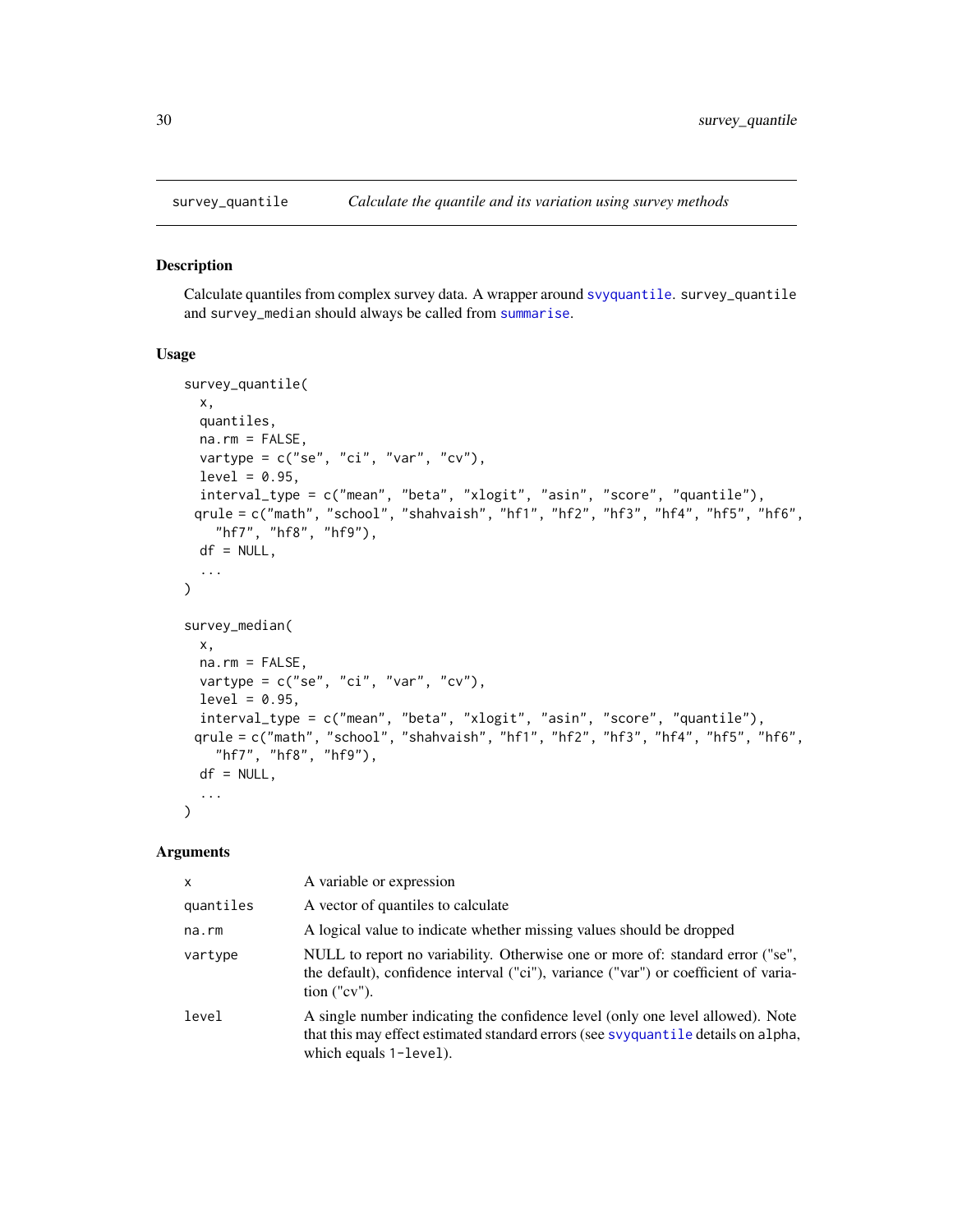## <span id="page-30-0"></span>survey\_ratio 31

| interval_type | See svyquantile. Note that interval_type = "quantile" is only available<br>for replicate designs, and interval_type = "score" is unavailable for replicate<br>designs. |
|---------------|------------------------------------------------------------------------------------------------------------------------------------------------------------------------|
| grule         | See syyquantile                                                                                                                                                        |
| df            | A number indicating the degrees of freedom for t-distribution. The default,<br>NULL, uses the design degrees of freedom (matches the survey package).                  |
| $\cdot$       | Ignored                                                                                                                                                                |

## Details

Note that the behavior of these functions has changed in srvyr version 1.1, but the old functions are still (currently) supported as [survey\\_old\\_quantile](#page-27-1) and survey\_old\_median if you need to replicate the old results. For more details about what has changed, see Thomas Lumley's blog post on the changes, available here: <https://notstatschat.rbind.io/2021/07/20/what-s-new-in-the-surveypackage/>

## Examples

```
library(survey)
data(api)
dstrata <- apistrat %>%
 as_survey_design(strata = stype, weights = pw)
dstrata %>%
 summarise(api99 = survey_quantile(api99, c(0.25, 0.5, 0.75)),
            api00 = survey_median(api00, vartype = c("ci")))
dstrata %>%
 group_by(awards) %>%
 summarise(api00 = survey_median(api00))
```
<span id="page-30-1"></span>survey\_ratio *Calculate the ratio and its variation using survey methods*

#### Description

Calculate ratios from complex survey data. A wrapper around [svyratio](#page-0-0). survey\_ratio should always be called from [summarise](#page-23-1).

## Usage

```
survey_ratio(
 numerator,
 denominator,
  na.rm = FALSE,
  vartype = c("se", "ci", "var", "cv"),
```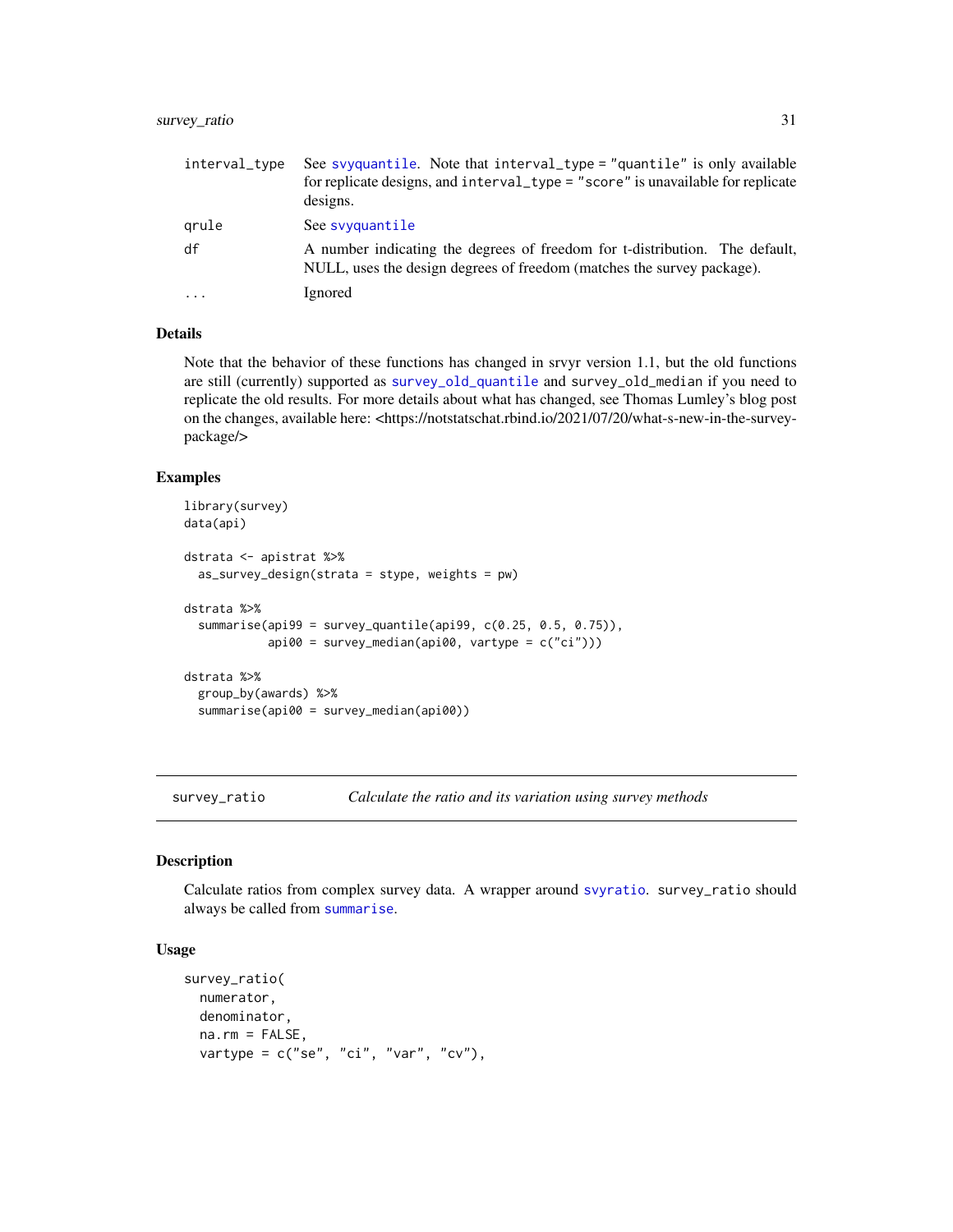```
level = 0.95,
deff = FALSE,
df = NULL,
...
```
#### Arguments

 $\mathcal{L}$ 

| numerator   | The numerator of the ratio                                                                                                                                                                                |
|-------------|-----------------------------------------------------------------------------------------------------------------------------------------------------------------------------------------------------------|
| denominator | The denominator of the ratio                                                                                                                                                                              |
| na.rm       | A logical value to indicate whether missing values should be dropped                                                                                                                                      |
| vartype     | Report variability as one or more of: standard error ("se", default), confidence<br>interval ("ci"), variance ("var") or coefficient of variation ("cv").                                                 |
| level       | A single number or vector of numbers indicating the confidence level                                                                                                                                      |
| deff        | A logical value to indicate whether the design effect should be returned.                                                                                                                                 |
| df          | (For vartype $=$ "ci" only) A numeric value indicating the degrees of freedom<br>for t-distribution. The default (NULL) uses degf, but Inf is the usual survey<br>package's default (except in svyciprop. |
| $\ddotsc$   | Ignored                                                                                                                                                                                                   |

```
library(survey)
data(api)
dstrata <- apistrat %>%
  as_survey_design(strata = stype, weights = pw)
dstrata %>%
  summarise(enroll = survey_ratio(api00, api99, vartype = c("ci", "cv")))
dstrata %>%
  group_by(awards) %>%
  summarise(api00 = survey_ratio(api00, api99))
# level takes a vector for multiple levels of confidence intervals
dstrata %>%
 summarise(enroll = survey_ratio(api99, api00, vartype = "ci", level = c(0.95, 0.65)))
# Note that the default degrees of freedom in srvyr is different from
# survey, so your confidence intervals might not exactly match. To
# replicate survey's behavior, use df = Inf
dstrata %>%
  summarise(srvyr_default = survey_total(api99, vartype = "ci"),
            survey_defualt = survey_total(api99, vartype = "ci", df = Inf))
comparison <- survey::svytotal(~api99, dstrata)
confint(comparison) # survey's default
confint(comparison, df = survey::degf(dstrata)) # srvyr's default
```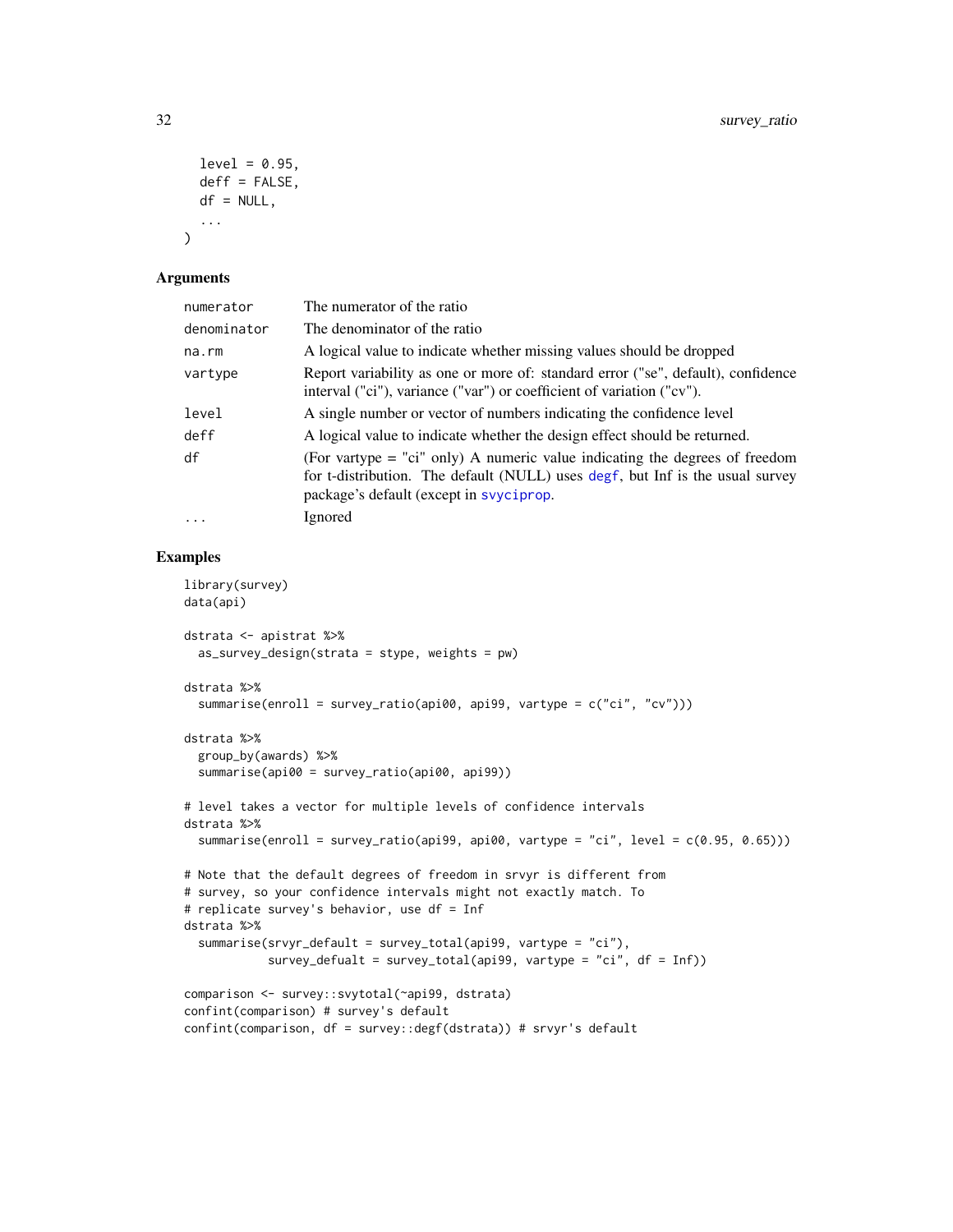<span id="page-32-0"></span>Analogous to [tally](#page-0-0) and count, calculates the survey weighted count of observations. survey\_tally will call [survey\\_total](#page-33-1) empty (resulting in the count of each group) or on wt if it is specified (resulting in the survey weighted total of wt). survey\_count is similar, but calls group\_by before calculating the count and then returns the data to the original groupings.

## Usage

```
survey_tally(
 x,
 wt,
 sort = FALSE,
 name = "n",vartype = c("se", "ci", "var", "cv")
)
survey_count(
 x,
 ...,
 wt = NULL,sort = FALSE,
 name = "n",drop = dplyr::group_by_drop_default(x),vartype = c("se", "ci", "var", "cv"))
```
## Arguments

| $\mathsf{x}$ | A tbl_svy object, as created by as_survey and related functions.                                                                                                                                                                                           |
|--------------|------------------------------------------------------------------------------------------------------------------------------------------------------------------------------------------------------------------------------------------------------------|
| wt           | (Optional) A variable to weight on (in addition to the survey weights, which are<br>always used). If left unspecified, $tally()$ will use a variable named "n" if one<br>exists, but count () will not. Override this behavior by specifying $wt = NULL$ . |
| sort         | Whether to sort the results (defaults to FALSE)                                                                                                                                                                                                            |
| name         | Name of count variable created (defaults to n). If the variable already exists,<br>will add "n" to the end until it does not.                                                                                                                              |
| vartype      | What types variation estimates to calculate, passed to survey_total.                                                                                                                                                                                       |
| .            | Variables to group by, passed to group_by().                                                                                                                                                                                                               |
| .drop        | When $drop = TRUE$ , empty groups are dropped, see group_by documentation<br>for more details.                                                                                                                                                             |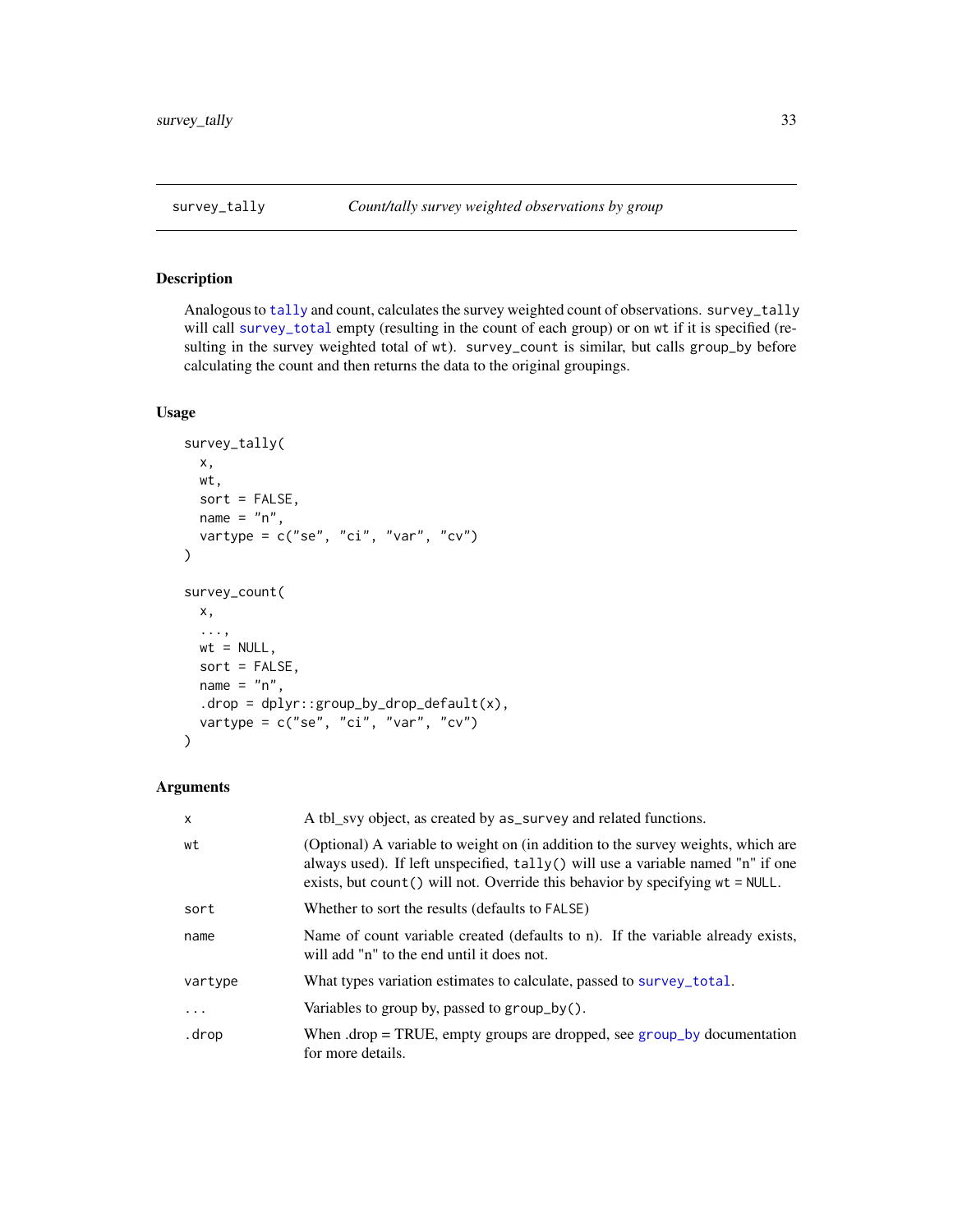## Details

If n already exists, tally will use it as the weight, but count will not.

### Examples

```
library(survey)
data(api)
dstrata <- apistrat %>%
  as_survey_design(strata = stype, weights = pw)
dstrata %>%
 group_by(awards) %>%
  survey_tally()
dstrata %>%
  survey_count(awards)
```
<span id="page-33-1"></span>survey\_total *Calculate the total and its variation using survey methods*

## Description

Calculate totals from complex survey data. A wrapper around [svytotal](#page-0-0). survey\_total should always be called from [summarise](#page-23-1).

## Usage

```
survey_total(
 x,
 na.rm = FALSE,vartype = c("se", "ci", "var", "cv"),
 level = 0.95,deff = FALSE,df = NULL,...
\mathcal{L}
```
## Arguments

| $\mathsf{x}$ | A variable or expression, or empty                                                                                                                        |
|--------------|-----------------------------------------------------------------------------------------------------------------------------------------------------------|
| na.rm        | A logical value to indicate whether missing values should be dropped                                                                                      |
| vartype      | Report variability as one or more of: standard error ("se", default), confidence<br>interval ("ci"), variance ("var") or coefficient of variation ("cv"). |
| level        | A single number or vector of numbers indicating the confidence level                                                                                      |
| deff         | A logical value to indicate whether the design effect should be returned.                                                                                 |

<span id="page-33-0"></span>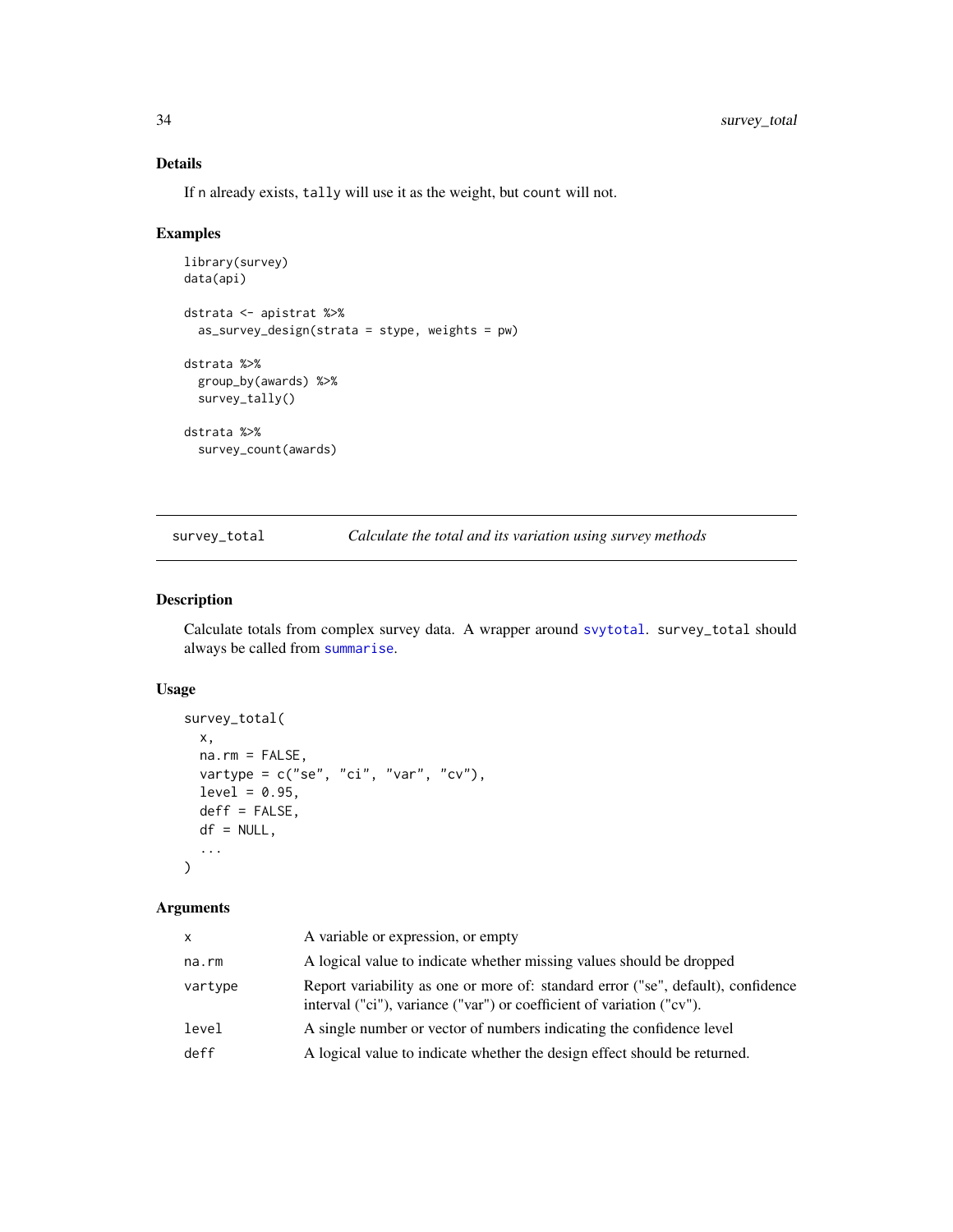## <span id="page-34-0"></span>survey\_var 35

| df      | (For vartype $=$ "ci" only) A numeric value indicating the degrees of freedom<br>for t-distribution. The default (NULL) uses degf, but Inf is the usual survey |
|---------|----------------------------------------------------------------------------------------------------------------------------------------------------------------|
|         | package's default.                                                                                                                                             |
| $\cdot$ | Ignored                                                                                                                                                        |

### Examples

```
library(survey)
data(api)
dstrata <- apistrat %>%
 as_survey_design(strata = stype, weights = pw)
dstrata %>%
 summarise(enroll_tot = survey_total(enroll),
            tot_meals = survey_total(enroll * meals / 100, vartype = c("ci", "cv")))
dstrata %>%
 group_by(awards) %>%
 summarise(api00 = survey_total(enroll))
# Leave x empty to calculate the total in each group
dstrata %>%
 group_by(awards) %>%
 summarise(pct = survey\_total())# level takes a vector for multiple levels of confidence intervals
dstrata %>%
 summarise(enroll = survey_total(enroll, vartype = "ci", level = c(0.95, 0.65)))
# Note that the default degrees of freedom in srvyr is different from
# survey, so your confidence intervals might not exactly match. To
# replicate survey's behavior, use df = Inf
dstrata %>%
 summarise(srvyr_default = survey_total(api99, vartype = "ci"),
            survey_defualt = survey_total(api99, vartype = "ci", df = Inf))
comparison <- survey::svytotal(~api99, dstrata)
confint(comparison) # survey's default
confint(comparison, df = survey::degf(dstrata)) # srvyr's default
```
survey\_var *Calculate the population variance and its variation using survey methods*

#### Description

Calculate population variance from complex survey data. A wrapper around [svyvar](#page-0-0). survey\_var should always be called from [summarise](#page-23-1).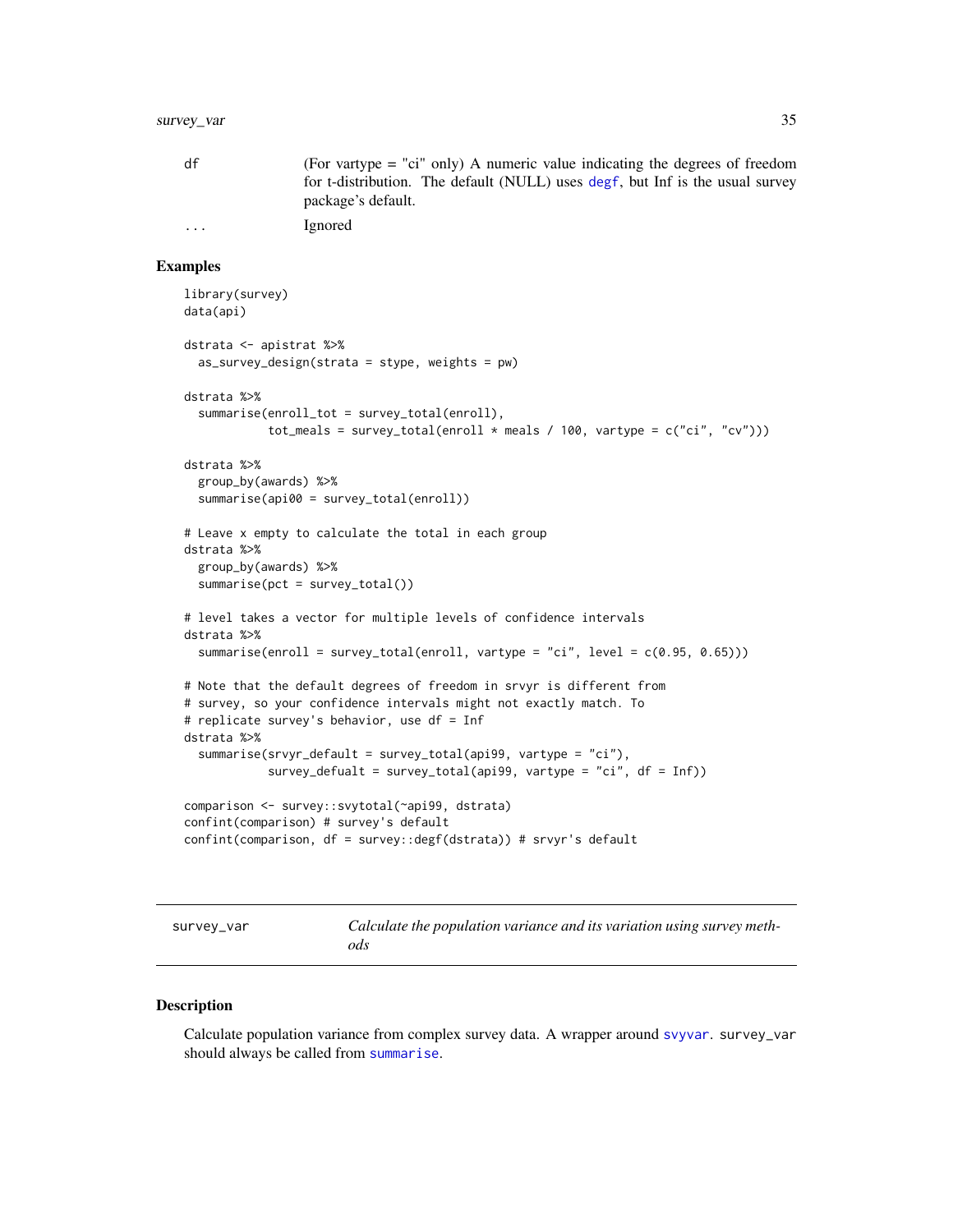## Usage

```
survey_var(
  x,
 na.rm = FALSE,vartype = c("se", "ci", "var"),
  level = 0.95,df = NULL,...
\mathcal{L}
```
 $survey_s d(x, na.rm = FALSE, ...)$ 

## Arguments

| $\mathsf{x}$ | A variable or expression, or empty                                                                                                                                                                                                                                                        |
|--------------|-------------------------------------------------------------------------------------------------------------------------------------------------------------------------------------------------------------------------------------------------------------------------------------------|
| na.rm        | A logical value to indicate whether missing values should be dropped                                                                                                                                                                                                                      |
| vartype      | Report variability as one or more of: standard error ("se", default) or variance<br>("var") (confidence intervals and coefficient of variation not available).                                                                                                                            |
| level        | (For vartype $=$ "ci" only) A single number or vector of numbers indicating the<br>confidence level.                                                                                                                                                                                      |
| df           | (For vartype = "ci" only) A numeric value indicating the degrees of freedom for<br>t-distribution. The default (Inf) is equivalent to using normal distribution and in<br>case of population variance statistics there is little reason to use any other values<br>(see <i>Details</i> ). |
| $\cdots$     | Ignored                                                                                                                                                                                                                                                                                   |

#### Details

Be aware that confidence intervals for population variance statistic are computed by package *survey* using *t* or normal (with df=Inf) distribution (i.e. symmetric distributions). This could be a very poor approximation if even one of these conditions is met:

- there are few sampling design degrees of freedom,
- analyzed variable isn't normally distributed,
- there is huge variation in sampling probabilities of the survey design.

Because of this be very careful using confidence intervals for population variance statistics especially while performing analysis within subsets of data or using grouped survey objects.

Sampling distribution of the variance statistic in general is asymmetric (chi-squared in case of simple random sampling of normally distributed variable) and if analyzed variable isn't normally distributed or there is huge variation in sampling probabilities of the survey design (or both) it could converge to normality only very slowly (with growing number of survey design degrees of freedom).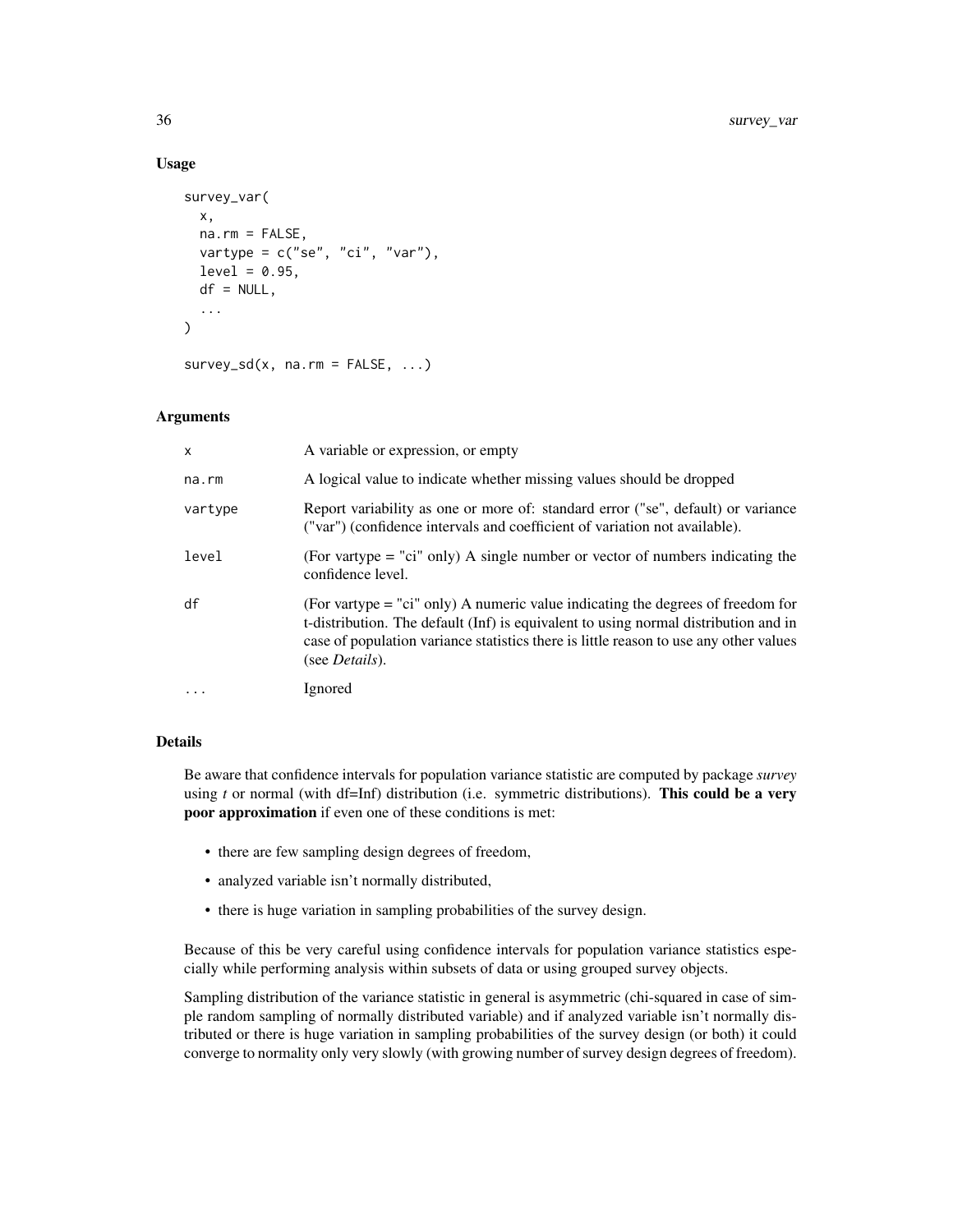#### <span id="page-36-0"></span>svychisq 37

## Examples

```
library(survey)
data(api)
dstrata <- apistrat %>%
  as_survey_design(strata = stype, weights = pw)
dstrata %>%
  summarise(api99_var = survey_var(api99),
            api99_sd = survey_s d(api99)dstrata %>%
  group_by(awards) %>%
  summarise(api00_var = survey_var(api00),
            api00_sd = survey_sd(api00))
# standard deviation and variance of the population variance estimator
# are available with vartype argument
# (but not for the population standard deviation estimator)
dstrata %>%
  summarise(api99_variance = survey_var(api99, vartype = c("se", "var")))
```
<span id="page-36-2"></span>svychisq *Chisquared tests of association for survey data.*

## Description

Chisquared tests of association for survey data.

## Arguments

| formula | See details in syychisq |
|---------|-------------------------|
| design  | See details in syychisq |
| na.rm   | See details in syychisq |
|         | See details in syychisq |

<span id="page-36-1"></span>

| tbl_svy object.<br>tbl_svy |  |  |  |
|----------------------------|--|--|--|
|----------------------------|--|--|--|

## Description

A tbl\_svy wraps a locally stored svydesign and adds methods for dplyr single-table verbs like mutate, group\_by and summarise. Create a tbl\_svy using [as\\_survey\\_design](#page-3-1).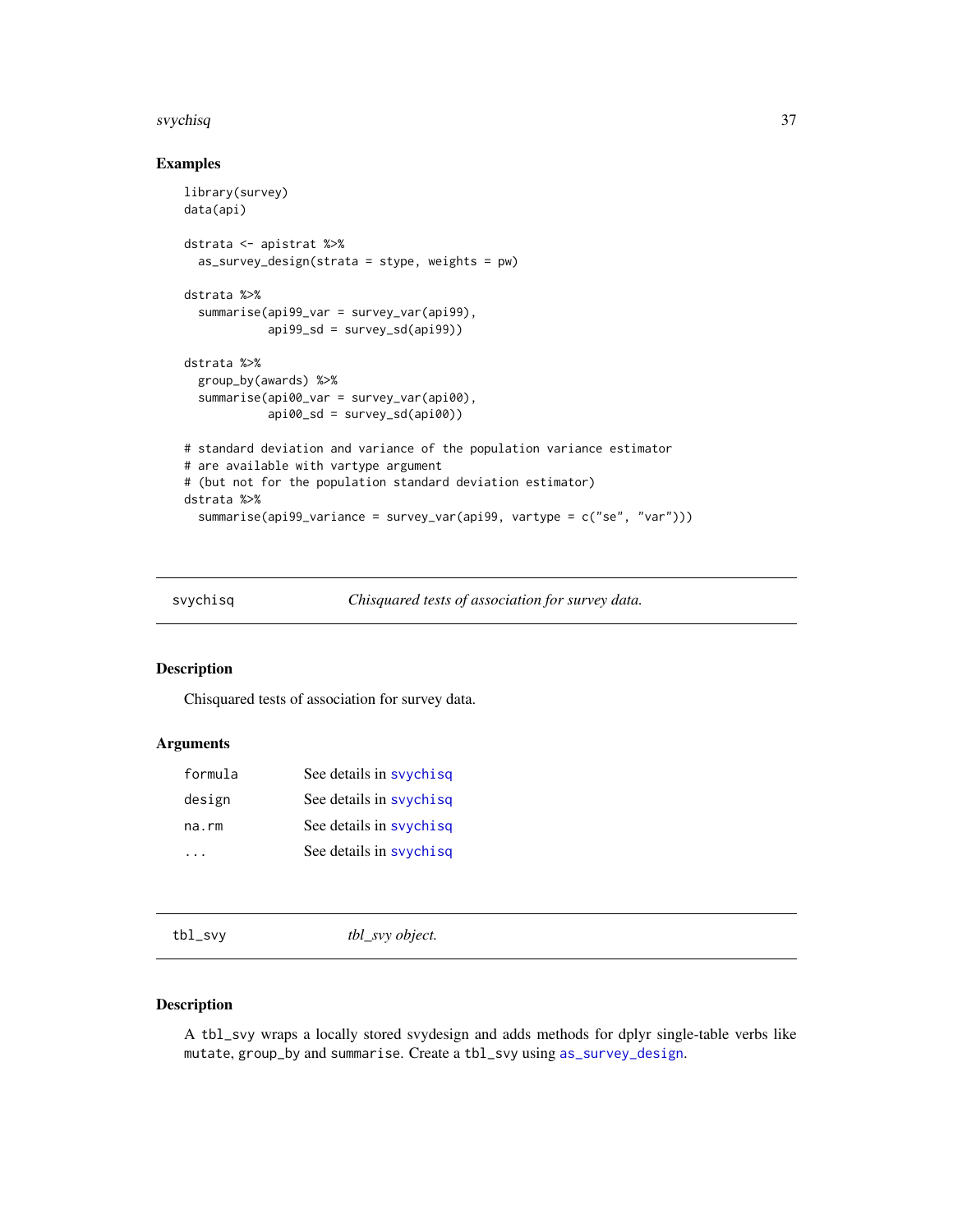## Methods

tbl\_df implements these methods from dplyr.

[select](#page-17-1) or [rename](#page-17-1) Select or rename variables in a survey's dataset.

[mutate](#page-17-1) or [transmute](#page-17-1) Modify and create variables in a survey's dataset.

[group\\_by](#page-15-2) and [summarise](#page-23-1) Get descriptive statistics from survey.

## Examples

```
library(survey)
library(dplyr)
data(api)
svy <- as_survey_design(apistrat, strata = stype, weights = pw)
svy
# Data manipulation verbs ---------------------------------------------------
filter(svy, pcttest > 95)
select(svy, starts_with("acs")) # variables used in survey design are automatically kept
summarise(svy, col.grad = survey_mean(col.grad))
mutate(svy, api_diff = api00 - api99)
# Group by operations -------------------------------------------------------
# To calculate survey
svy_group <- group_by(svy, dname)
summarise(svy, col.grad = survey_mean(col.grad),
          api00 = survey_mean(api00, vartype = "ci"))
```
tbl\_vars *List variables produced by a tbl.*

## Description

List variables produced by a tbl.

#### Arguments

x A tbl object

<span id="page-37-0"></span>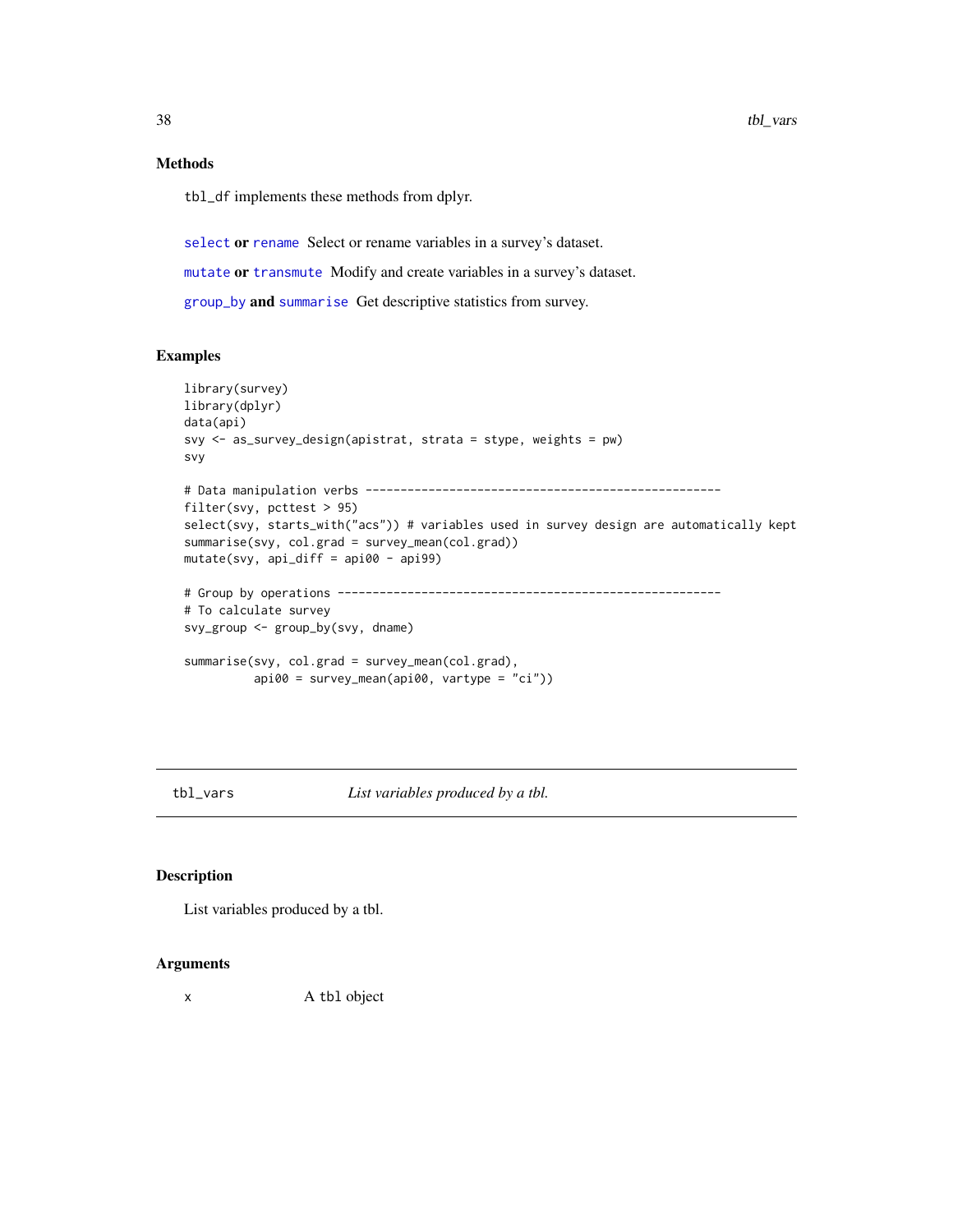<span id="page-38-0"></span>

This function will not generally be needed by users because summarise automatically un-interacts interaction columns for you.

#### Usage

```
uninteract(x)
```
## S3 method for class 'srvyr\_interaction' uninteract(x)

## S3 method for class 'data.frame' uninteract(x)

is.interaction(x)

#### Arguments

x Either a srvyr\_interaction column or a data.frame

#### Value

A data.frame

<span id="page-38-1"></span>unweighted *Calculate the an unweighted summary statistic from a survey*

#### Description

Calculate unweighted summaries from a survey dataset, just as on a normal data.frame with [summarise](#page-23-1). Though it is possible to use regular functions directly, because the survey package doesn't always remove rows when filtering (instead setting the weight to 0), this can sometimes give bad results. See examples for more details.

#### Usage

unweighted(...)

#### Arguments

... variables or expressions, calculated on the unweighted data.frame behind the tbl\_svy object.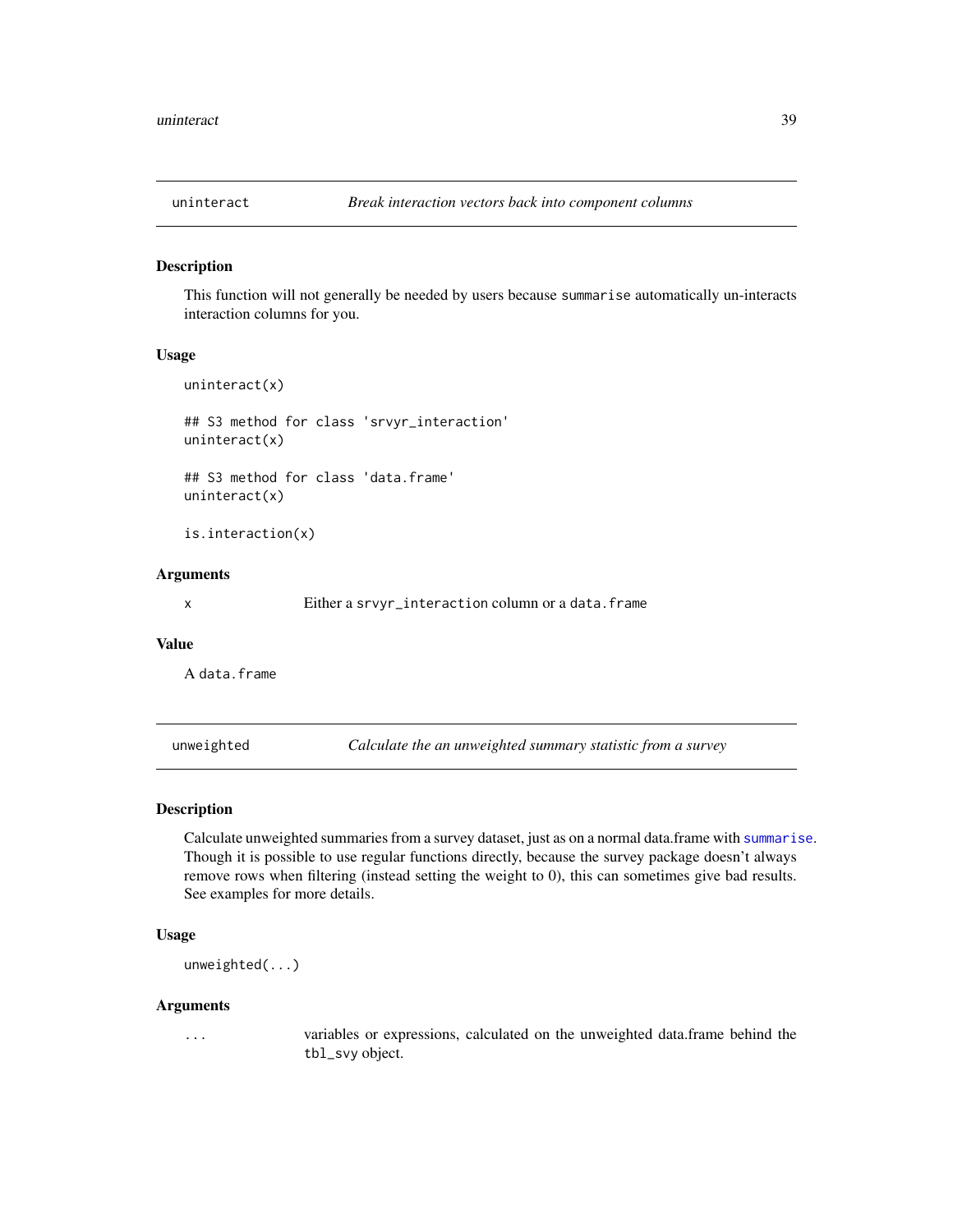## Details

Uses tidy evaluation semantics and so if you want to use wrapper functions based on variable names, you must use tidy evaluation, see the examples here, documentation in [nse-force,](#page-0-0) or the dplyr vignette called 'programming' for more information.

```
library(survey)
library(dplyr)
data(api)
dstrata <- apistrat %>%
  as_survey_design(strata = stype, weights = pw)
dstrata %>%
  summarise(api99_unw = unweighted(mean(api99)),
            n = unweighted(n()))
dstrata %>%
  group_by(stype) %>%
  summarise(api_diff_unw = unweighted(mean(api00 - api99)))
# Some survey designs, like ones with raked weights, are not removed
# when filtered to preserve the structure. So if you don't use `unweighted()`
# your results can be wrong.
# Declare basic clustered design ----
cluster_design <- as_survey_design(
  .data = apiclus1,
  id = dnum,
 weights = pw,
  fpc = fpc)
# Add raking weights for school type ----
pop.types <- data.frame(stype=c("E","H","M"), Freq=c(4421,755,1018))
pop.schwide <- data.frame(sch.wide=c("No","Yes"), Freq=c(1072,5122))
raked_design <- rake(
  cluster_design,
  sample.margins = list(~stype,~sch.wide),
  population.margins = list(pop.types, pop.schwide)
)
raked_design %>%
filter(cname != "Alameda") %>%
  group_by(cname) %>%
  summarize(
   direct_unw_mean = mean(api99),
   wrapped_unw_mean = unweighted(mean(api99))
  ) %>%
  filter(cname == "Alameda")
```
<span id="page-39-0"></span>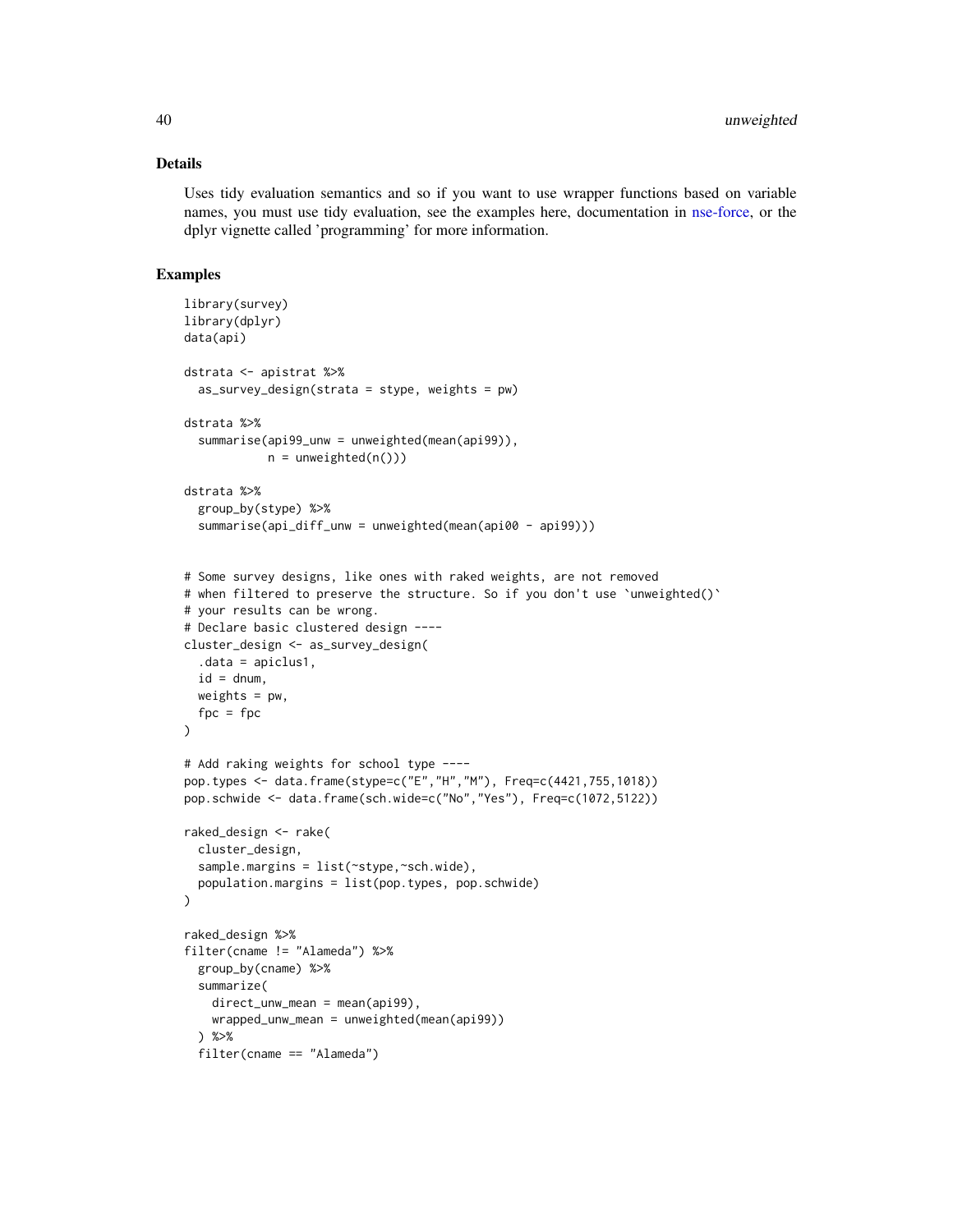## unweighted 41

# Notice how the results are different when using `unweighted()`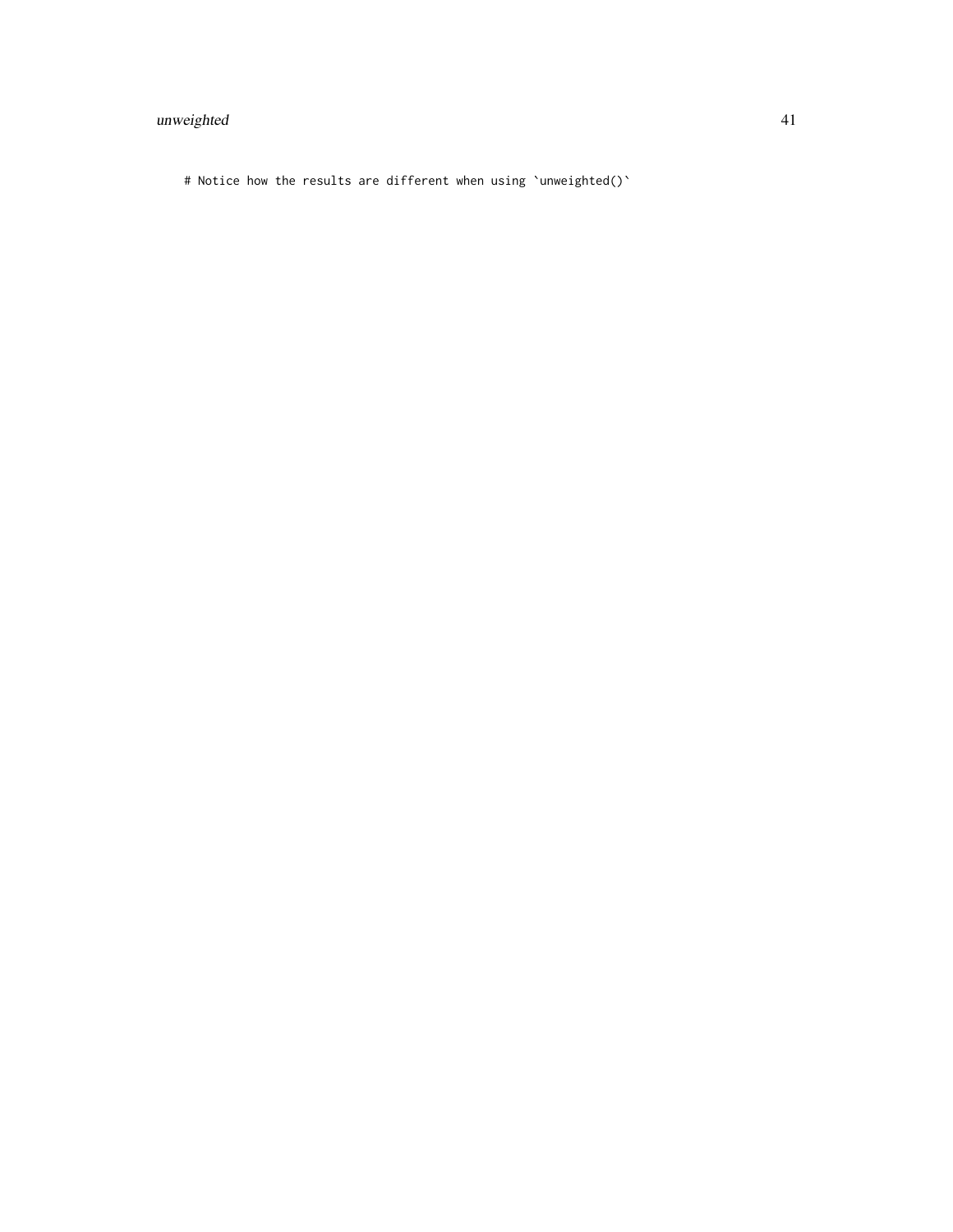# <span id="page-41-0"></span>**Index**

```
all_vars (summarise_all), 25
anti_join (dplyr_filter_joins), 14
any_vars (summarise_all), 25
approxfun, 29
as.svrepdesign, 9
as_survey, 2, 20
as_survey_ (srvyr-se-deprecated), 21
as_survey_design, 2, 4, 20, 37
as_survey_design_
        (srvyr-se-deprecated), 21
as_survey_rep, 2, 7, 20
as_survey_rep_ (srvyr-se-deprecated), 21
as_survey_twophase, 2, 10, 20
as_survey_twophase_
        (srvyr-se-deprecated), 21
as_tibble, 11
```
cascade, [12](#page-11-0) cascade\_ *(*srvyr-se-deprecated*)*, [21](#page-20-0) collect, [13](#page-12-0) compute *(*collect*)*, [13](#page-12-0) cur\_svy, [13](#page-12-0) cur\_svy\_full *(*cur\_svy*)*, [13](#page-12-0) cur\_svy\_wts, [14](#page-13-0) current\_svy *(*cur\_svy*)*, [13](#page-12-0)

degf, *[27](#page-26-0)*, *[32](#page-31-0)*, *[35](#page-34-0)* dplyr\_filter\_joins, [14](#page-13-0) dplyr\_single *(*group\_trim*)*, [18](#page-17-0) drop\_na, *[18](#page-17-0)* drop\_na *(*group\_trim*)*, [18](#page-17-0)

filter, *[18](#page-17-0)*, *[21](#page-20-0)* filter *(*group\_trim*)*, [18](#page-17-0) filter\_ *(*srvyr-se-deprecated*)*, [21](#page-20-0) filter\_all *(*summarise\_all*)*, [25](#page-24-0) filter\_at *(*summarise\_all*)*, [25](#page-24-0) filter\_if *(*summarise\_all*)*, [25](#page-24-0) funs *(*summarise\_all*)*, [25](#page-24-0) funs\_ *(*srvyr-se-deprecated*)*, [21](#page-20-0)

get\_var\_est, [15](#page-14-0) group\_by, *[16](#page-15-0)*, [16,](#page-15-0) *[21](#page-20-0)*, *[23](#page-22-0)*, *[33](#page-32-0)*, *[38](#page-37-0)* group\_by\_ *(*group\_by*)*, [16](#page-15-0) group\_by\_all *(*summarise\_all*)*, [25](#page-24-0) group\_by\_at *(*summarise\_all*)*, [25](#page-24-0) group\_by\_if *(*summarise\_all*)*, [25](#page-24-0) group\_data *(*groups*)*, [16](#page-15-0) group\_indices *(*groups*)*, [16](#page-15-0) group\_keys *(*groups*)*, [16](#page-15-0) group\_map.tbl\_svy *(*group\_map\_dfr*)*, [17](#page-16-0) group\_map\_dfr, [17](#page-16-0) group\_rows *(*groups*)*, [16](#page-15-0) group\_size *(*groups*)*, [16](#page-15-0) group\_trim, [18](#page-17-0) group\_vars *(*groups*)*, [16](#page-15-0) groups, *[16](#page-15-0)*, [16](#page-15-0)

interact, [19,](#page-18-0) *[23](#page-22-0)*, *[27](#page-26-0)* is.interaction *(*uninteract*)*, [39](#page-38-0)

mutate, *[18](#page-17-0)*, *[21](#page-20-0)*, *[38](#page-37-0)* mutate *(*group\_trim*)*, [18](#page-17-0) mutate\_ *(*srvyr-se-deprecated*)*, [21](#page-20-0) mutate\_all *(*summarise\_all*)*, [25](#page-24-0) mutate\_at *(*summarise\_all*)*, [25](#page-24-0) mutate\_each *(*summarise\_all*)*, [25](#page-24-0) mutate\_each\_ *(*srvyr-se-deprecated*)*, [21](#page-20-0) mutate\_if *(*summarise\_all*)*, [25](#page-24-0)

n\_groups *(*groups*)*, [16](#page-15-0) nse-force, *[40](#page-39-0)*

oldsvyquantile, *[28,](#page-27-0) [29](#page-28-0)*

pull, *[18](#page-17-0)* pull *(*group\_trim*)*, [18](#page-17-0)

rename, *[21](#page-20-0)*, *[38](#page-37-0)* rename *(*group\_trim*)*, [18](#page-17-0) rename\_ *(*srvyr-se-deprecated*)*, [21](#page-20-0) rename\_all *(*summarise\_all*)*, [25](#page-24-0)